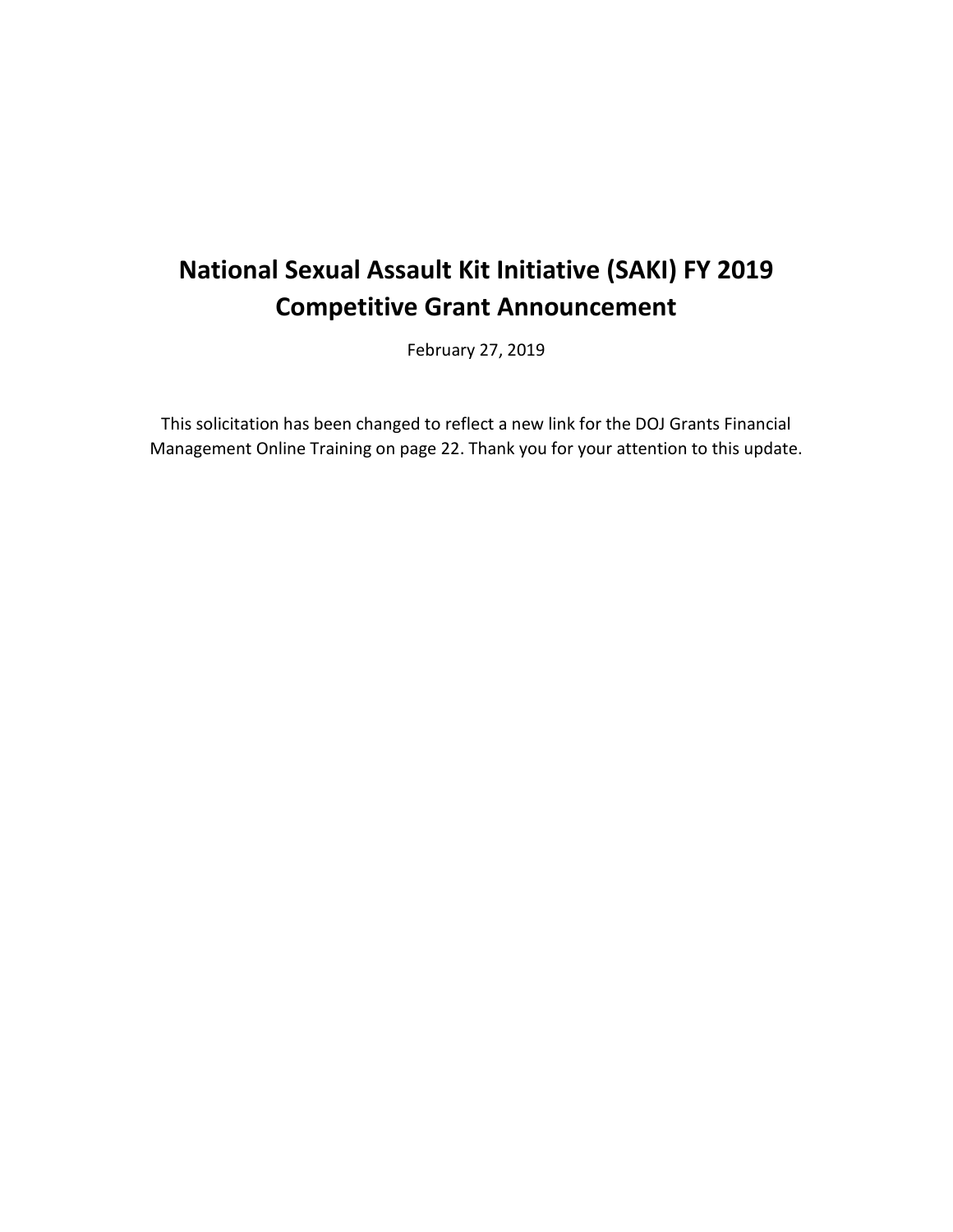<span id="page-1-0"></span> *Bureau of Justice Assistance*  **U.S. Department of Justice**  Office of Justice Programs



[Assistance \(](https://www.bja.gov/)BJA) is seeking applications for funding to address the issue and impact of The [U.S. Department of Justice \(](http://www.justice.gov/)DOJ), [Office of Justice Programs \(](https://ojp.gov/)OJP), [Bureau of Justice](https://www.bja.gov/)  unsubmitted sexual assault kits (SAKs) at law enforcement agencies*.* This program supports the Department's mission by improving: 1) state and local jurisdictions' capacities to respond to violent crime; and 2) the functioning of the criminal justice system through the investigation and prosecution of cases resulting from SAK evidence and the collection of lawfully owed DNA.

# **National Sexual Assault Kit Initiative (SAKI) FY 2019 Competitive Grant Announcement Applications Due: April 9, 2019**

# **Eligibility**

 local government, and federally recognized Indian tribal governments (as determined by the Secretary of the Interior), as well as governmental non-law enforcement agencies acting as their Eligible applicants for Purpose Areas 1, 2, 3, and 4 are state law enforcement agencies, units of fiscal agents, and prosecutor's offices.

For Purpose Area 2, eligible applicants are limited to small law enforcement agencies with fewer than 250 sworn officers or consortia of small law enforcement agencies, including tribal law enforcement agencies.

 (SAKI) is eligible to apply for funding under all purpose areas included in this solicitation. An applicant who previously received an award under the National Sexual Assault Kit Initiative However, the applicant must:

- • Clearly justify the need for additional funding support and detail how additional funding will enhance or expand its ability to address issues associated with unsubmitted SAKs in its jurisdiction.
- Summarize progress and deliverables achieved under its current SAKI grant to date.
- include partially tested SAKs, if this has not already been done. • Include in its application the plan and budget to complete an expanded inventory to

 All recipients and subrecipients (including any for-profit organization) must forgo any profit or management fee.

State or local crime laboratories may partner with the law enforcement agency or prosecutor's office that serves as the lead applicant but are not eligible to be lead applicants for this award.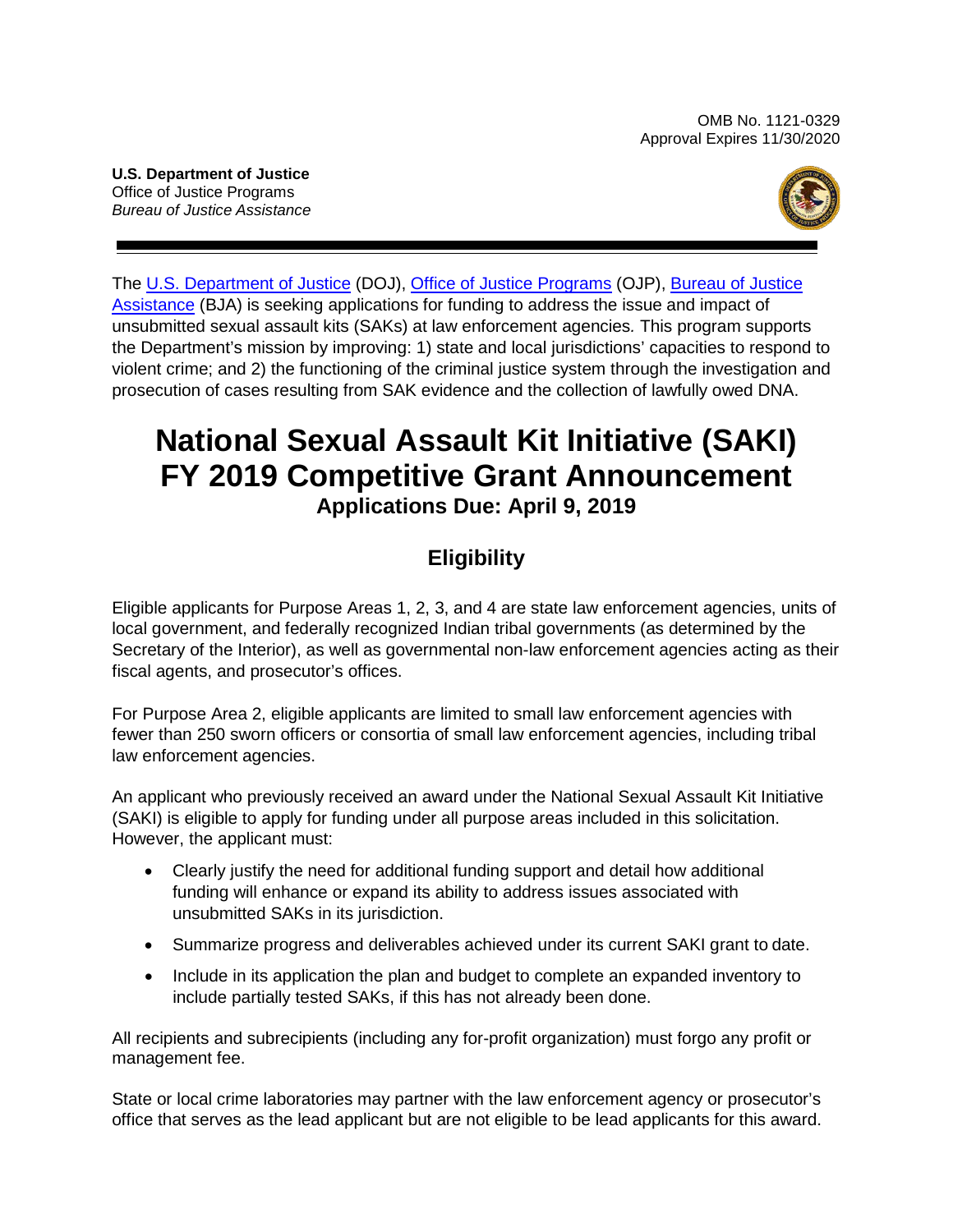The lead applicant must demonstrate the ability and commitment to establish and lead a multidisciplinary effort to successfully address the issues with unsubmitted sexual assault kits BJA welcomes applications under which two or more entities would carry out the federal award; however, only one entity may be the applicant. Any others must be proposed as subrecipients (subgrantees)[.1 T](#page-2-0)he applicant must be the entity that would have primary responsibility for carrying out the award, including administering the funding and managing the entire program. (SAKs) in their jurisdiction. Under this solicitation, only one application by any particular applicant entity will be considered. An entity may, however, be proposed as a subrecipient (subgrantee) in more than one application.

# **Deadline**

Applicants must register with [Grants.gov](https://Grants.gov) at https://www.grants.gov/web/grants/register.html prior to submitting an application. All applications are due by 11:59 p.m. eastern time on April 9, 2019.

 [Grants.gov,](https://Grants.gov) and the applicant must have received a validation message from [Grants.gov](https://Grants.gov) that validation messages or rejection notifications from [Grants.gov](https://Grants.gov), and to correct in a timely fashion To be considered timely, an application must be submitted by the application deadline using indicates successful and timely submission. OJP urges applicants to submit applications at least 72 hours prior to the application due date, in order to allow time for the applicant to receive any problems that may have caused a rejection notification.

OJP encourages all applicants to read this *Important Notice: Applying for Grants in Grants.gov.* 

For additional information, see [How To Apply i](#page-37-0)n Section D. Application and Submission Information.

# **Contact Information**

For technical assistance with submitting an application, contact the [Grants.gov](https://Grants.gov) Customer Support Hotline at 800–518–4726, 606–545–5035, at [https://www.grants.gov/web/grants/support.html,](https://www.grants.gov/web/grants/support.html) or at [support@grants.gov.](mailto:support@grants.gov) The [Grants.gov](https://Grants.gov) Support Hotline operates 24 hours a day, 7 days a week, except on federal holidays.

 An applicant that experiences unforeseen [Grants.gov](https://Grants.gov) technical issues beyond its control that Unforeseen [Grants.gov](https://Grants.gov) Technical Issues" in the [How To Apply s](#page-37-0)ection. prevent it from submitting its application by the deadline may email the BJA contact identified below **within 24 hours after the application deadline** to request approval to submit its application. Additional information on reporting technical issues appears under "Experiencing

<span id="page-2-0"></span><sup>&</sup>lt;sup>1</sup> For additional information on subawards, see "Budget and Associated Documentation" under **Section D.** Application and Submission Information.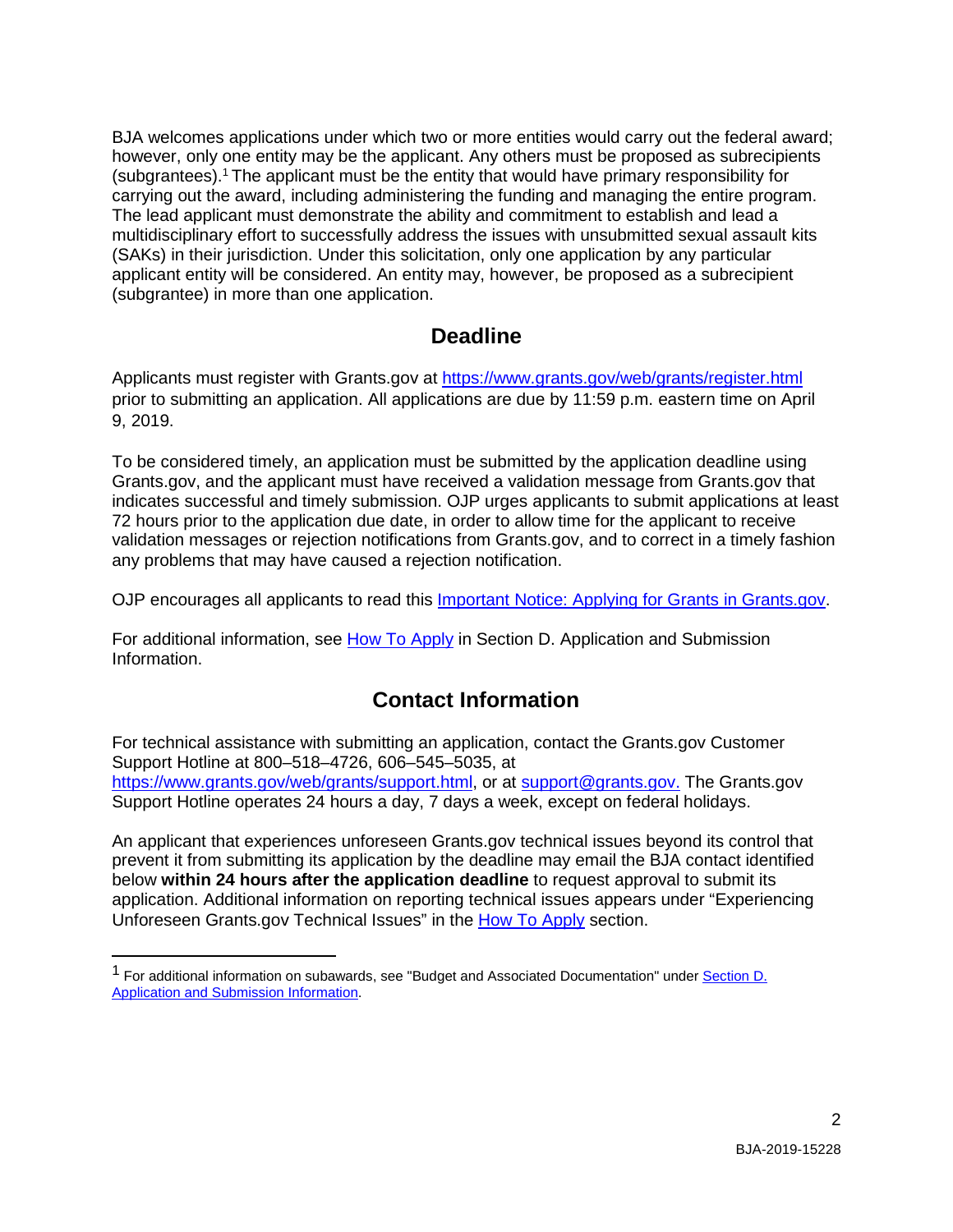For assistance with any unforeseen [Grants.gov](https://Grants.gov) technical issues beyond an applicant's control that prevent it from submitting its application by the deadline, or any other requirement of this solicitation, contact the National Criminal Justice Reference Service (NCJRS) Response Center: toll-free at 800–851–3420; via TTY at 301–240–6310 (hearing impaired only); email [grants@ncjrs.gov;](mailto:grants@ncjrs.gov) fax to 301–240–5830; or web chat at

[https://webcontact.ncjrs.gov/ncjchat/chat.jsp.](https://webcontact.ncjrs.gov/ncjchat/chat.jsp) The NCJRS Response Center hours of operation are 10:00 a.m. to 6:00 p.m. eastern time, Monday through Friday, and 10:00 a.m. to 8:00 p.m. eastern time on the solicitation close date.

[Grants.gov](https://Grants.gov) number assigned to this solicitation: BJA-2019-15228

Release date: February 7, 2019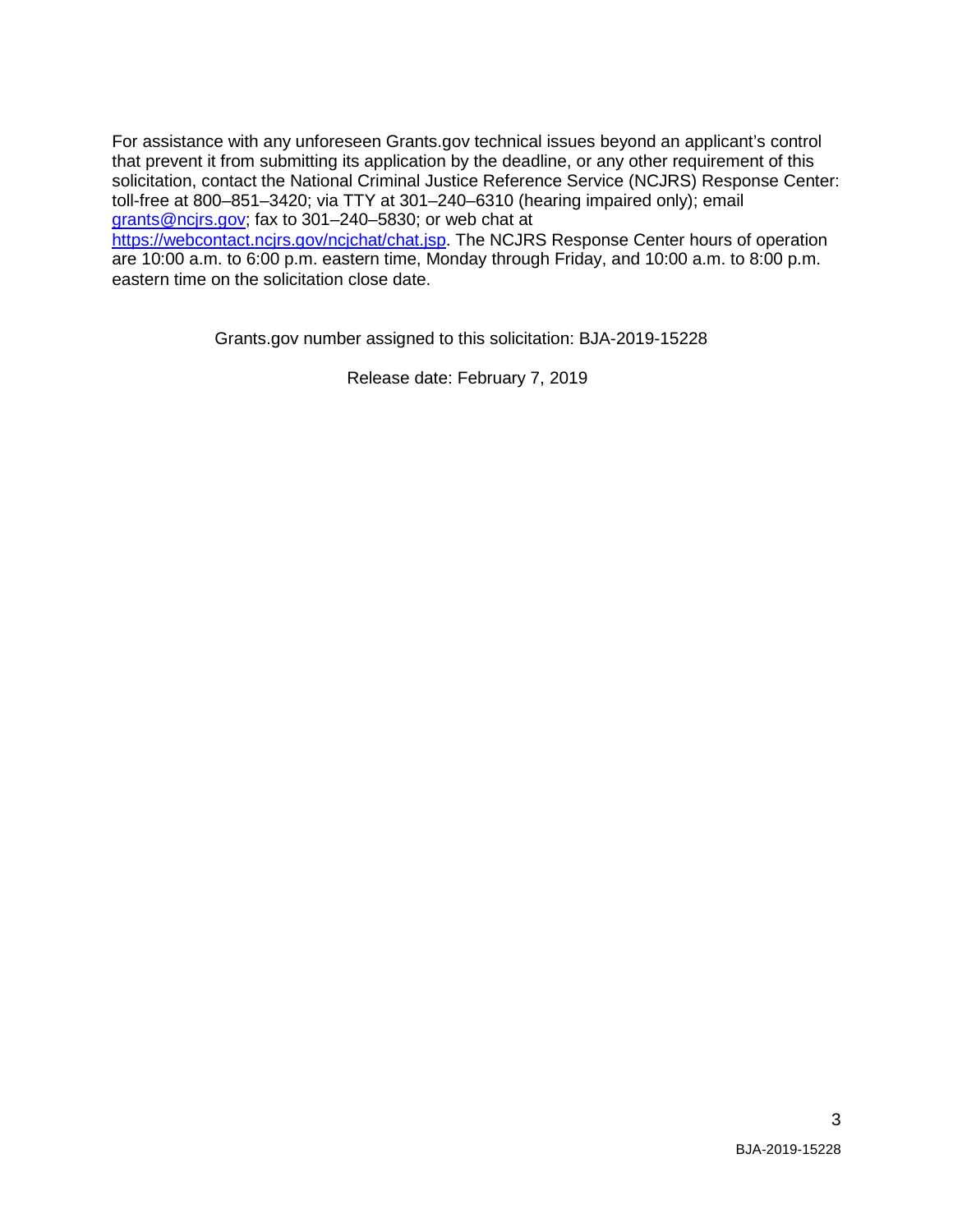# **Contents**

| Limitation on Use of Award Funds for Employee Compensation; Waiver  23           |  |
|----------------------------------------------------------------------------------|--|
| Prior Approval, Planning, and Reporting of Conference/Meeting/Training Costs  23 |  |
|                                                                                  |  |
|                                                                                  |  |
|                                                                                  |  |
|                                                                                  |  |
|                                                                                  |  |
|                                                                                  |  |
|                                                                                  |  |
|                                                                                  |  |
|                                                                                  |  |
|                                                                                  |  |
|                                                                                  |  |
| General Information about Post-federal Award Reporting Requirements  50          |  |
|                                                                                  |  |
|                                                                                  |  |
| Freedom of Information Act and Privacy Act (5 U.S.C. 552 and 5 U.S.C. 552a) 51   |  |
|                                                                                  |  |
|                                                                                  |  |
|                                                                                  |  |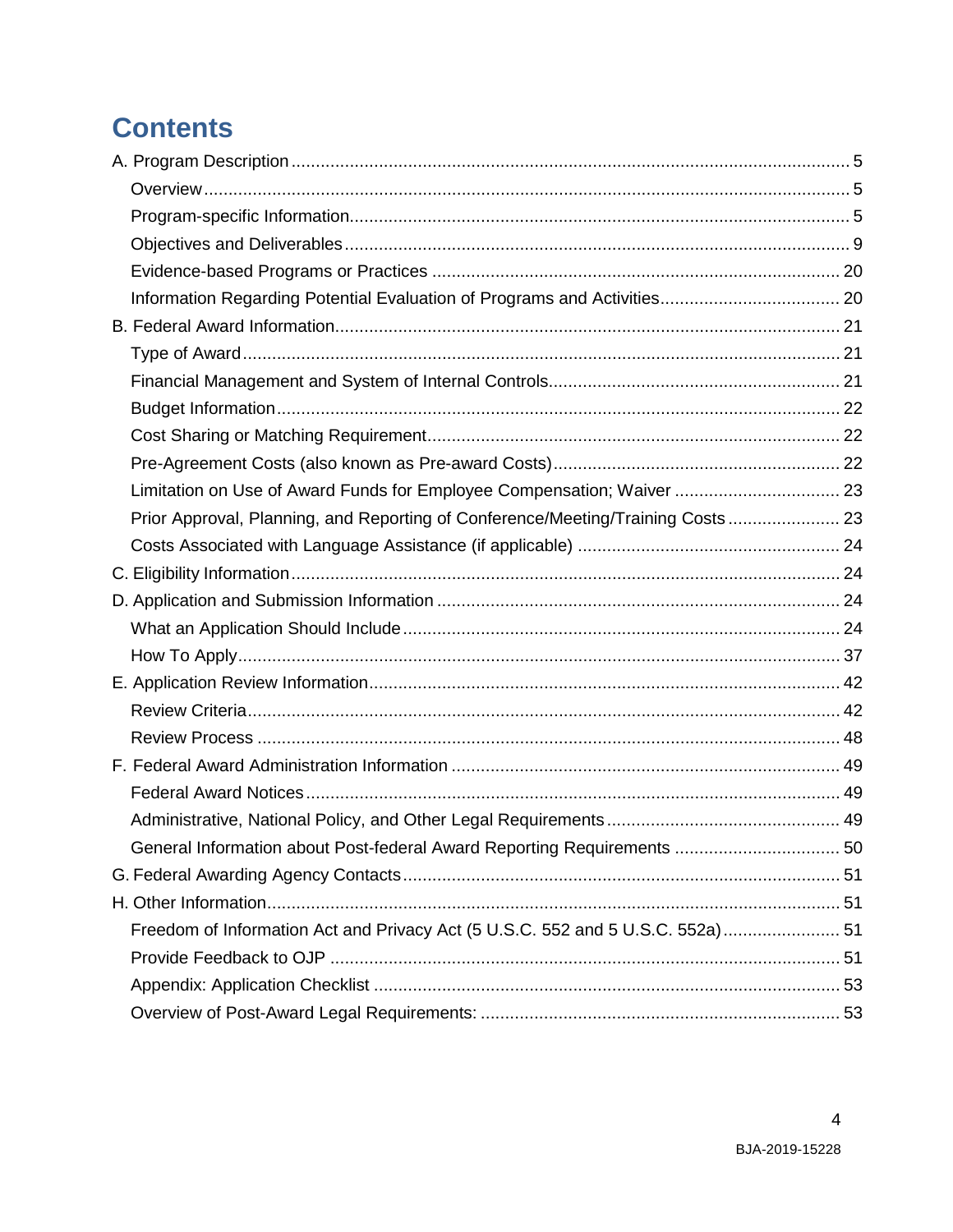# <span id="page-5-5"></span> **National Sexual Assault Kit Initiative (SAKI) CFDA #16.833**

# <span id="page-5-0"></span>**A. Program Description**

## <span id="page-5-1"></span>**Overview**

 resources to address sexual assault kits (SAKs) in their custody that have not been submitted to collected or submitted to a laboratory for testing. As part of this work, BJA will provide investigators with assistance in how to more effectively question subjects, which could provide SAKI supports the Department's criminal justice priorities of reducing violent crime and supporting law enforcement officers and prosecutors by: (1) providing jurisdictions with a forensic laboratory for testing by Combined DNA Index System (CODIS)-eligible DNA methodologies; (2) improving investigation and prosecution in connection with evidence and cases resulting from the testing process; and (3) providing sites with resources to collect DNA samples from qualifying individuals who should have a sample in CODIS (based on the type and time of the offense in relation to applicable state law), but from whom a sample has never been stronger investigative leads and build stronger prosecutions, which in turn could help solve more crimes.

 In addition to unsubmitted SAKs, SAKI addresses partially tested SAKs, as defined below. This program is not directed at untested kits that have been submitted to forensic labs for testing with CODIS-eligible DNA methodologies but are delayed for testing for longer than 30 days, for example, as a result of a laboratory backlog. A separate program addresses laboratory backlogs and capacity.<sup>[1](#page-5-3)</sup>

 solicitation, no full-year appropriation for the Department has been enacted for FY 2019. **Statutory Authority:** Any awards under this solicitation would be made under statutory authority provided by a full-year appropriations act for FY 2019. As of the writing of this

#### <span id="page-5-2"></span>**Program-specific Information**

 $\overline{a}$ 

 unsubmitted SAKs (as defined below); collect and test lawfully owed DNA from laboratories, police, prosecutors, and victim service providers; provide resources to address the sexual assault investigations and prosecutions that result from evidence and CODIS hits SAKI, administered by BJA, is a competitive grant program that provides funding to support multidisciplinary community response teams to inventory, track, and test previously offenders/arrestees; produce necessary protocols and policies to improve collaboration among produced by tested SAKs; and optimize victim notification protocols and services. The causes of unsubmitted SAKs in the custody of law enforcement agencies can be attributed to a wide range of factors, including poor evidence tracking, inefficient chain of custody protocols, outdated and ineffective investigation practices, misunderstanding of crime laboratory case acceptance policies, and lack of understanding among law enforcement entities about the value of testing kits in various types of cases.<sup>2</sup> Research has identified a need for more trained

<span id="page-5-3"></span><sup>&</sup>lt;sup>1</sup> For more information on resources related to untested kits, see: [http://nij.gov/topics/forensics/evidence/dna/pages/welcome.aspx.](http://nij.gov/topics/forensics/evidence/dna/pages/welcome.aspx)

<span id="page-5-4"></span> $^2$  Strom, Kevin J., Jeri Ropero-Miller, Shelton Jones, Nathan Sikes, Mark Pope and Nicole Horstmann, The 2007 Survey of 5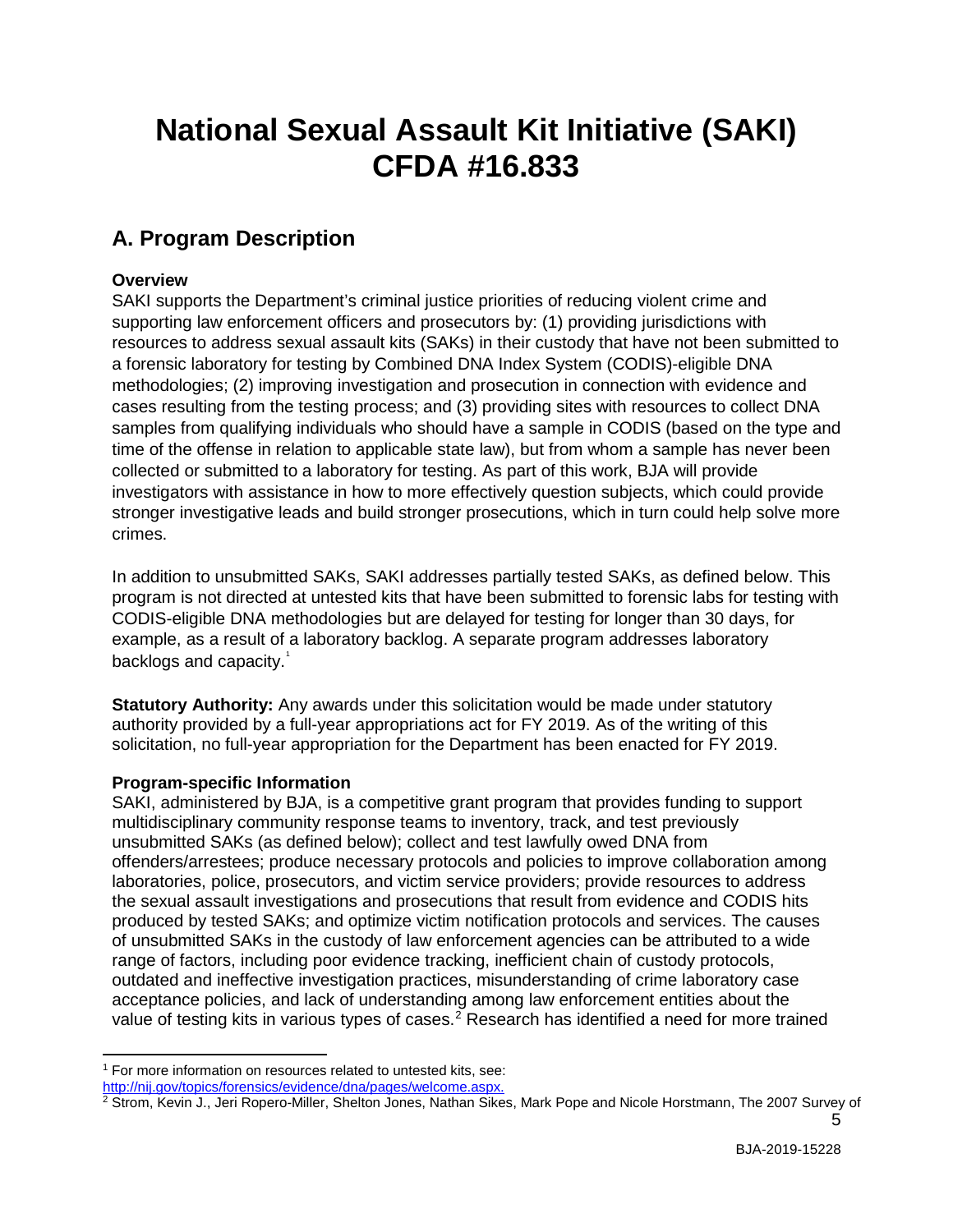importance of linking victims to needed services. Thus, the critical needs around this issue extend well beyond testing kits and increasing crime laboratory capacity: SAKI also addresses the investigative and prosecutorial aspects of sexual assault cases that result from the testing investigative and prosecutorial resources to deal with the increased number of investigations and prosecutions resulting from testing previously unsubmitted SAKs, as well as the of kits, as well as the enhancement of the provision of victim services.

### *Definitions*

For purposes of this solicitation, the following are defined:

- physical evidence collected from a person, living or deceased, following an allegation or A. **Sexual Assault Kit (SAK):** A set of items used by medical personnel for the preservation of suspicion of sexual assault.
- B. **Unsubmitted SAKs:** SAKs that have not been submitted to a forensic laboratory for testing and analysis using CODIS-eligible DNA methodologies.
- C. **Inventory:** A detailed and descriptive list of articles or items (for purposes of this solicitation, location of the item(s). SAKs) containing information such as, but not limited to: item identifiers, quantity, and
- movement from collection to final disposition. D. **Tracking:** The monitoring and accounting of SAKs through the course of their
- prescribed time period and with the applicable data provided. E. **Reporting:** Delivering a written, detailed report to the appropriate entity within the
- F. **Lawfully owed DNA from convicted offender:** A DNA sample from a qualifying offender submitted to a lab for testing. who should have a sample in CODIS (based on the type and time of the offense in relation to applicable state law), but from whom a sample has never been collected or
- G. **Arrestee DNA:** DNA collected from an individual following arrest or charging.
- H. **CODIS**: the Combined DNA Index System and the generic term used to describe the FBI's program of support for criminal justice DNA databases as well as the software used to run these databases.
- I. **NDIS:** the National DNA Index System and one part of CODIS, containing the DNA profiles contributed by federal, state, and local participating forensic laboratories. All 50 states, the District of Columbia, the federal government, the U.S. Army Criminal Investigation Laboratory, and Puerto Rico participate in NDIS.
- J. **ViCAP:** The Violent Criminal Apprehension Program, a unit of the FBI responsible for the

 $\ddot{\phantom{a}}$ Law Enforcement Forensic Evidence Processing (pdf, 82 pages), Final Report, Washington, DC: U.S. Department of Justice, National Institute of Justice, October 2009, 228415; and Harvard Kennedy School Webinar: Taking on the Challenge of Unsubmitted Sexual Assault Kits, October 31, 2014.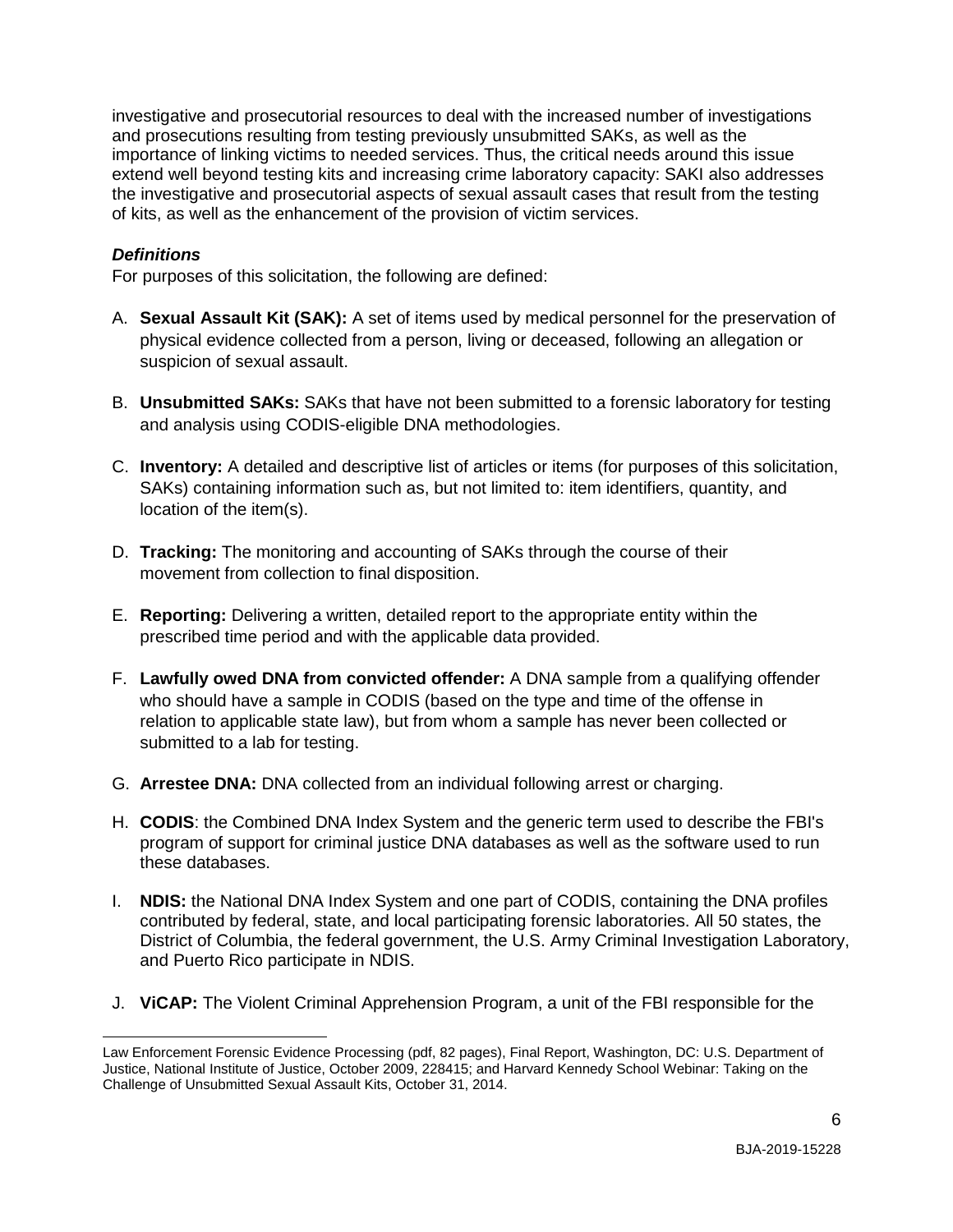Group's (CIRG) National Center for the Analysis of Violent Crime (NCAVC). analysis of serial violent and sexual crimes, situated within the Critical Incident Response

- DQAlpha). Partially tested kits are within the scope of the required inventory for SAKI. K. **Partially Tested SAK:** A SAK that has only been subjected to serological screening, or that has previously been tested with non-CODIS-eligible DNA methodologies (e.g., RFLP or
- L. **Familial DNA Searching:** An intentional or deliberate search of the DNA database conducted after a routine search for the purpose of potentially identifying close biological relatives of the unknown forensic sample associated with the crime scene profile.
- M. **DNA Phenotyping:** the prediction of physical appearance from DNA.
- genealogical research to study family history. For forensic investigations, it can be used to identify remains by tying the DNA to a family with a missing person or to point to the likely N. **Forensic Genealogy:** The combination of genetic analysis with traditional historical and identity of a perpetrator.

## <span id="page-7-0"></span>*Essential Elements of a SAKI BJA Model*

 Based on research findings and the recommendations of subject matter experts (SMEs), BJA created and is implementing a national response model to address the issue of unsubmitted SAKs. The three essential elements of that model are:

- regardless of where they are stored (police evidence facility, hospital, and other relevant locations). Track their progress from testing through final adjudication. Partially tested SAKs must be included in the inventory. It is important for sites to capture all SAKs in their **1. Inventory all unsubmitted SAKs** in the jurisdiction's possession (as defined above), jurisdiction that have never been subjected to testing with CODIS-eligible DNA methodologies.
- SAKs in the jurisdiction. Develop a comprehensive strategy to address the backlog. This prosecutors, victim advocates (both system and community-based), and victim treatment in place that could form the basis of the working group.) **2. Create a multidisciplinary working group** that convenes regularly to address and identify the individual, organizational, and systemic factors that lead to high numbers of unsubmitted working group should comprise law enforcement personnel (including superior officers and officers that respond to and investigate sexual assault complaints), forensic medical personnel (including sexual assault forensic examiners), forensic laboratory personnel, providers. (Some jurisdictions may already have Sexual Assault Response Teams (SARTs)
- be responsible for fostering and coordinating communication among the team members and by the working group to address the backlog of unsubmitted SAKs and prevent the problem from recurring. The site coordinator must be a strong and knowledgeable leader who can **3. Designate a site coordinator** who will serve as the central point of contact for the SAKI team, with the full support of the host agency. This individual and the host organization will ensuring that the team is meeting its milestones. The site coordinator must also demonstrate a willingness and commitment to institutionalize systems, policies, and protocols developed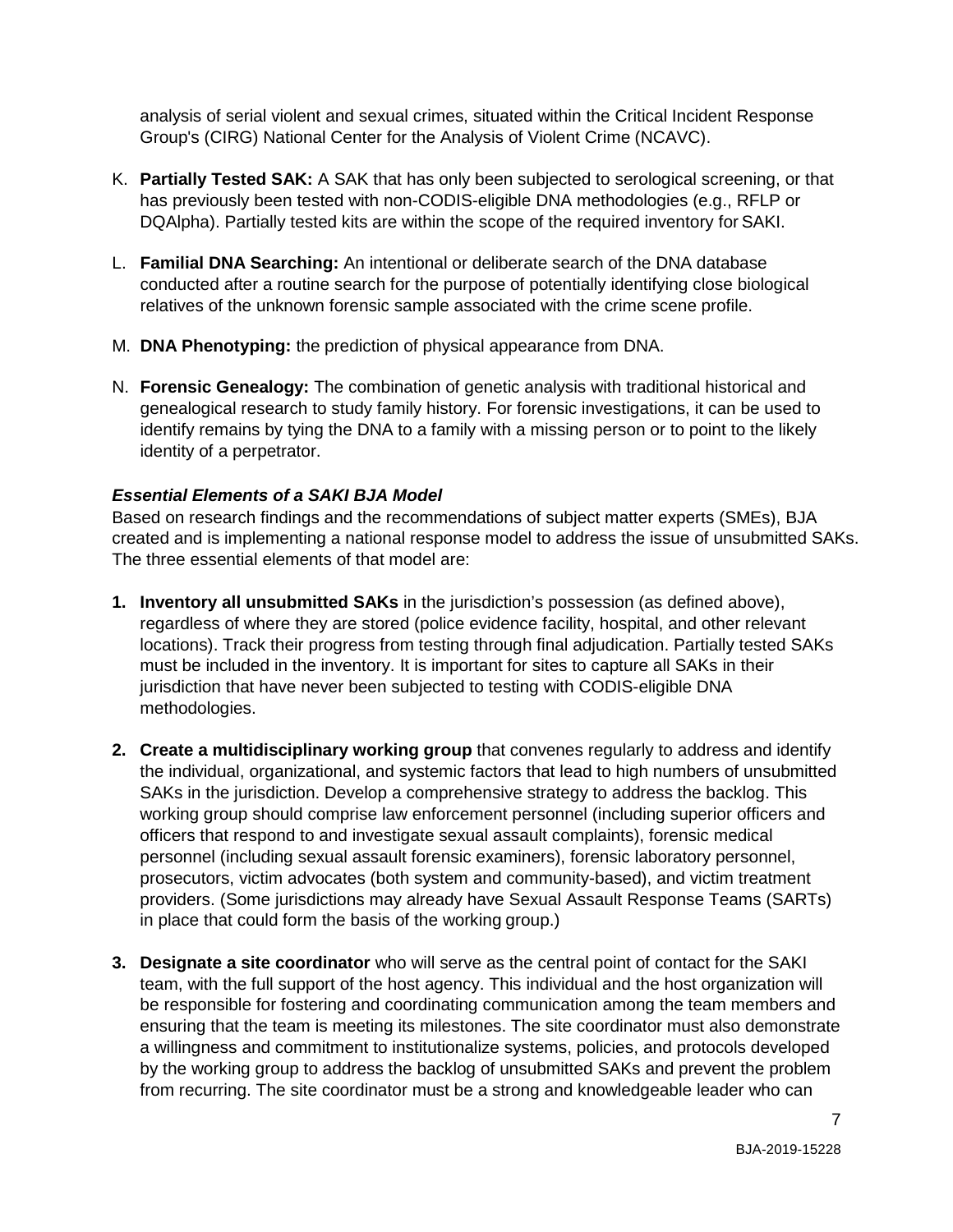members, and is able to leverage the skills of their organization to support the work. The work closely with the lead agency to ensure a coordinated effort among all SAKI team coordinator must be able to foster solid working relationships and hold all entities accountable for their roles within the SAKI effort. The site coordinator does not need to be a sworn law enforcement officer, but prior experience working with law enforcement agencies, prosecutors, and victim advocates will be highly advantageous.

 Assistance (TTA) Program provides direct assistance to jurisdictions that receive funding policies, as they relate to untested SAKs and sexual assault response. While each jurisdiction Site-based applicants should be aware that the SAKI National Training and Technical through SAKI, as well as other jurisdictions engaged in reform efforts. The TTA provider is charged with assisting jurisdictions in producing sustainable change in practices, protocols, and encounters unique challenges and circumstances, common issues are identified across all site grantees. BJA collaborated with the current TTA provider to produce an online toolkit and resource guide to provide assistance and a centralized source of evidence-based practices and relevant TTA resources that can be leveraged by all jurisdictions grappling with the challenge of untested SAKs: [https://sakitta.org/.](https://sakitta.org/)

#### *Program Requirements*

 the course of the award. Specifically, agencies will be expected to utilize an automated facilitate the sharing and implementation of these systems to any interested sites. The applicant Applicants under Purpose Areas 1 and 2 will be required to track inventoried SAKs throughout information technology system to track each SAK using an assigned unique identifier. (Note: several electronic tracking systems designed specifically for SAKI cases have been established and are available at no cost to all successful SAKI applicants.) The SAKI TTA provider can help must also identify the date on which the state, tribe, or unit of local government would be barred by the applicable statute of limitations from prosecuting an individual.

 Grantees must attend the annual 2-day SAKI workshops for all recipient sites that will take place be expected to attend each annual meeting during the course of the grant period (starting in 2019); applicants should budget accordingly. The workshops will focus on the elements of a in the Washington, DC area. Key site team personnel (up to three representatives per site) will successful project and key issues around DNA and unsubmitted SAK evidence.

 more than 50 percent of their grant funds to SAK testing. Applicants must clearly delineate the amount of funding requested for SAK testing and associated review and certification activities. As this grant program is intended to assist jurisdictions in developing a comprehensive approach to the issue of unsubmitted SAKs and sexual assault case response, BJA does not anticipate funding projects that propose allocating

All DNA analyses conducted as a result of this program must be performed by a laboratory (government-owned or fee-for-service) that is accredited and currently undergoes external audits not less than once every 2 years. These audits must demonstrate that the laboratory maintains compliance with the DNA Quality Assurance Standards established by the Director of the FBI. All eligible DNA profiles obtained with funding under this program must be entered into CODIS and, where applicable, uploaded to NDIS.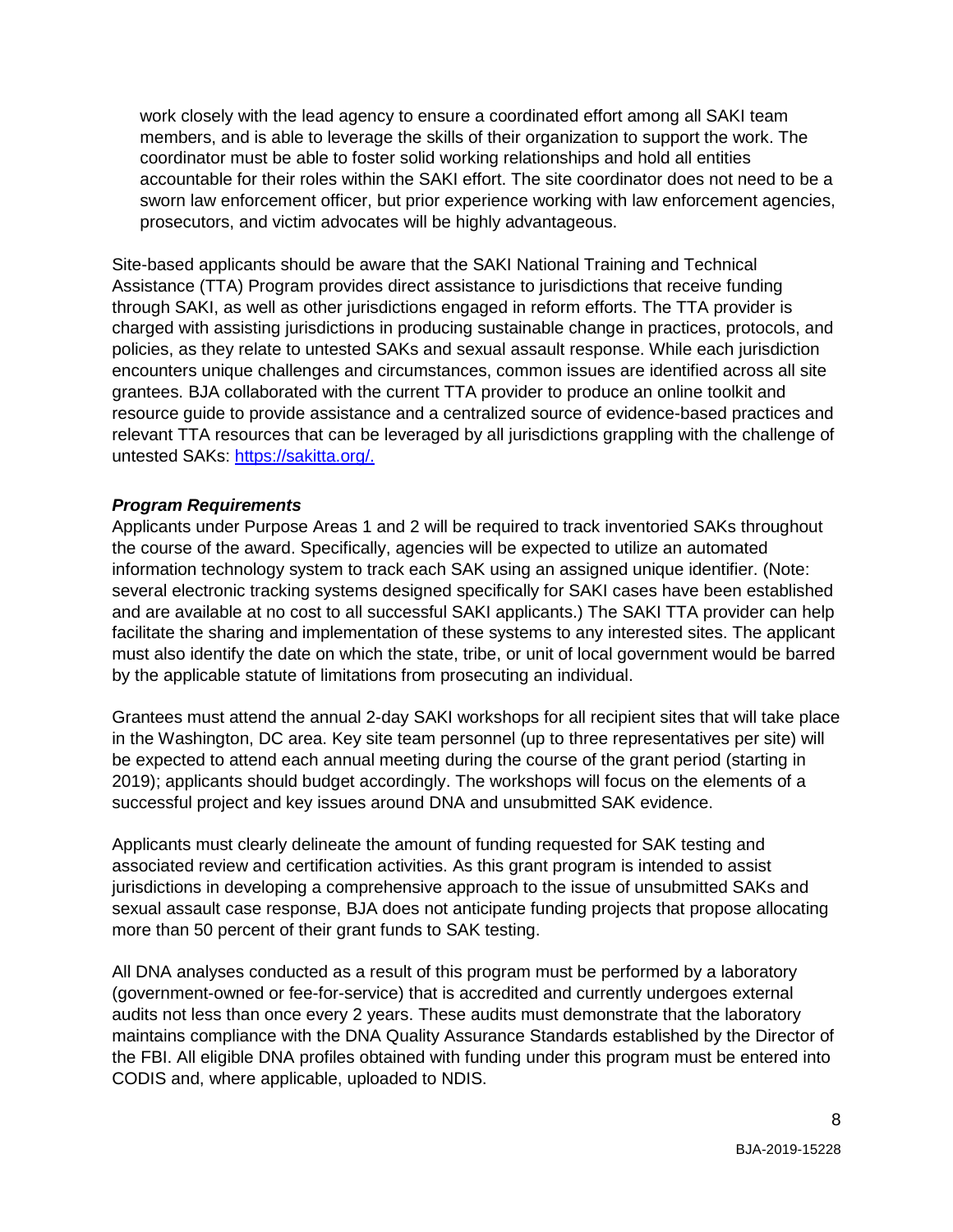BJA suggests that no profiles generated during the testing portion of this program be entered into any non-governmental DNA database.

 All DNA analyses conducted and profiles generated during the testing portion of this program must be maintained pursuant to all applicable federal privacy requirements, including those described in 34 U.S.C. § 12592(b)(3).

### <span id="page-9-0"></span>**Objectives and Deliverables**

 unsubmitted SAKs in their jurisdictions. This will give them the evidence and tools to solve and reduce violent crimes associated with sexual assault, while achieving the long-term goal of improving the criminal justice response to sexual assault. The goal of SAKI is the creation of a program provides jurisdictions with resources to address their unsubmitted SAKs, including Funding under this solicitation is intended to help law enforcement and prosecutors address all of the challenges associated with unsubmitted SAKs in order to reduce the number of coordinated community response that ensures just resolution of these cases, whenever possible, through a victim-centered approach, and to build jurisdictions' capacities to prevent the development of conditions that lead to high numbers of unsubmitted SAKs. This holistic support to inventory, test, and track SAKs; create and report performance metrics; access necessary training to increase effectiveness in addressing the complex issues associated with these cases and engage in multidisciplinary policy development, implementation, and coordination; and improve practices related to investigation, prosecution, and victim engagement and support in connection with evidence and cases resulting from testing.

### **PURPOSE AREA 1: Comprehensive Approach to Unsubmitted Sexual Assault Kits. Competition ID: BJA-2019-15313**

 Applicants must propose to implement a comprehensive approach to unsubmitted SAKs that includes all three elements of the BJA model, as outlined above. Funds may be requested to support other activities, as determined by the needs of the applicant's jurisdiction. However, regardless of the proposed use of funds, applicants must describe how their project will include all three of the [BJA model's](#page-7-0) elements in their program plan.

## **1.** The **inventory** must:

- • Capture the following information (where possible):
	- o Total number of SAKs and the locations where SAKs are currently stored.
	- o Verification that all SAKs have been counted, not just particular categories of SAKs (e.g., those dating back a certain amount of time or housed in a particular location).
	- o A written summary of the process used to conduct the inventory.
	- o Specific types of information associated with each SAK:
		- The overall range of dates for which SAKs have been in the site's possession
		- **The age of the victim**
		- The date of the offense
		- $\mathbf{r}$ The date of SAK collection
		- The law enforcement incident number (or other unique identifier)
- Identify SAKs that may soon be affected by statute of limitations.
- Supplanting is not permitted. Site inventories cannot include any SAKs that were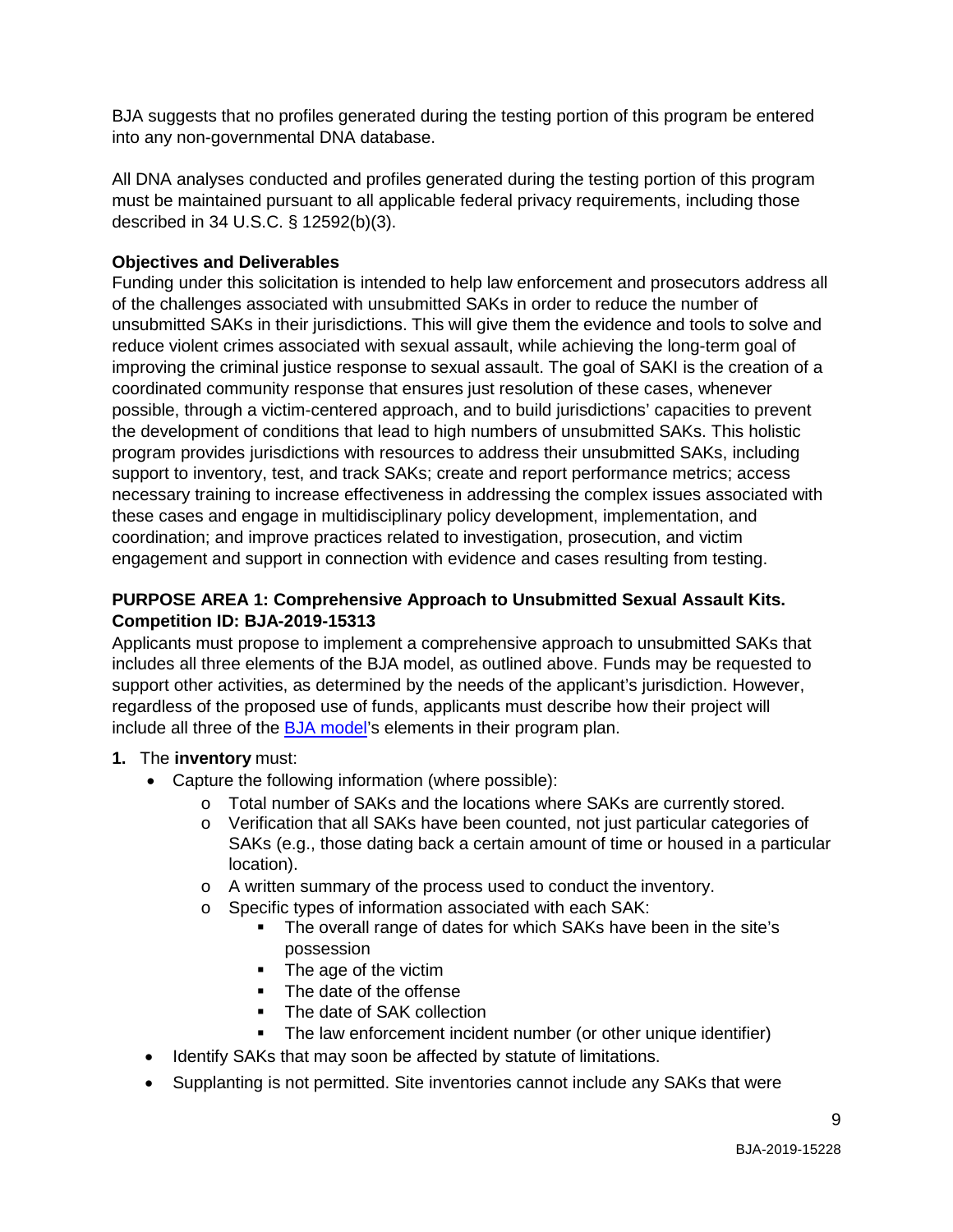collected after the application date for this solicitation.

- submitted for testing using SAKI funding. • The inventory must be completed and certified by BJA before SAKs can be
- **2.** The **multidisciplinary working group** must meet regularly to:
	- to prevent unsubmitted SAKs from accumulating again in the future. • Eliminate or reduce the existing number of unsubmitted SAKs through increased testing and effect changes in practice, protocol, and organizational culture necessary
	- from unsubmitted SAKs in a victim-centered manner and improve the quality of • Improve training to include cross-disciplinary training among group members to ensure that all participants and disciplines are prepared to respond to the evidence emerging responses to future reports of sexual assault. Such training should include instruction on the probative value of forensic evidence typically contained in SAKs, including its utility in developing investigatory leads, identifying suspects, and increasing the likelihood of successful prosecutions.
	- notification, and support, including implementation of the National Protocol for Sexual should address the root causes that led to unsubmitted kit accumulation. • Implement and/or establish evidence-based, victim-centered protocols and policies that address SAK evidence collection, testing, and tracking, as well as victim engagement, Assault Medical Forensic Examinations (SAFE Protocol[https://www.ncjrs.gov/pdffiles1/ovw/241903.pdf\)](https://www.ncjrs.gov/pdffiles1/ovw/241903.pdf). Address the potential trauma for victims in reopening historic sexual assault cases to prevent re- victimization. Protocols
	- • Strengthen victim advocacy resources within the law enforcement agency and/or community-based advocacy organizations. This may include the creation of a victim previously unsubmitted SAKs. It could also include enhancing a crisis center's capacity arise when previously unsubmitted SAKs are tested. advocate position within the agency, dedicated to victim engagement and notification, who can work with investigators as they pursue leads associated with evidence from to serve an increased number of victims with the unique advocacy and justice needs that
	- apprehending violent serial offenders who pose a serious threat to public safety. • Enter all "criteria cases" into ViCAP to increase the chances of identifying and
	- testing process. • Identify and allocate resources (laboratory review, investigatory, prosecutorial, and advocacy) required to produce and follow up on all valid evidence resulting from the
	- Establish or implement processes that prioritize the investigation and adjudication of SAKI cases.
	- enhance accountability, transparency, and information sharing among different system about their cases. • Establish evidence tracking, case management, and victim notification mechanisms that users. These systems must enhance the jurisdiction's ability to manage and monitor the progress of kits through the evidence collection and testing process; provide enhanced case management capabilities that assist in case assignment, tiered supervisory review, and electronic case tracking; and provide victims with access to information

BJA's minimum requirements for a tracking system are:

o Current number of SAKs collected in the jurisdiction, by calendar year.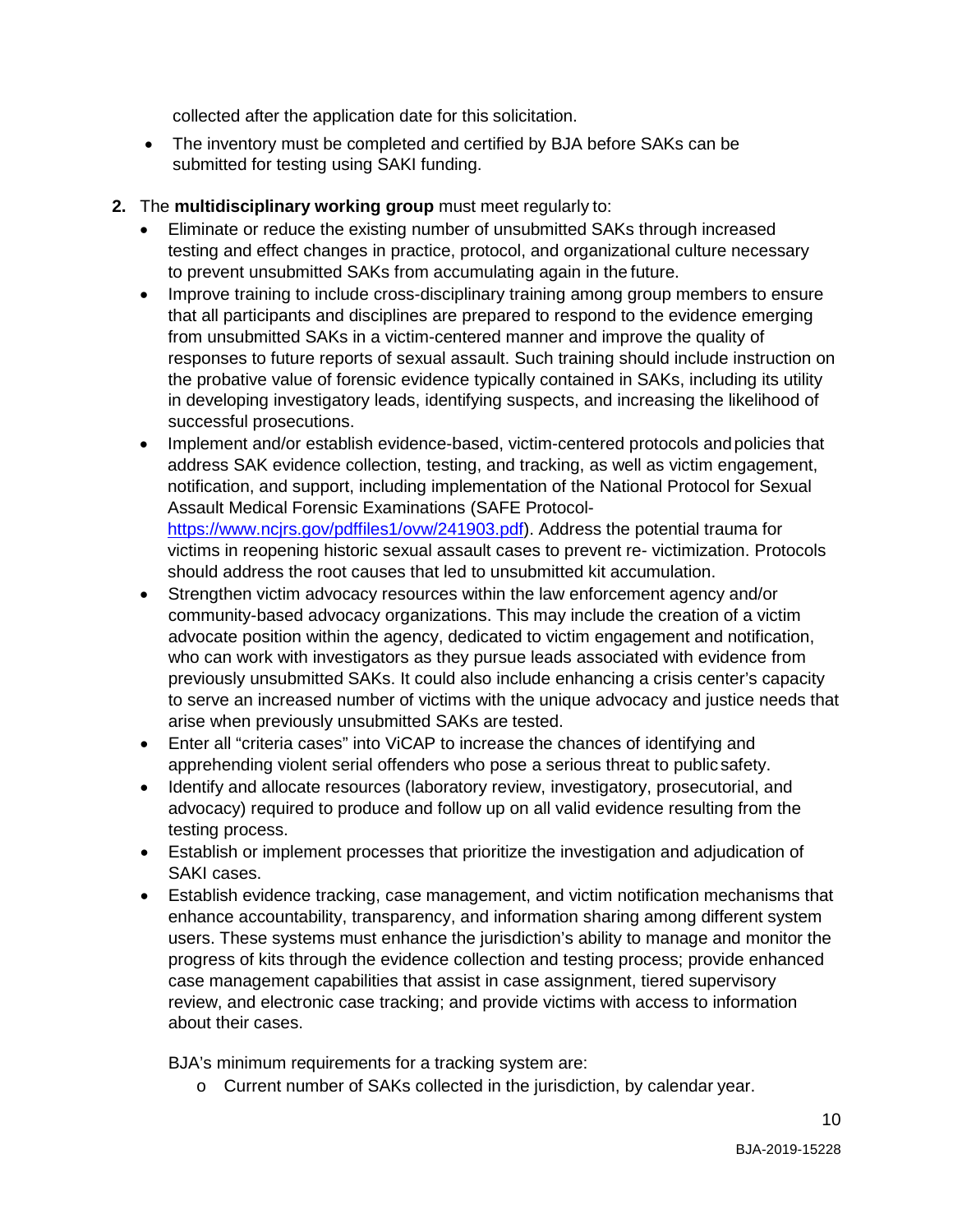- o Unique SAK identification number, if available, from the SAK manufacturer.
- o Law enforcement incident or case number associated with each kit.
- o Current location of each kit (e.g., in evidence storage, at the crime laboratory, at another investigating agency).
- o Submission and testing status of each kit (this should include dates of submission, to whom it was submitted, and whether testing is in progress or completed).
- o Results of testing: DNA profile obtained, CODIS-eligible, uploaded to CODIS (date of upload), CODIS hit returned, date and type of hit(to offender, to another case).
- exceptional clearance) associated with each kit. o Current status of the investigation case(open/active, closed, cleared by arrest,
- and to inform the creation of policy and programmatic interventions needed torespond. • Leverage the data gathered from the comprehensive testing process to improve understanding of the nature and extent of the sexual assault problem in the community
- direct assistance to jurisdictions that receive funding through SAKI. **3.** The site coordinator must work on a regular basis with the BJA training and technical assistance (TTA) provider assigned to the site. The SAKI National TTA Program provides

Applicants may also request funds in support of the following activities:

- **1. Testing of SAKs and related evidence**, to include outsourcing kits for testing and technical review of data/results, as well as tracking and reporting of performance metrics. If an applicant has already tested more than 75 percent of its SAKs, funding may be used to perform additional DNA testing including:
	- jurisdiction has already implemented a local Y-STR suspect database. • Y-STR testing for samples that fail to yield a CODIS-eligible profile but where male DNA was detected and a known suspect sample is available for direct comparison; complex mixtures where known suspect samples are available for direct comparison; or where a
	- Testing of secondary evidence linked to SAKs that fail to yield probative results. This may include bedding, clothing, objects, and weapons, etc.
	- Familial DNA searches (if legally allowed in the applicant's state) of DNA profiles attributed to violent serial offenders associated with SAK evidence. The profile of the unknown offender must have previously been uploaded to CODIS but has yet to and analysis of suspect DNA samples for comparison/identification of the actual generate a hit associated with a known suspect in the database. Funds can support costs associated with overtime for lab personnel, Y-STR testing to evaluate potential familial matches, and investigative activities associated with the location, collection perpetrator.
	- been uploaded to CODIS but has yet to generate a hit associated with a known suspect in for laboratory personnel; Y-STR testing to evaluate potential familial matches; or for • Forensic genealogy searches of DNA profiles attributed to violent serial offenders associated with SAK evidence. The profile of the unknown offender must have previously the database. Funds can be used: to outsource forensic genealogy searches; for overtime investigative activities associated with the location, collection and analysis of suspect DNA samples for comparison/identification of the actual perpetrator. Familial DNA searches (if legally allowed in the applicant's state) must also be performed to try and identify a suspect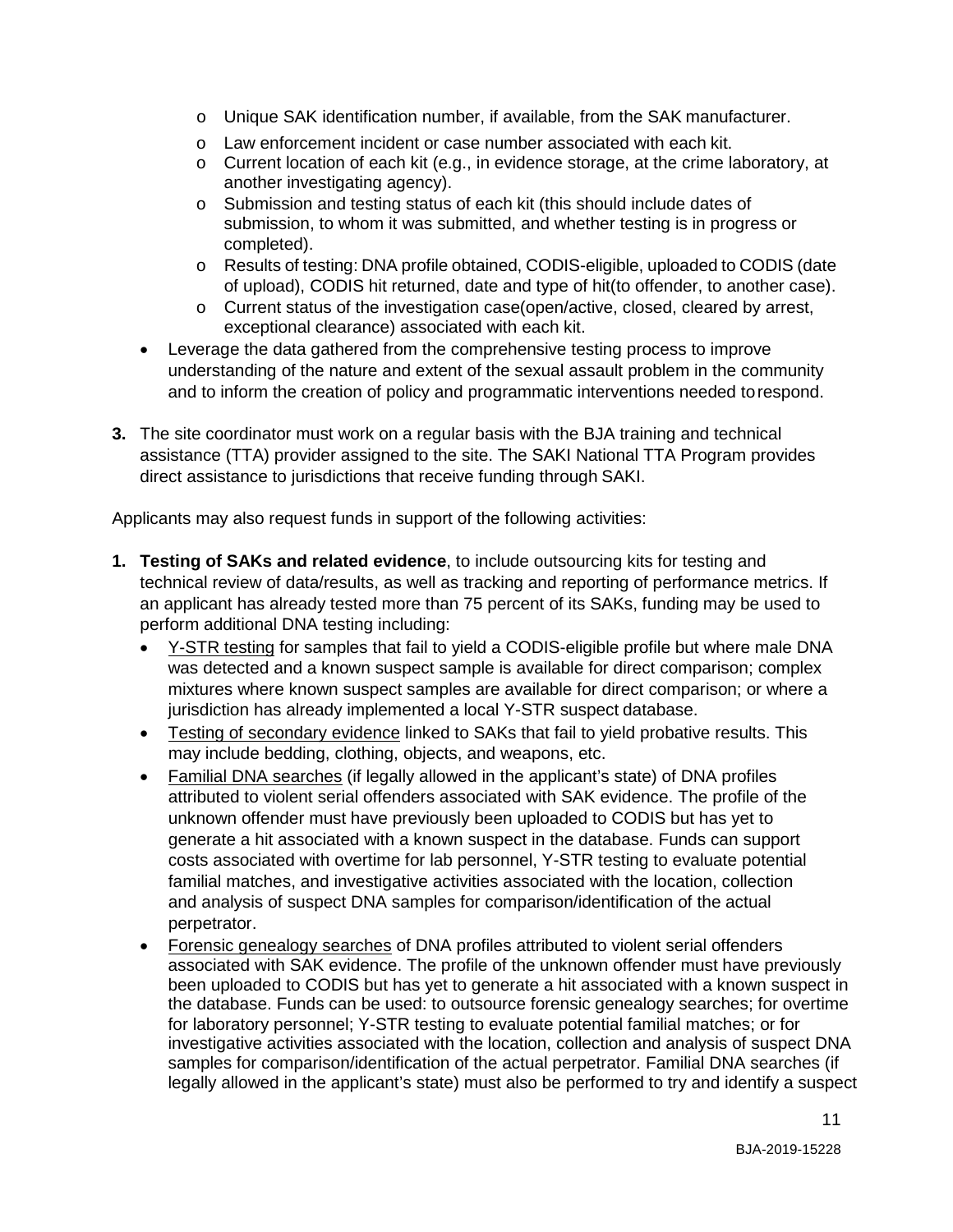before pursuing forensic genealogy searches.

- Phenotyping/ancestral analysis of DNA profiles attributed to violent serial offenders been uploaded to CODIS but has yet to generate a hit associated with a known suspect in associated with SAK evidence. The profile of the unknown offender must have previously the database. Funds can be used to outsource phenotyping/ancestral analysis or to support investigative activities associated with leads generated as a result of the testing. Familial DNA searches (if legally allowed in the applicant's state) must also be performed to identify a suspect before pursuing phenotyping/ancestral analysis.
- solutions to promote greater efficiency. **2. Identifying challenges** related to outsourcing, technical review of data, CODIS uploads of results produced by private laboratories, current in-house standard operatingprocedures that contribute to deficiencies in the DNA screening and testing process, and determining
- SAK processing procedures to ensure long-term capacity and efficiency. **3. Providing additional assistance** (not including laboratory equipment) that should include support for public laboratories' implementation of sustainable, automated, and streamlined
- investigations and prosecutions that result from evidence related to testing SAKs. This may **4. Supporting personnel costs**, including hiring and overtime, to allow adequate follow up for include the establishment of cold case or sexual assault investigation units and the hiring of specialized victim advocates or victim treatment providers to engage in victim-centered notification, communication, and support activities.
- on the new systems. **5. Purchasing SAK evidence tracking systems, case management systems**, **or other technology** (not including laboratory equipment) to enhance investigation and/or prosecution capacity in relation to cases as part of a holistic approach, as well as training
- controls) to ensure optimal preservation of evidence. Funding for this component must not exceed \$200,000. **6. Renovation of existing SAK storage facilities** (e.g., installing temperature and/or humidity
- investigative practices; and policies and procedures related to previously closed cases that **7. Addressing expiration of statutes of limitations** on SAKs; testing protocols; are subsequently reopened as a result of new evidence obtained through SAK testing.
- **8. Supporting crime/intelligence analysis activities** and resources to help identify analysis to leverage non-forensic information that is available (such as a suspect's physical description, locations of the sexual assaults, and timeline of serial or related offenses) that "criteria cases" into ViCAP by the end of the grant period and should budget accordingly. perpetrators. Funding may be used for overtime of existing departmental crime/intelligence analysts to support SAKI-related investigations or fee-for-service/outsourcing of crime analysis. Crime analysis activities under this program must be performed for the primary purpose of suspect identification. For example, investigations may benefit when DNA profiles of either persons with a single or serial offenses yield no CODIS hits, by using crime could help identify the suspect(s). As previously stated, award recipients must enter all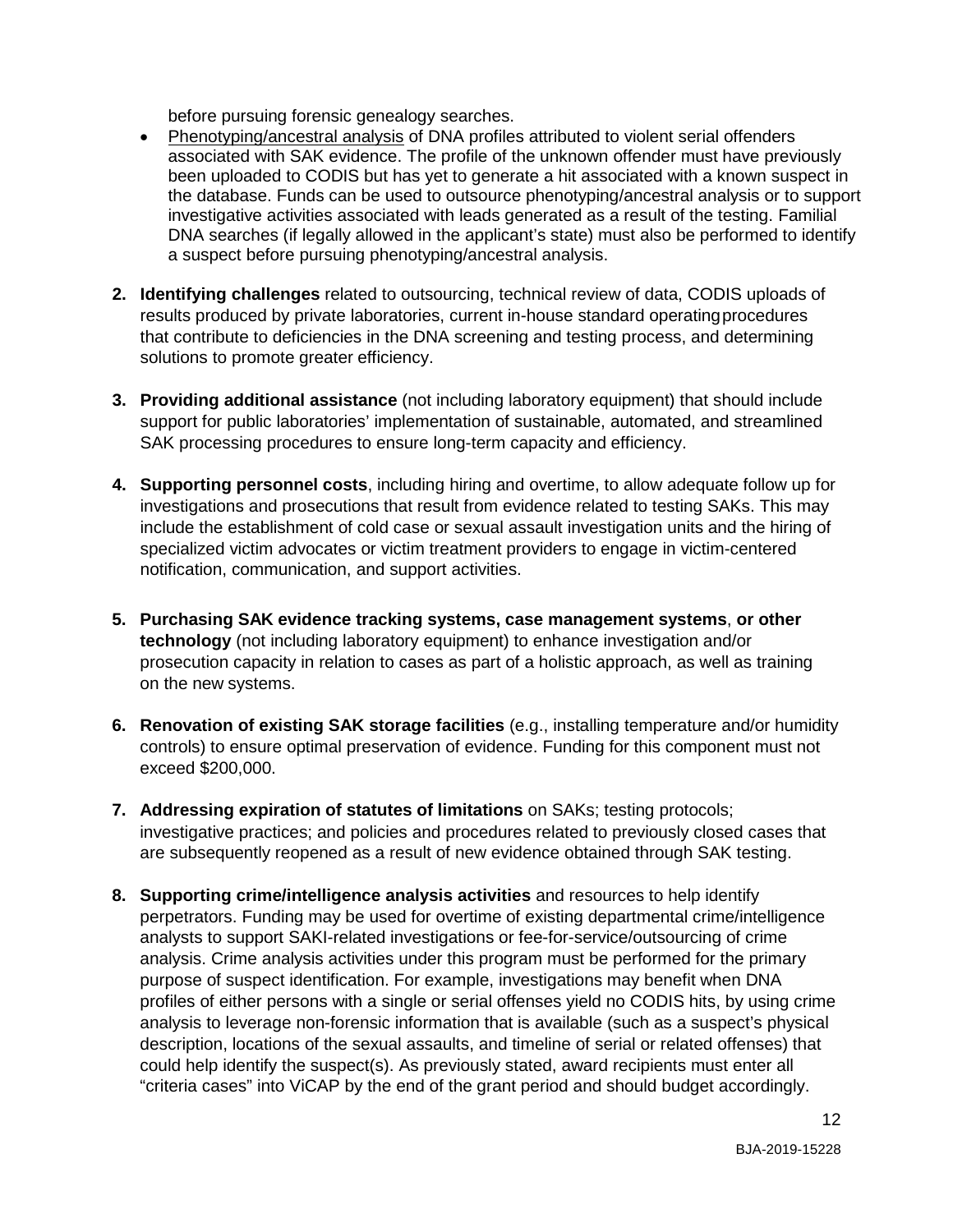prioritize cases to investigate and prosecute, support strong implementation fidelity, and underlying causes of the jurisdiction's unsubmitted sexual assault kit backlog; the effect of the criminal justice process. **9. Establishing and supporting formal partnerships with researchers** to assess the data, evaluate the implementation process and outcomes associated with the jurisdiction's SAKI project. Such evaluation activity may focus on, but is not limited to, examination of the improved training for law enforcement, prosecution, and victim advocacy professionals on case clearance rates, prosecution outcomes, and victim participation and satisfaction with

## *Program Requirements*

Award recipients must, on a monthly basis, report the number of SAKs reviewed and catalogued by working group members—including local, state, federal, and tribal law enforcement partners—to BJA via the TTA provider. BJA also encourages award recipients to make their aggregate inventory and tracking data available to the public to increase the transparency of their SAK testing and disposition processes.

#### **PURPOSE AREA 2: SAKI for Small Agencies (fewer than 250 sworn officers). Competition ID: BJA-2019-15314**

 funding under Purpose Area 2 must demonstrate efforts to form or maintain a multidisciplinary possible; ensure that the SAKI activities are effectively coordinated; and discuss how funding Under Purpose Area 2, applicants are expected to achieve the overall goals of SAKI but do not require extensive funding to support the three elements of the **BJA model**. Applicants seeking approach to address SAK-related issues in their jurisdiction; establish partnerships where will help provide a sustainable solution to problems associated with unsubmitted SAKs in the jurisdiction.

Applicants will need to establish:

- A point of contact who will coordinate activities with all key stakeholders.
- A small working group comprising a prosecutor, investigator, and community advocate (at a minimum).

 To qualify for SAKI funding, applicants must propose to implement a comprehensive sexual assault may be requested to support the three major elements or for specific and discrete elements as determined by the applicant jurisdiction's needs. However, regardless of the proposed use of funds, response program plan that includes all three elements of the [BJA model:](#page-7-0) (1) inventory; (2) creation of a multidisciplinary working group; and (3) appointment of a designated site coordinator. Funds applicants must describe how their projects will include all three of the BJA model's elements in their program plan, even if some will be addressed with other resources. For example, sites may request funding to:

- Complete an inventory
- Test kits
- Enhance an evidence tracking system
- Provide victim advocacy and victim centered notification
- Provide training
- Investigations/Prosecution
- Support overtime for investigators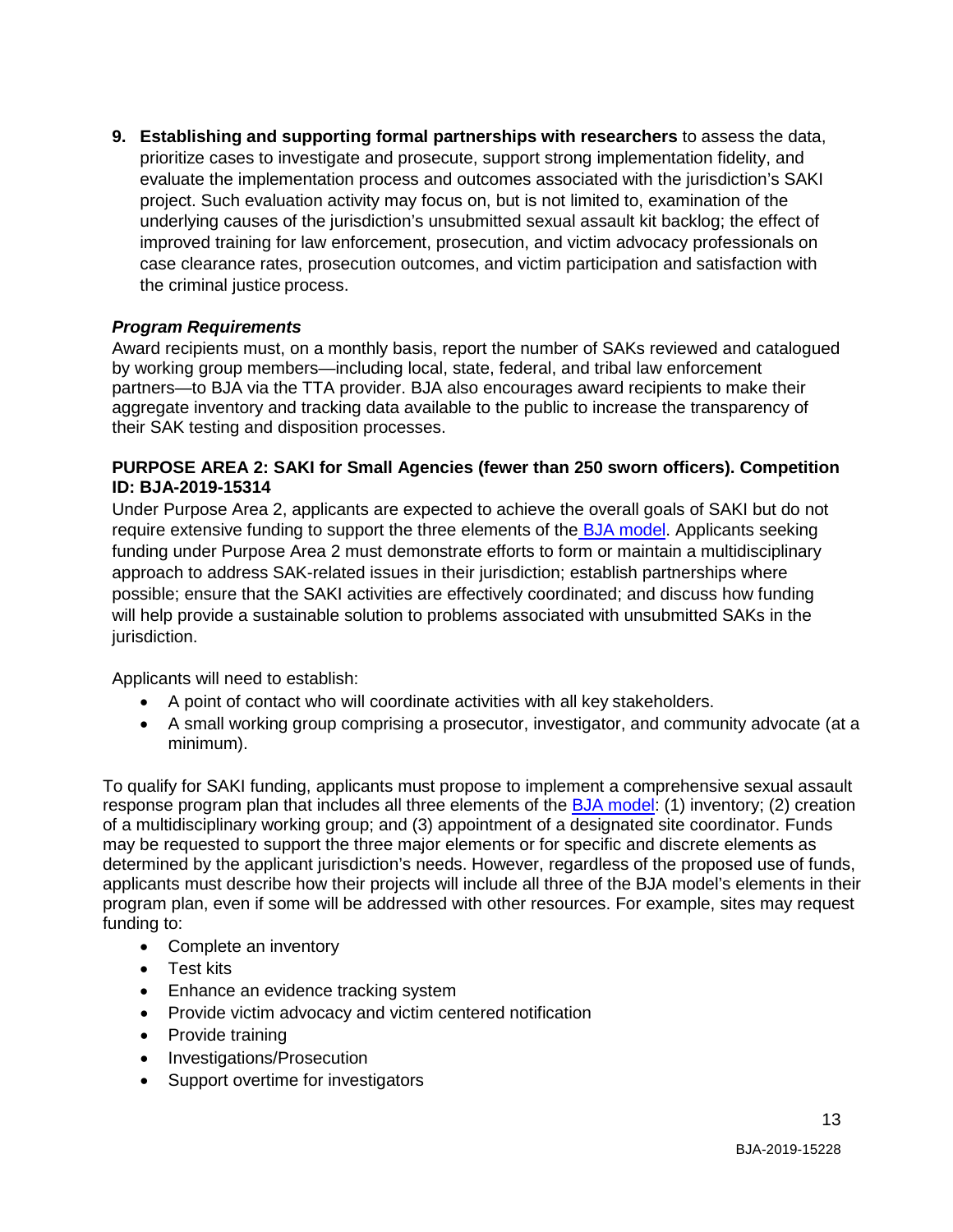• Enter "criteria cases" into ViCAP. Costs associated with entry, analysis and investigations can be covered under this award.

See additional information on planning and a special withholding condition. [3](#page-14-1) 

#### <span id="page-14-0"></span>**PURPOSE AREAS 1 and 2**

 $\ddot{\phantom{a}}$ 

#### *Initial Planning and Inventory Period and Special Withholding Condition*

 Each award recipient will have an initial period to complete its inventory; plan for testing, tracking, and uploading entries to CODIS; and devise a strategy to use the evidence in and continues to drive, the backlog of unsubmitted SAKs, and work with all relevant entities to develop and implement new policies and procedures to prevent recurrence. investigations and prosecutions. The SAKI working group must identify what contributed to,

 phase. (Note: additional funds may be released under special circumstances for this phase but Award recipients will have access of up to 25 percent of the funds during the initial planning will require further documentation and BJA review and approval.) It is expected that the inventory will be completed within the first 6 months of the grant award.

provider) in order for award recipients to gain access<sup>4</sup> to the remainder of grant funds. Award Certification of inventory completion must be approved by BJA (in consultation with the TTA recipients will have an opportunity to provide additional feedback, clarification, and data regarding their inventory and plans, if requested by BJA and/or the TTA provider. However, applicants should be aware that if, after a reasonable exchange of feedback, an inventory is not completed or the overall implementation plan for the SAKI strategy does not receive BJA approval, award recipients may not receive access to the remaining grant funds or an extension of their grant award.

 the core elements of SAKI are in place; that they have collected appropriate data; and that During review of the implementation plan, award recipients will have an opportunity to address issues or concerns in the revised implementation strategy. Award recipients must ensure that there is a strong research or evidence base for proposed place-based programs or interventions.

 If an unsubmitted SAK inventory has already been completed by the applicant jurisdiction, the request funding for the tracking, multidisciplinary team, and site coordinator, as necessary. If an applicant has already completed an inventory of existing unsubmitted SAKs, certification of this inventory will be required prior to the release of additional funds. This certification requirement applicant must provide information regarding the results of the inventory in the proposal and may be met through the inclusion of a certification letter signed by the applicant's chief executive officer. The certification letter should detail the results of the inventory and be included as an attachment with the application. BJA reserves the right to impose special conditions requiring revisions to the inventory and plan before approval and release of funds.

<span id="page-14-1"></span><sup>&</sup>lt;sup>3</sup> Funds are withheld via a special condition on the award. Once BJA approves the implementation plan in writing, a Grant Adjustment Notice (GAN) will be processed in GMS to formally release the grant funds.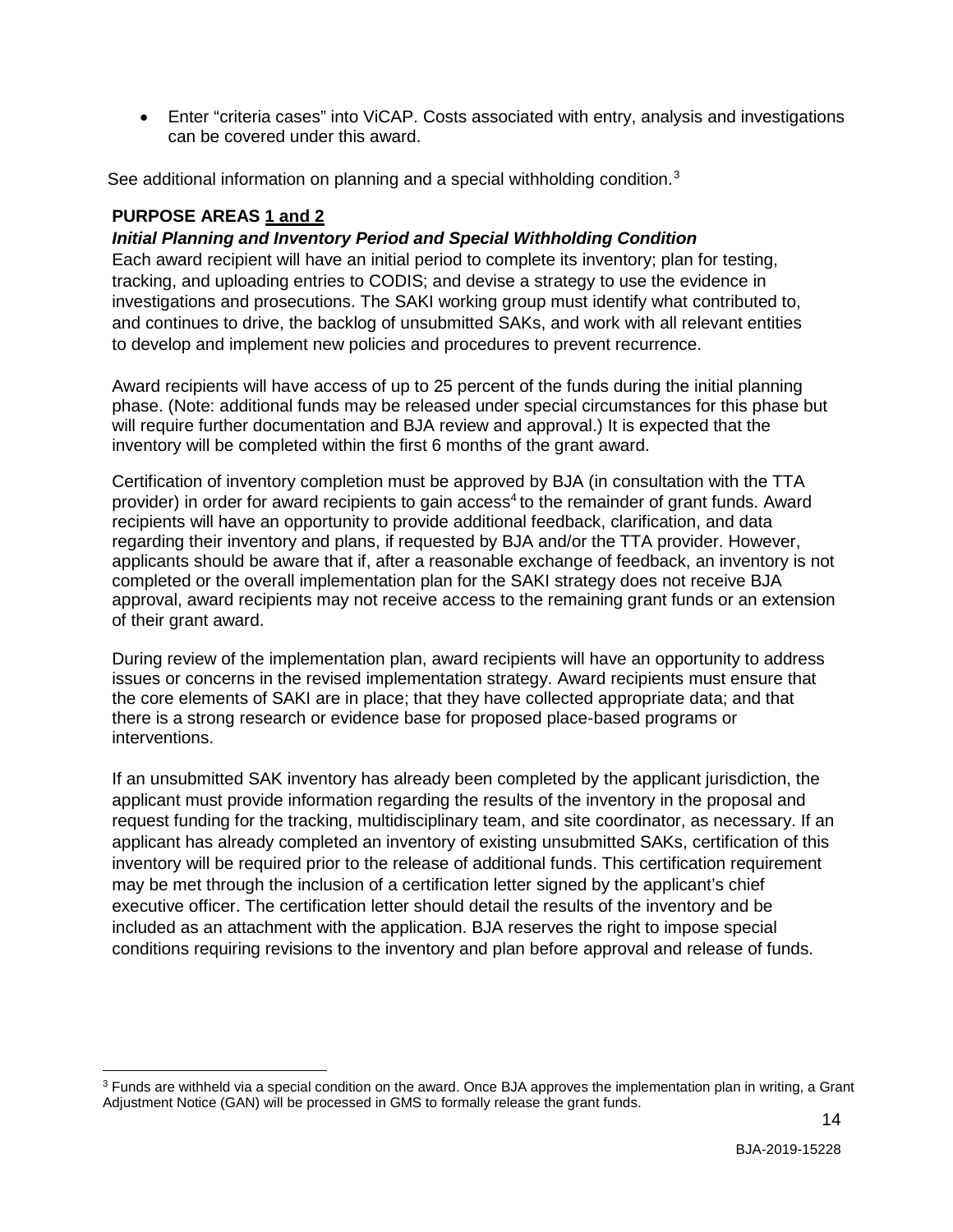## **PURPOSE AREA 3: Expansion of DNA Databases to Assist with Sexual Assault Investigations and Prosecutions: Collection of Lawfully Owed DNA from Convicted Offenders and Arrestee DNA Collections. Competition ID: BJA-2019-15315**  In accordance with applicable state law and for the purpose of resolving sexual assault cases associated with previously unsubmitted SAKs, Purpose Area 3 addresses the identification, collection, and DNA profiling of samples from convicted offenders who should have samples in CODIS, but from whom samples have never been collected or submitted to a lab for testing.

 made other significant policy and programmatic improvements. Specifically, applicants must BJA views the expansion of DNA databases as Phase 2 of a comprehensive approach to addressing sexual assault. As such, Purpose Area 3 should be undertaken only after a jurisdiction has made significant progress in eliminating its backlog of unsubmitted SAKs and provide certification that an inventory has been completed and documentation that the testing of previously unsubmitted kits identified in their jurisdictions has been completed or is near completion.

 who have a likelihood of being linked to cases associated with the jurisdiction's previously previously arrested, convicted, or subject to investigation for crimes related to sexual assault. Applications are solicited to support activities associated with the collection of lawfully owed DNA samples (see definition above on page 6). DNA collection must be targeted to offenders unsubmitted SAKs. For example, such individuals may have prior convictions for sex offenses or may have sex-related crimes documented in their criminal history. Upon completing the census of convicted offenders from whom DNA has not been collected, award recipients should review each person's criminal history and prioritize collection from any individual

 Act of 2000: H.R. 4640, 34 USCA § 40701 et seq.). While it is crucial that unsubmitted SAKs evidence profiles can be matched against convicted offenders' profiles. The absence of An expanded DNA database enables law enforcement to better identify persons convicted of violent and sexual offenses who are involved in unsolved crimes, and who may reoffend after release. <sup>4</sup>Typically, eligible convicted offenders from whom DNA can lawfully be collected include those arrested, facing charges, or convicted of murder, sexual abuse, kidnapping, or other qualifying state offenses (*see,* The DNA Analysis Backlog Elimination be tested and all eligible profiles uploaded to CODIS, cases will remain unsolved unless lawfully owed DNA samples in CODIS will likely result in missed opportunities to identify perpetrators of crimes, including sexual assaults. For example, Michigan demonstrated the importance of lawfully owed DNA collections in 2011 when its Department of Corrections collected samples from 5,000 prisoners who had slipped through the cracks. As a result, subsequent DNA hits in CODIS were linked to 74 crimes, including 5 murders, 23 rapes, and 3 armed robberies [\(http://www.michigan.gov/corrections/0,4551,7-119--264812--,00.html\)](http://www.michigan.gov/corrections/0,4551,7-119--264812--,00.html).

 For sites that have existing arrestee DNA collection laws, SAKI funds can be used to review, being adhered to and that samples are being obtained from all eligible individuals for the improve, and implement optimal collection protocols to ensure sample collection policies are

-

<span id="page-15-0"></span> states and units of local government with existing crime laboratories that conduct DNA analysis to process, record, screen, and analyze forensic DNA and/or DNA database samples, and to increase the capacity of public forensic DNA and DNA database laboratories to process more DNA samples, thereby helping to reduce the number of forensic DNA and DNA 4 The focus of this program differs from NIJ's DNA Capacity Enhancement and Backlog Reduction Program, which funds database samples awaiting analysis.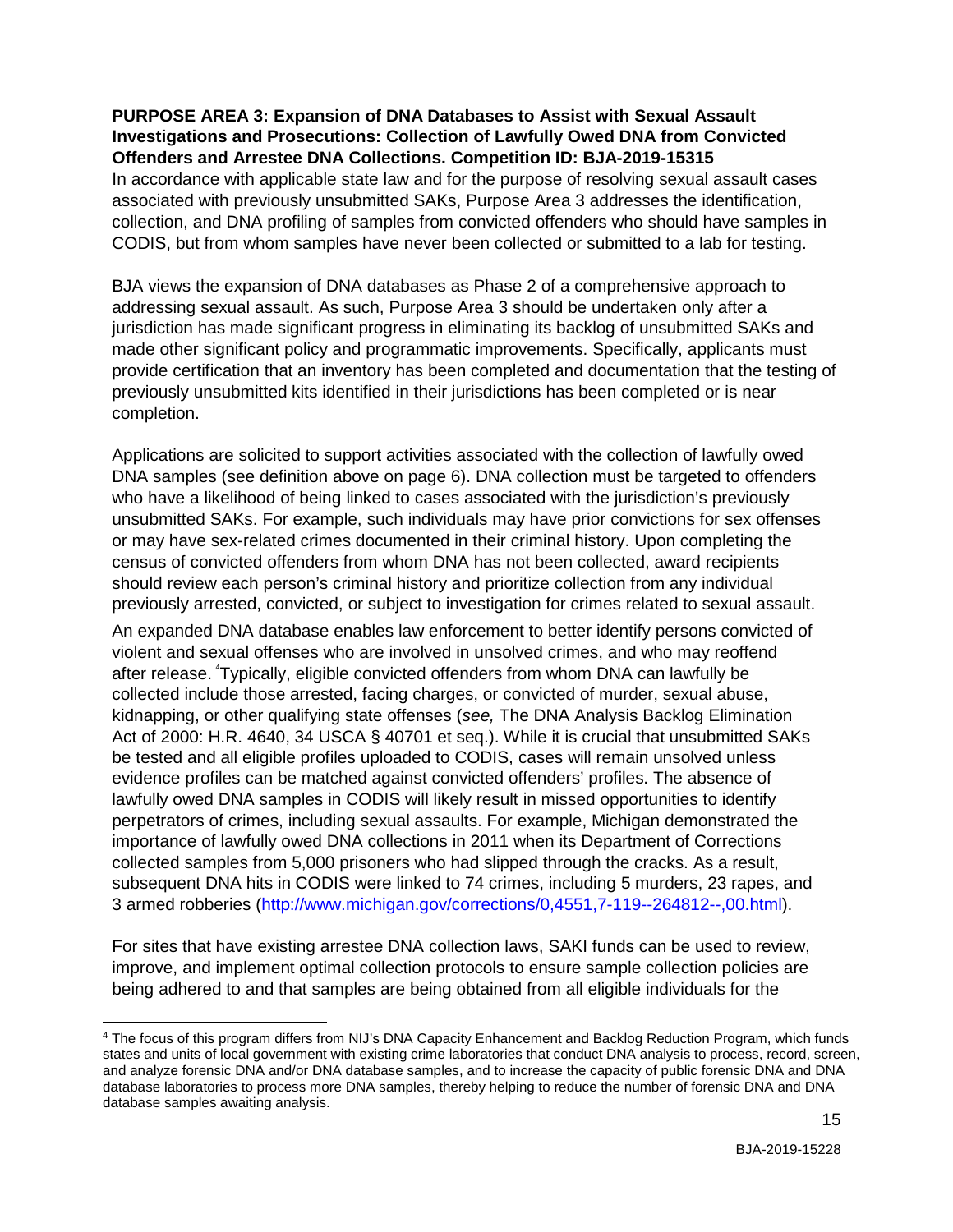purposes of CODIS upload.

An applicant does not have to be an existing SAKI award recipient. But the applicant must clearly demonstrate that its jurisdiction requires resources to support collection of lawfully owed DNA from convicted offenders and/or arrestees to facilitate the resolution of unsolved sexual assault cases linked to previously unsubmitted or untested SAKs.

An applicant's proposed plan under this purpose area must include the following elements:

- person on the date of conviction. Collection of DNA from convicted offenders under SAKI limitations on collection, and award recipients must identify an attorney from the Attorney DNA collection laws to provide legal advice for the project. If the award recipient also reference conviction information from the time of an inmate's or parolee's death with the law at the time of their death, and a court order may be required to do so. • **Census of Convicted Offenders**: Applicants must commit to the performance of a census to identify eligible convicted offenders who could be linked with the jurisdiction's previously unsubmitted SAKs and who should have samples in CODIS, but from whom samples have never been collected or submitted to a lab for testing. Determining if a convicted person has a qualifying event that will allow his or her DNA profile to be uploaded to CODIS hinges on the conviction date, on what charge, and whether a DNA sample was required from the must be done in accordance with state law, including any relevant state statutes of General's Office, District Attorney's office, or criminal justice agency familiar with the state's wishes to upload DNA from deceased convicted offenders to CODIS, it will need to cross-
- • **Census Details:** A census may cover the applicant's specific jurisdiction, state, or other defined area, but the scope and process of the census must be detailed as follows:
	- $\circ$  Identify the specific and appropriate agency that will conduct the census. This agency may be the state-level department of corrections or bureau of prisons, crime laboratory, a state or local criminal justice agency, or other entity with the appropriate authority, expertise, and data access.
	- o Provide an estimated timeframe for the completion of the census, as well as describe how the agencies will coordinate their participation in this DNA collection initiative.
	- o Describe the census methods that will be used to collect this information, the data resources that will be used to inform the census, and the demographic and offenserelated data to be collected.
	- o Applicants are advised that the census is typically the most labor-intensive and timeconsuming component of addressing lawfully owed DNA issues and should budget accordingly.
- DNA samples have not been collected. The DNA collection plan should further describe how • **DNA Collection Plan:** In coordination with a legal advisor, applicants must formulate a DNA collection plan that will target the collection of DNA from convicted offenders who have a high likelihood of being linked to cases associated with the jurisdiction's unsubmitted SAKs. As stated above, applicants should prioritize collection from offenders previously arrested, convicted, or subject to investigation for crimes related to sexual assault and from whom owed the site will prioritize collection efforts among offenders in prisons and jails, offenders under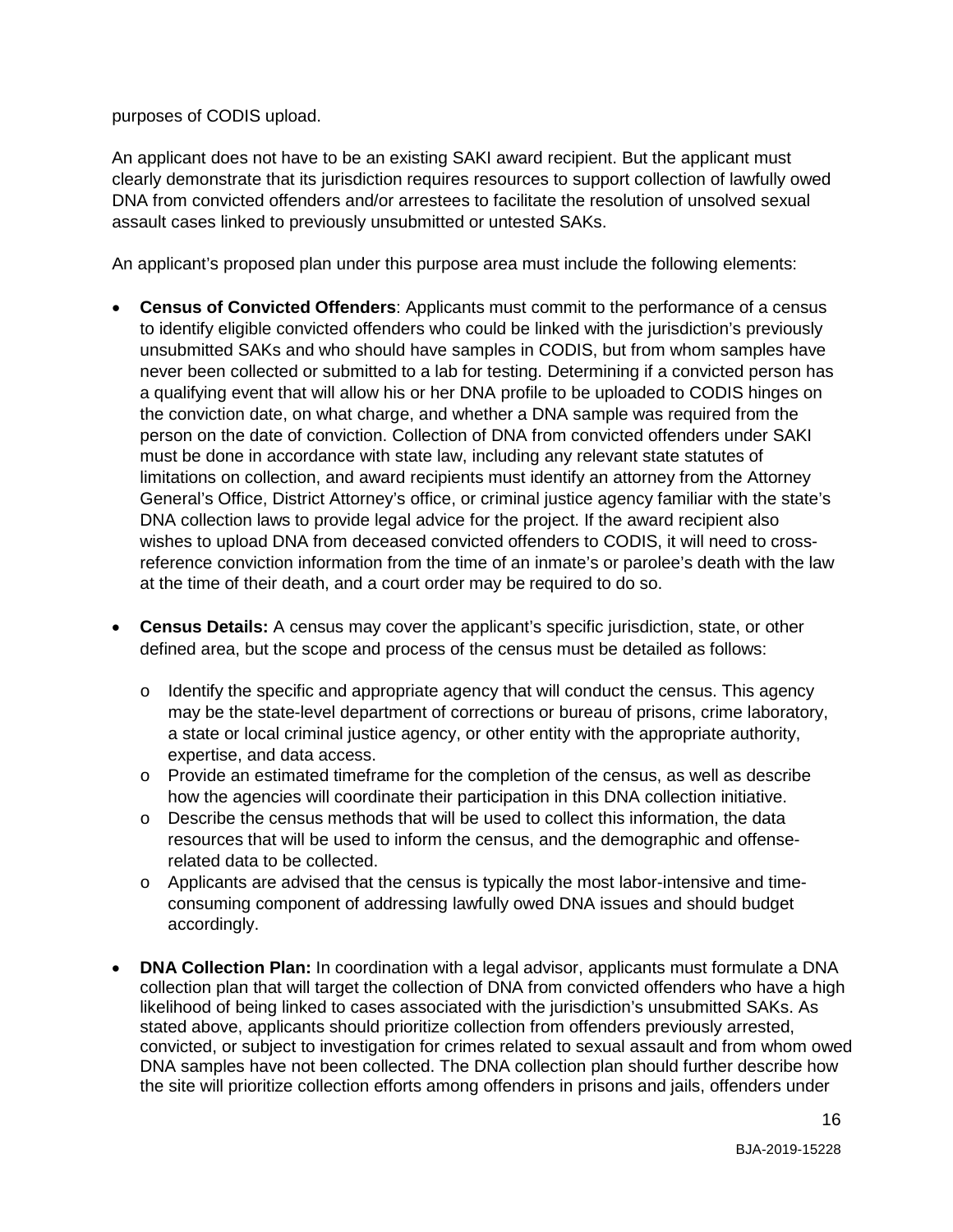assistance to smaller agencies within the applicant's jurisdiction. The plan should also describe community supervision, others residing in the community with no supervision, and in rare cases, deceased individuals who might be linked to cases associated with previously unsubmitted SAKs. The plan should include considerations for facilitating collections/providing the process for ensuring that the collection of DNA from each individual is authorized under existing law.

- **Existing Policies and Protocols:** Applicants must describe any existing protocols, or describe plans for developing a protocol, for notifying victims if and when lawfully owed DNA collected from convicted offenders identifies a potential suspect or links their case to others, and provide support and services to victims.
- coordinator and describe how this individual will work with the existing SAKI working group, CODIS upload; monitoring law enforcement agencies' adherence to protocol(s) related to measures to BJA. • **Identification of the SAKI Convicted Persons DNA Collection Coordinator:** The applicant must designate a specific individual as the SAKI convicted persons DNA collection local SART, and any other critical partners or groups to ensure coordination of efforts, plan and perform DNA collections from convicted offenders to inform investigations and prosecutions of cases resulting from evidence provided by previously unsubmitted SAKs, and access criminal records and other sensitive law enforcement records. The collection coordinator will be responsible for overseeing all aspects of the project, including the census of convicted offenders; coordination with sexual assault investigators to prioritize convicted persons DNA collections; coordination of convicted persons DNA testing and victim notification; coordinating victim services; tracking status of CODIS hits and subsequent investigations and prosecutions that result; and reporting performance
- under this solicitation. • **Prior Backlog Data:** Applicants should include data related to previous SAK backlog elimination efforts or, if they currently have a SAKI project, include the number of SAKrelated CODIS hits in relation to the number of CODIS-eligible profiles uploaded to CODIS in total from tested SAKs, as well as information related to indictments or prosecutions associated with the SAKI project activities (where applicable). Please note that eligible applicants for Purpose Area 3 are not excluded from also applying to Purpose Areas 1 or 2
- collection laws, SAKI funds can be used to review, improve, and implement optimal samples are being obtained from all eligible individuals for the purposes of CODIS entries. annual basis due to inadequacies with protocols, staffing, and resources; and a commitment • **Arrestee DNA Collection Assessment:** For sites that have existing arrestee DNA collection protocols to ensure sample collection policies are being adhered to, and that Applicants seeking funds for these activities must provide information regarding current policies and protocols; estimated numbers of samples that are not being collected on an from key stakeholders to address and correct these issues. Such stakeholders should include: law enforcement personnel, booking station personnel, local/state crime laboratory staff, and prosecutors.

Applicants can also request funds in support of the following activities: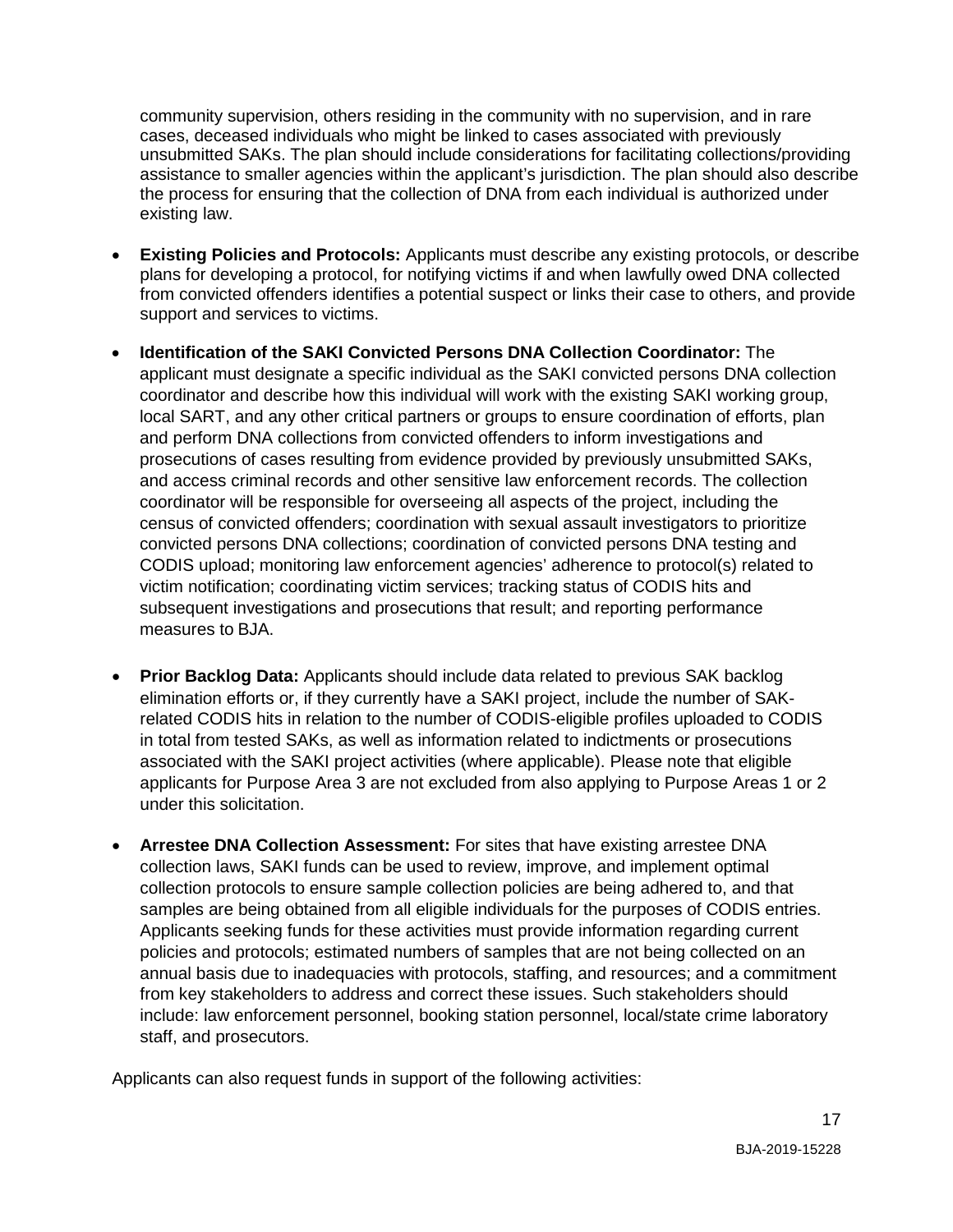- Establish memoranda of understanding, subcontracts, or other required agreements with relevant participant agencies and organizations to execute the lawfully owed DNAcollection initiative.
- • Collect, test, and upload to CODIS lawfully owed DNA samples from those convicted parolees, and testing of autopsy samples and exhumations as needed for deceased separately track the number of CODIS hits that occur for convicted person DNA profiles. offenders who are confirmed as not in CODIS and who could be connected with the applicant's unsubmitted and untested SAKs, including offenders currently incarcerated, offenders (with proper court orders/authorizations). Award recipients will need to
- • Support training, travel, and overtime for relevant personnel related to the collection and prisons throughout the state or to collect DNA from parolees. testing of convicted persons' DNA samples. For example, such costs might include travel to
- for arrestees' and/or convicted persons' samples. It is expected that some applicants may need to modify their existing databases/SAKI/SAK evidence tracking systems for the purposes of tracking the collection, testing, CODIS upload, CODIS hits, and subsequent investigations and prosecutions. Applicants must detail the necessary • Support modification of existing databases/software or SAK evidence tracking systems modifications to their databases/tracking systems and the estimated cost and time frame for completion.

 accredited laboratory or tested by the award recipient's local or state laboratory. The testing of arrestees' and/or convicted persons' samples may be outsourced to an

Award recipients must also work with BJA's SAKI TTA provider, which will provide assistance about conducting the census and performing lawfully owed DNA collections and/or optimization of arrestee DNA collection protocols. The TTA provider will work with Purpose Area 3 award recipients to compile and issue a final summary report pertaining to the achieved outcomes.

### **PURPOSE AREA 4: Investigation and Prosecution of Cold Case Sexual Assaults. Competition ID: BJA-2019-15316**

 This funding is intended as enhancement funds for applicants that can clearly demonstrate their Applications are solicited to support the investigation and prosecution of high volumes of sexual assault cases that have resulted from testing backlogs of previously unsubmitted SAKs. jurisdictions have previously addressed, or are currently effectively addressing, the major issues associated with unsubmitted SAKs. Applicants do not have to be existing SAKI award recipients.

Sites can apply to fund the following:

- • **Personnel costs**, including hiring and overtime, to allow adequate follow up for investigations and prosecutions that result from evidence related to testing SAKs (including investigators, prosecutors, crime analysts, and administrativepersonnel).
	- This may also include the establishment of cold case or sexual assault investigation units and the hiring of specialized victim advocates or victim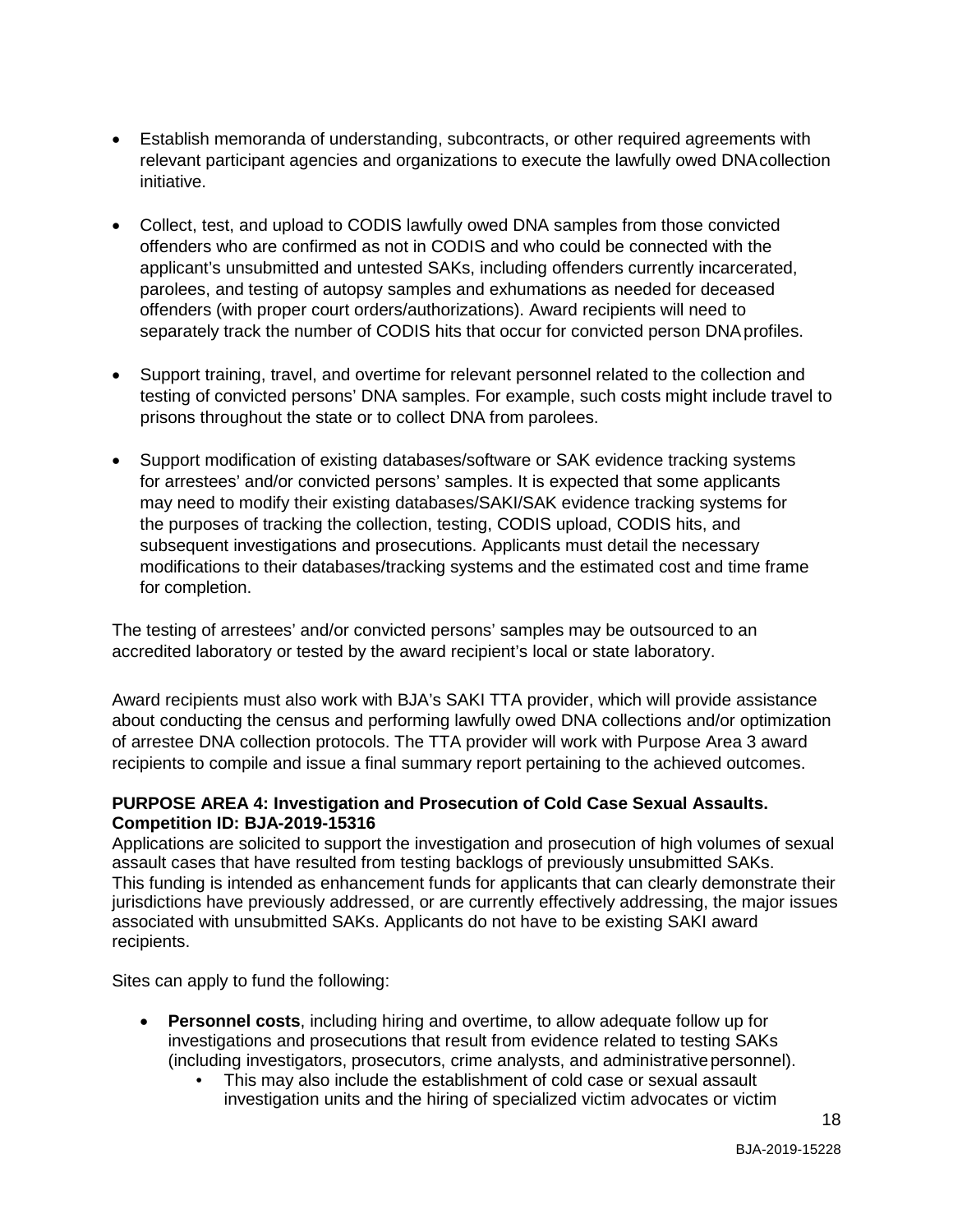treatment providers to engage in victim-centered notification, communication, and support activities.

- All "criteria cases" must also be entered into ViCAP. Costs associated with entry, analysis and investigations can be covered under this award.
- **Training** in relation to sexual assault evidence collection, DNA technology, victimization and trauma response, and other related topics to improve the quality and outcomes of sexual assault investigations and prosecutions.
- • **Enhancing victim services** and support for past and current victims of sexual assault, as well as the provision of mechanisms through which victims can easily access updated information about the status of their SAK or associated investigation and/orprosecution.
- **Travel costs** associated with victim engagement and/or suspect interviews or apprehension.
- **The application of advanced DNA and research methodologies to help identify and apprehend violent serial offenders linked to sexual assaults/sexual assault homicides:** 
	- Applicants can use funding to apply advanced DNA methodologies in a targeted fashion in an attempt to identify unknown violent serial offenders.
	- Applicants should work with the local/state laboratory to compile a list of all sexual assault/sexual assault homicide cases in their jurisdiction in which a CODIS-eligible profile was obtained and uploaded to NDIS, but has yet to generate a hit associated with a known offender. An approximate number of such cases must be provided with the application to help establish the scope of the problem.
	- • Applicants can use funding to evaluate the threat to public safety of each unknown offender in terms of violent acts committed and/or serial nature of the offender, and prioritize additional DNA testing accordingly.
		- DNA testing. Genealogy and Phenotyping tests typically require 1 nanogram (ng) of DNA. o Applicants will also need to consult with their laboratory on each case to determine if sufficient DNA is available for additional
	- Applicants should strategically apply advanced DNA methodologies in an attempt to identify and apprehend offenders associated with unknown DNA profiles in CODIS. Funding can be used for the following:
		- o Familial DNA searches (if legally allowed in the applicant's state): funds can support costs associated with overtime for lab personnel to conduct familial searches and perform Y-STR testing to evaluate potential familial matches; and for investigative activities associated with the location, verification and apprehension of suspects.
		- activities associated with the location, verification and apprehension of o Forensic genealogy searches: funds can be used: to outsource forensic genealogy searches, for overtime for lab personnel, Y-STR testing to evaluate potential familial matches; and for investigative suspects. Familial searches (if legally allowed in the applicant's state) must also be performed to try and identify the suspect before pursuing forensic genealogy searches.
		- o Phenotyping/Ancestral Analysis: funds can be used to outsource phenotyping/ancestral analysis, publicly disseminate the resulting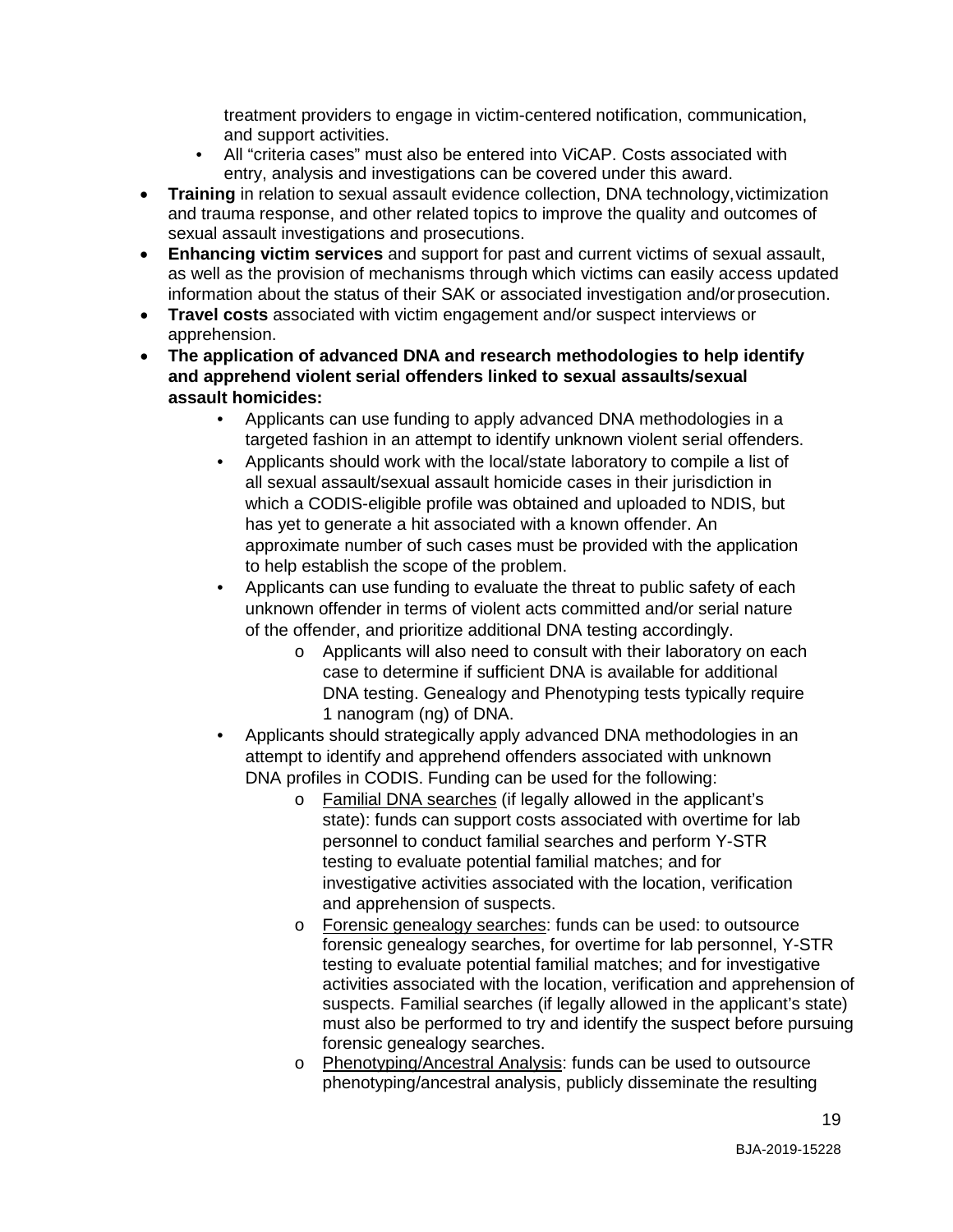with leads generated as a result of the testing. Familial searches (if legally allowed in the applicant's state) must also be performed to suspect composite, and to support investigative activities associated identify a suspect before pursuing phenotyping/ancestral analysis.

Under Purpose Area 4, applicants must establish partnerships where possible.

Sites will need to establish:

- A point of contact who will coordinate activities with all key stakeholders.
- and community advocate (at a minimum). • A small working group comprising a prosecutor, investigator, laboratory representative

 If an unsubmitted SAK inventory has already been completed by the applicant jurisdiction, the reserves the right to place a special condition on awards for which additional refinements or applicant must provide information regarding the results of the inventory in their proposal. BJA additions need to be made to inventory before release of funding.

 The Objectives and Deliverables are directly related to the performance measures that demonstrate the results of the work completed, as discussed in **Section D. Application and** [Submission Information,](#page-24-0) under Program Narrative.

#### <span id="page-20-0"></span>**Evidence-based Programs or Practices**

OJP strongly emphasizes the use of data and evidence in policy making and program development in criminal justice, juvenile justice, and crime victim services. OJP is committed to:

- Improving the quantity and quality of evidence OJP generates.
- Integrating evidence into program, practice, and policy decisions within OJP and the field.
- Improving the translation of evidence into practice.

 change, and the extent to which a change may be attributed to the activity or intervention. alternative explanations for the documented change. The strength of causal evidence, based on OJP considers programs and practices to be evidence-based when their effectiveness has been demonstrated by causal evidence, generally obtained through one or more outcome evaluations. Causal evidence documents a relationship between an activity or intervention (including technology) and its intended outcome, including measuring the direction and size of a Causal evidence depends on the use of scientific methods to rule out, to the extent possible, the factors described above, will influence the degree to which OJP considers a program or practice to be evidence-based.

The OJP [CrimeSolutions.gov](https://CrimeSolutions.gov) website at [https://www.crimesolutions.gov is](https://www.crimesolutions.gov/) one resource that applicants may use to find information about evidence-based programs in criminal justice, juvenile justice, and crime victim services.

#### <span id="page-20-1"></span>**Information Regarding Potential Evaluation of Programs and Activities**

 programs to reach the highest level of rigor possible. Therefore, applicants should note that the The Department of Justice has prioritized the use of evidence-based programming and deems it critical to continue to build and expand the evidence informing criminal and juvenile justice Office of Justice Programs may conduct or support an evaluation of the programs and activities funded under this solicitation. Recipients and sub-recipients will be expected to cooperate with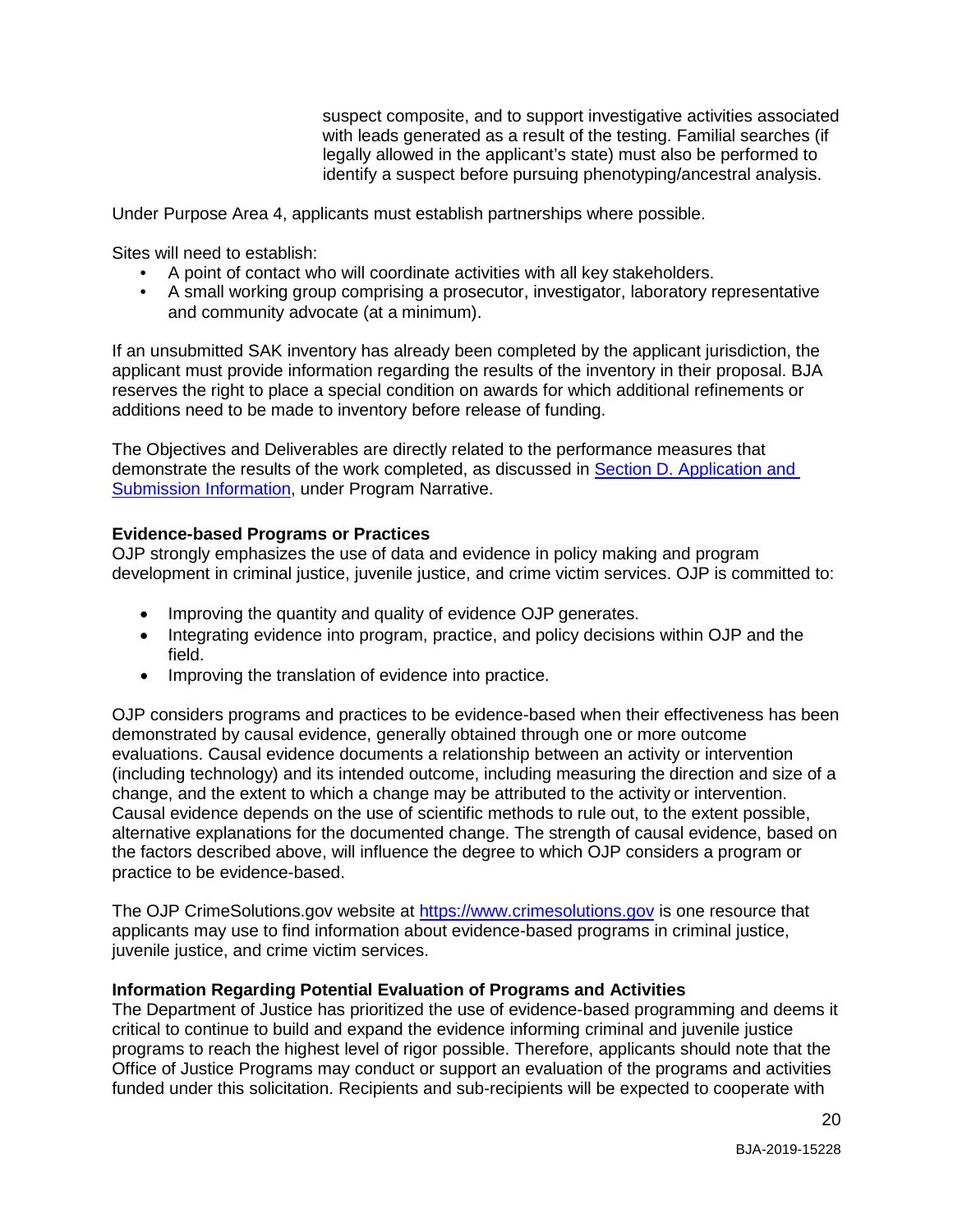provision of information or data requested by OJP (or its designee) for the assessment or program-related assessments or evaluation efforts, including through the collection and evaluation of any activities and/or outcomes of those activities funded under this solicitation. The information or data requested may be in addition to any other financial or performance data already required under this program.

# <span id="page-21-0"></span>**B. Federal Award Information**

BJA expects to make:

- Up to 12 awards of up to \$2,500,000 each under Purpose Area 1
- Up to 4 awards of up to \$500,000 each for Purpose Area 2
- Up to 4 awards of up to \$1,000,000 each under Purpose Area 3
- Up to 4 awards of up to \$1,000,000 under Purpose Area 4

The total estimated amount awarded is up to \$40,000,000. BJA expects to make awards for a 3 year period of performance to begin on October 1, 2019.

 propose allocating more than 50 percent of their grant funds to SAK and/or convicted persons' DNA testing. However, BJA's TTA provider will work with award recipients to attempt to secure additional non-BJA funding for the SAK testing component, if needed. As stated above, BJA does not anticipate funding projects under Purpose Areas 1 or 3 that

 BJA may, in certain cases, provide additional funding in future years to awards made under this decisions regarding continuation awards, OJP will consider, among other factors, the priorities, and OJP's assessment of both the management of the award (for example, timeliness and quality of progress reports), and the progress of the work funded under the solicitation, through continuation awards or new awards not funded in the first year. In making availability of appropriations, when the program or project was last competed, OJP's strategic award.

All awards are subject to the availability of appropriated funds and to any modifications or additional requirements that may be imposed by law.

## <span id="page-21-1"></span>**Type of Award**

 BJA expects to make any award under this solicitation in the form of a grant. See Administrative, National Policy, and Other Legal Requirements, under <u>Section F. Federal Award</u> Administration Information, for a brief discussion of important statutes, regulations, and award conditions that apply to many (or in some cases, all) OJP grants.

## <span id="page-21-2"></span> **Financial Management and System of Internal Controls**

 Award recipients and subrecipients (including recipients or subrecipients that are pass-through entities<sup>[5](#page-21-3)</sup>) must, as described in the Part 200 Uniform Requirements<sup>[6](#page-21-4)</sup> as set out at 2 C.F.R. 200.303:

<span id="page-21-3"></span><sup>-</sup><sup>5</sup> For purposes of this solicitation, the phrase "pass-through entity" includes any recipient or subrecipient that provides a subaward ("subgrant") to a subrecipient ("subgrantee") to carry out part of the funded award or program.

<span id="page-21-4"></span><sup>6</sup> The "Part 200 Uniform Requirements" means the DOJ regulation at 2 C.F.R Part 2800, which adopts (with certain modifications) the provisions of 2 C.F.R. Part 200.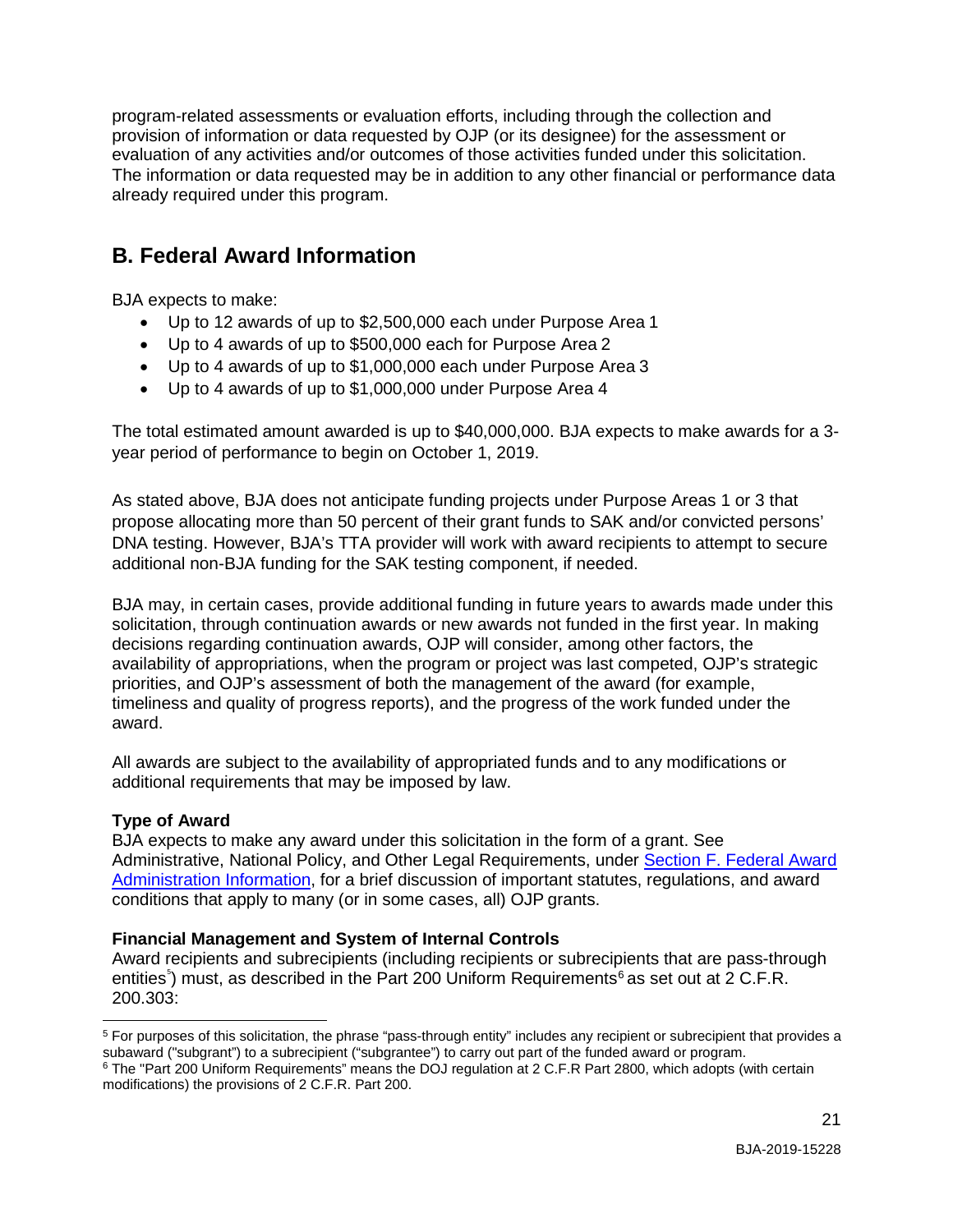- (a) Establish and maintain effective internal control over the Federal award that provides reasonable assurance that [the recipient (and any subrecipient)] is managing the Federal award in compliance with Federal statutes, regulations, and the terms and conditions of the Federal award. These internal controls should be in compliance with guidance in "Standards for Internal Control in the Federal Government" issued by the Comptroller General of the United States and the "Internal Control Integrated Framework", issued by the Committee of Sponsoring Organizations of the Treadway Commission (COSO).
- (b) Comply with Federal statutes, regulations, and the terms and conditions of the Federal awards.
- (c) Evaluate and monitor [the recipient's (and any subrecipient's)] compliance with statutes, regulations, and the terms and conditions of Federal awards.
- (d) Take prompt action when instances of noncompliance are identifiedincluding noncompliance identified in audit findings.
- (e) Take reasonable measures to safeguard protected personally identifiable information and other information the Federal awarding agency or pass-through entity designates as sensitive or [the recipient (or any subrecipient)] considers sensitive consistent with applicable Federal, state, local, and tribal laws regarding privacy and obligations of confidentiality.

To help ensure that applicants understand the applicable administrative requirements and cost principles, OJP encourages prospective applicants to enroll, at no charge, in the DOJ Grants Financial Management Online Training, available at [https://onlinegfmt.training.ojp.gov.](https://ojpfgm.webfirst.com/) (This training is required for all OJP award recipients.)

Also, applicants should be aware that OJP collects information from applicants on their financial management and systems of internal controls (among other information) which is used to make award decisions. Under [Section D. Application and Submission Information,](#page-24-4) applicants may access and review a questionnaire—the [OJP Financial Management and System of Internal](https://ojp.gov/funding/Apply/Resources/FinancialCapability.pdf) [Controls Questionnaire—](https://ojp.gov/funding/Apply/Resources/FinancialCapability.pdf)that OJP requires **all** applicants (other than an individual applying in his/her personal capacity) to download, complete, and submit as part of the application.

#### <span id="page-22-1"></span><span id="page-22-0"></span>**Budget Information**

#### **Cost Sharing or Matching Requirement**

This solicitation does not require a match. However, if a successful application proposes a voluntary match amount, and OJP approves the budget, the total match amount incorporated into the approved budget becomes mandatory and subject to audit.

#### <span id="page-22-2"></span>**Pre-Agreement Costs (also known as Pre-award Costs)**

Pre-agreement costs are costs incurred by the applicant prior to the start date of the period of performance of the federal award.

OJP does **not** typically approve pre-agreement costs; an applicant must request and obtain the prior written approval of OJP for all such costs. All such costs incurred prior to award and prior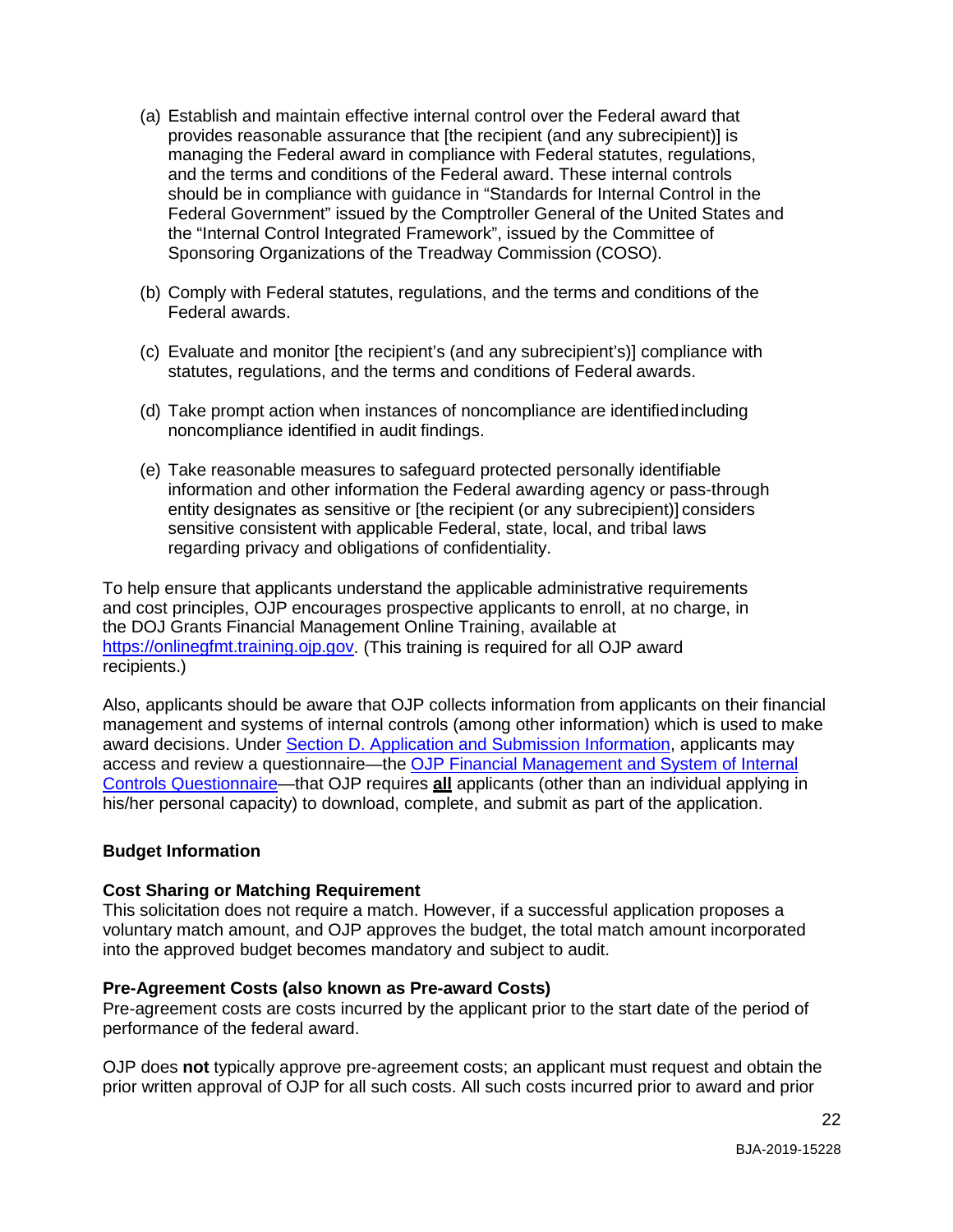costs.) Should there be extenuating circumstances that make it appropriate for OJP to consider should incur project costs **before** submitting an application requesting federal funding for those approving pre-agreement costs, the applicant may contact the point of contact listed on the title page of this solicitation for the requirements concerning written requests for approval. If approved in advance by OJP, award funds may be used for pre-agreement costs, consistent with the recipient's approved budget and applicable cost principles. See the section on Costs Requiring Prior Approval in the DOJ Grants Financial Guide at [https://ojp.gov/financialguide/DOJ/index.htm f](https://ojp.gov/financialguide/DOJ/index.htm)or more information.

#### <span id="page-23-0"></span>**Limitation on Use of Award Funds for Employee Compensation; Waiver**

 With respect to any award of more than \$250,000 made under this solicitation, a recipient may not use federal funds to pay total cash compensation (salary plus cash bonuses) to any employee of the recipient at a rate that exceeds 110 percent of the maximum annual salary payable to a member of the federal government's Senior Executive Service (SES) at an agency with a Certified SES Performance Appraisal System for that year.<sup>7</sup> The 2019 salary table for SES employees is available on the Office of Personnel Management website at [https://www.opm.gov/policy-data-oversight/pay-leave/salaries-wages/salary](https://www.opm.gov/policy-data-oversight/pay-leave/salaries-wages/salary-tables/19Tables/exec/html/ES.aspx)[tables/19Tables/exec/html/ES.aspx.](https://www.opm.gov/policy-data-oversight/pay-leave/salaries-wages/salary-tables/19Tables/exec/html/ES.aspx) Note: A recipient may compensate an employee at a greater rate, provided the amount in excess of this compensation limitation is paid with nonfederal funds. (Non-federal funds used for any such additional compensation will not be considered matching funds, where match requirements apply.) If only a portion of an employee's time is charged to an OJP award, the maximum allowable compensation is equal to the percentage of time worked times the maximum salary limitation.

 The Assistant Attorney General for OJP may exercise discretion to waive, on an individual basis, this limitation on compensation rates allowable under an award. An applicant that requests a waiver should include a detailed justification in the Budget Narrative of its application. An applicant that does not submit a waiver request and justification with its application should anticipate that OJP will require the applicant to adjust and resubmit the budget.

 The justification should address, in the context of the work the individual would do under the award, the particular qualifications and expertise of the individual, the uniqueness of a service qualifications and expertise, and for the work he/she would do under the award. the individual will provide, the individual's specific knowledge of the proposed program or project, and a statement that explains whether and how the individual's salary under the award would be commensurate with the regular and customary rate for an individual with his/her

## <span id="page-23-1"></span>**Prior Approval, Planning, and Reporting of Conference/Meeting/Training Costs**

 meeting-, or training-related activity (or similar event) to review carefully—before submitting an application—the OJP and DOJ policy and guidance on approval, planning, and reporting of such meeting-, and training- costs for grant recipients; and (3) set cost limits, which include a general prohibition of all food and beverage costs. OJP strongly encourages every applicant that proposes to use award funds for any conference-, events, available at<www.ojp.gov/financialguide/DOJ/PostawardRequirements/chapter3.10a.htm>. OJP policy and guidance (1) encourage minimization of conference, meeting, and training costs; (2) require prior written approval (which may affect project timelines) of most conference-, meeting-, and training- costs for cooperative agreement recipients, as well as some conference-,

<span id="page-23-2"></span> $\overline{a}$  $7$  OJP does not apply this limitation on the use of award funds to the nonprofit organizations listed in Appendix VIII to 2 C.F.R. Part 200.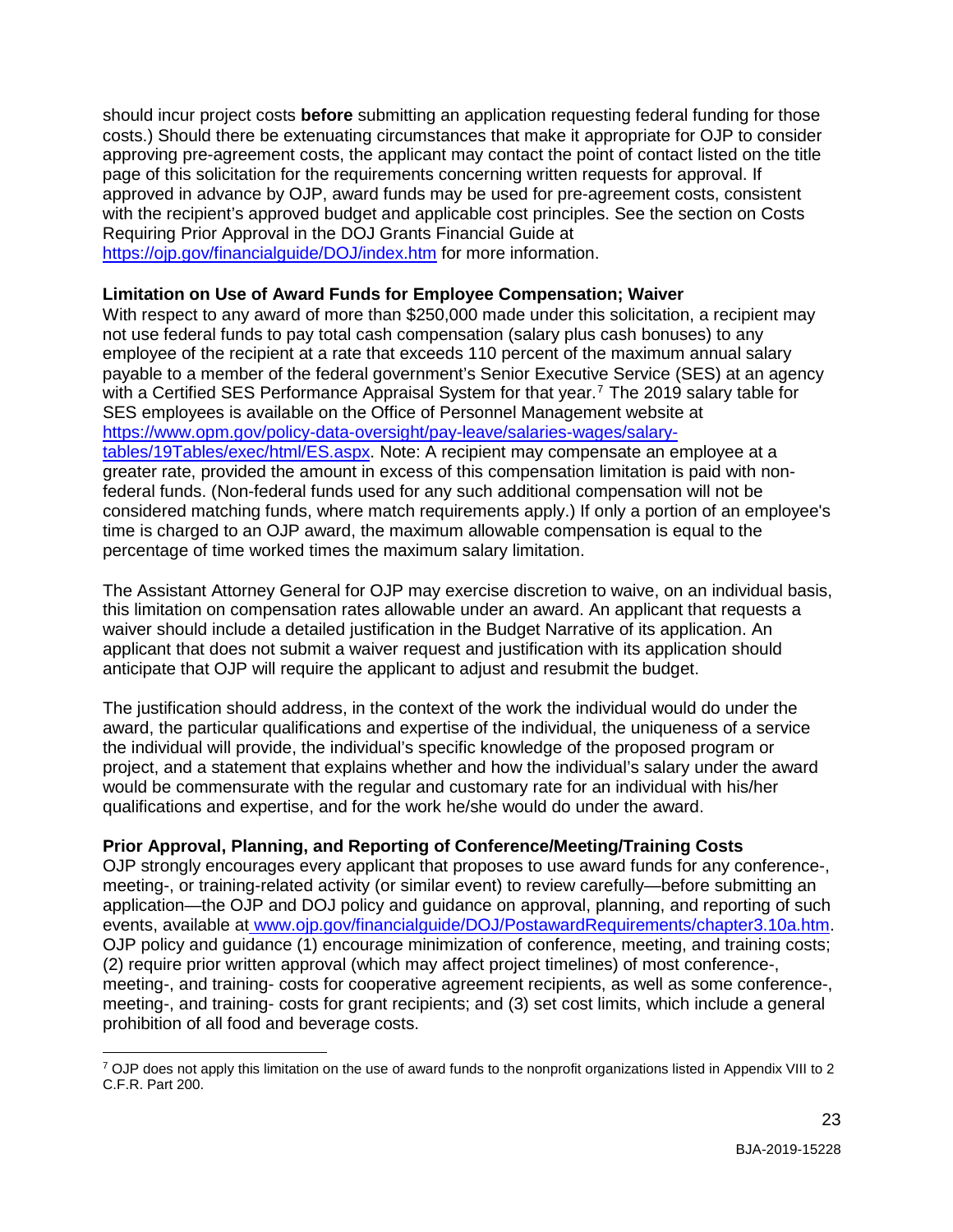#### <span id="page-24-4"></span><span id="page-24-1"></span>**Costs Associated with Language Assistance (if applicable)**

 If an applicant proposes a program or activity that would deliver services or benefits to individuals, the costs of taking reasonable steps to provide meaningful access to those services or benefits for individuals with limited English proficiency may be allowable. Reasonable steps to provide meaningful access to services or benefits may include interpretation or translation services, where appropriate.

 [Requirements Generally Applicable to OJP Grants and Cooperative Agreements - FY 2018](https://ojp.gov/funding/Explore/LegalOverview/index.htm)  For additional information, see the "Civil Rights Compliance" section under [Overview of Legal](https://ojp.gov/funding/Explore/LegalOverview/index.htm)  [Awards"](https://ojp.gov/funding/Explore/LegalOverview/index.htm) in the OJP Funding Resource Center at [https://ojp.gov/funding/index.htm.](https://ojp.gov/funding/index.htm)

# <span id="page-24-2"></span> **C. Eligibility Information**

For eligibility information, see title page.

For information on cost sharing or match requirements, see Section B. Federal Award Information.

# <span id="page-24-0"></span>**D. Application and Submission Information**

#### <span id="page-24-3"></span>**What an Application Should Include**

 affect the review of its application; and, should a decision be made to make an award, it may award funds until the recipient satisfies the conditions and OJP makes the funds available. This section describes in detail what an application should include. An applicant should anticipate that if it fails to submit an application that contains all of the specified elements, it may negatively result in the inclusion of award conditions that preclude the recipient from accessing or using

 nonresponsive to the scope of the solicitation, or that OJP determines does not include the application elements as critical: Program Abstract and Narrative, Budget Detail Worksheet and Moreover, an applicant should anticipate that an application that OJP determines is application elements that BJA has designated to be critical, will neither proceed to peer review, nor receive further consideration. For this solicitation, BJA has designated the following Budget Narrative, certification of and findings resulting from a completed unsubmitted SAK inventory, if applicable, and Letters of Commitment.

**NOTE:** OJP has combined the Budget Detail Worksheet and Budget Narrative in a single document collectively referred to as the Budget Detail Worksheet. See "Budget Information and Associated Documentation" below for more information about the Budget Detail Worksheet and where it can be accessed.

 *"Résumés") for all attachments. Also, OJP recommends that applicants include résumés in a OJP strongly recommends that applicants use appropriately descriptive file names (e.g*.*, "Program Narrative," "Budget Detail Worksheet," "Timelines," "Memoranda of Understanding," single file.*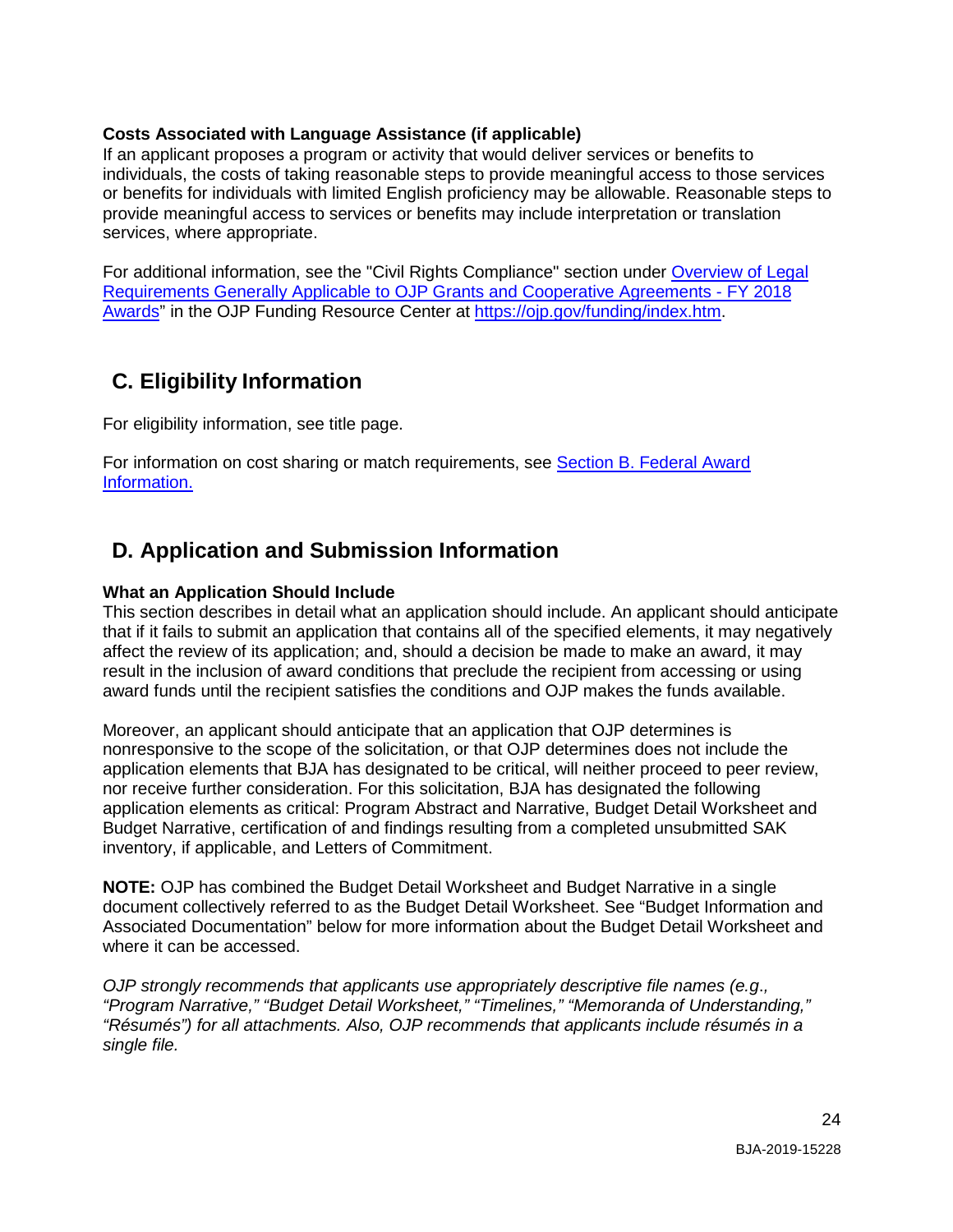Please review the "Note on File Names and File Types" under How To Apply to be sure applications are submitted in permitted formats.

## **1. Information to Complete the Application for Federal Assistance (SF-424)**

 applications, applications, and related information. [Grants.gov](https://Grants.gov) and the OJP Grants fields on this form. When selecting "type of applicant," if the applicant is a for-profit entity, The SF-424 is a required standard form used as a cover sheet for submission of pre-Management System (GMS) take information from the applicant's profile to populate the select "For-Profit Organization" or "Small Business" (as applicable).

 document (which is also the legal name stored in OJP's financial system.) Also, current recipients should enter the Employer Identification Number (EIN) in box 8b exactly as it must ensure that its GMS profile is current. If the profile is not current, the applicant should To avoid processing delays, an applicant must include an accurate legal name on its SF-424. On the SF-424, current OJP award recipients, when completing the field for "Legal Name" (box 8a), should use the same legal name that appears on the prior year award appears on the prior year award document. An applicant with a current, active award(s) submit a Grant Adjustment Notice updating the information on its GMS profile prior to applying under this solicitation.

A new applicant entity should enter its official legal name in box 8a, its address in box 8d, its EIN in box 8b, and its Data Universal Numbering System (DUNS) number in box 8c of the

matches its current registration in SAM. See the [How To Apply s](#page-37-0)ection for more information SF-424. A new applicant entity should attach official legal documents to its application (e.g., articles of incorporation, 501(c)(3) status documentation, organizational letterhead) to confirm the legal name, address, and EIN entered into the SF-424. OJP will use the System for Award Management (SAM) to confirm the legal name and DUNS number entered in the SF-424; therefore, an applicant should ensure that the information entered in the SF-424 on SAM and DUNS numbers.

**Intergovernmental Review:** This solicitation ("funding opportunity") **is not** subject to [Executive Order 12372.](http://www.archives.gov/federal-register/codification/executive-order/12372.html) (In completing the SF-424, an applicant is to answer question 19 by selecting the response that the "Program is not covered by E.O. 12372.")

### **2. Project Abstract**

 Applications should include a high quality project abstract that summarizes the proposed project in 400 words or fewer. Project abstracts should be:

- Written for a general public audience.
- Submitted as a separate attachment with "Project Abstract" as part of its file name.
- • Single-spaced, using a standard 12-point font (such as Times New Roman) with 1-inch margins.
- Clearly state the SAK- and/or lawfully owed DNA-related issues in the jurisdiction; the need for funding; and a brief outline of the timeline and plan to resolve these issues. Identify the lead agency and any key partners. List names and positions of key staff, if known.

 As a separate attachment, the project abstract will **not** count against the page limit for the program narrative.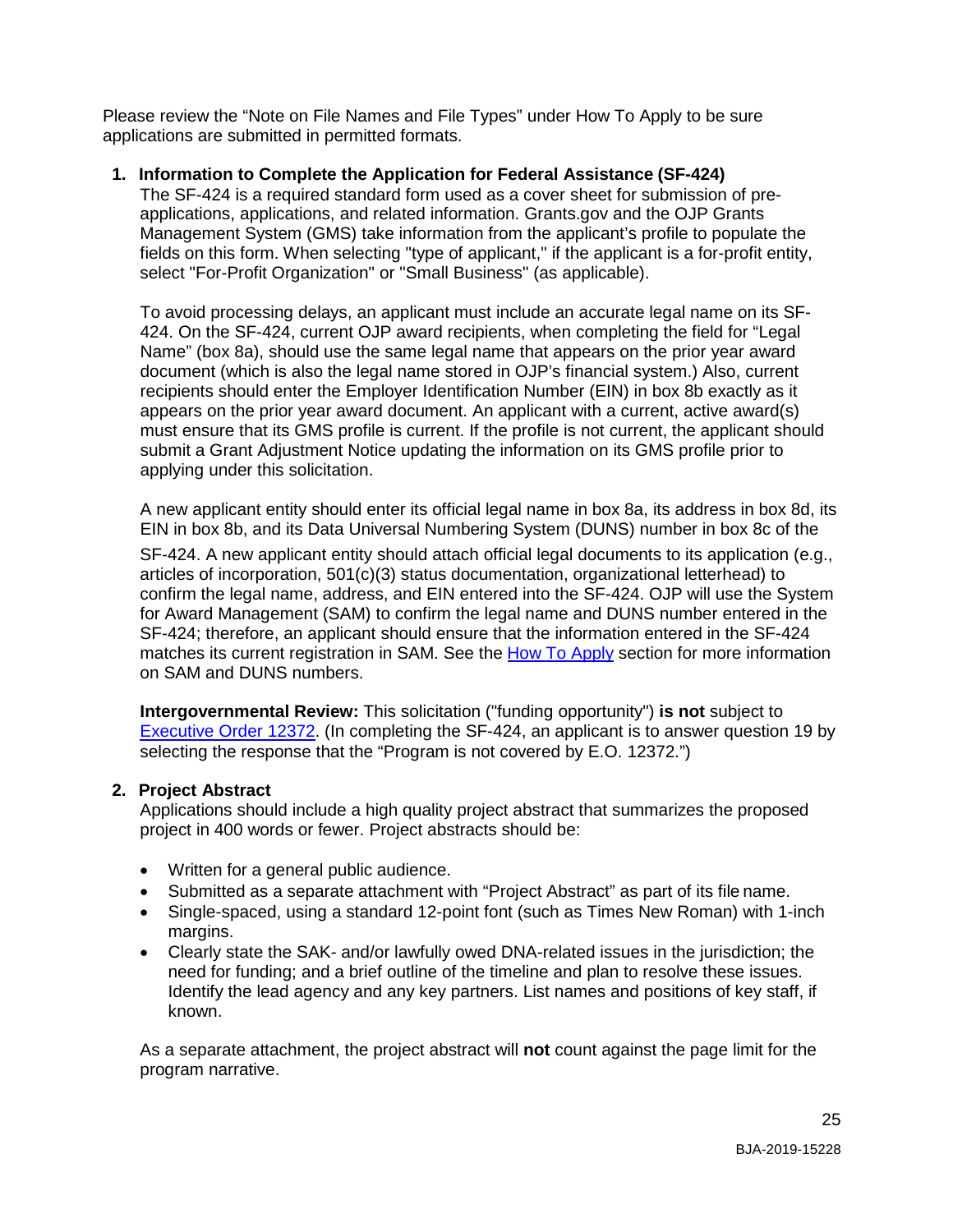#### **3. Program Narrative**

 $\ddot{\phantom{a}}$ 

The program narrative must respond to the review criteria in the order given. Applications are peer reviewed and scored on answers to the [review criteria.](#page-42-1)

The program narrative should be double-spaced, using standard 12-point font (Times New Roman is preferred) with 1-inch margins, and should not exceed 15 pages. Number pages "1 of 15," "2 of 15," etc. If the program narrative fails to comply with these length-related restrictions, BJA may consider such noncompliance in peer review and in final award decisions.

The following sections should be included as part of the program narrative:<sup>8</sup>

- a. Statement of the Problem
- b. Project Design and Implementation, including goals and deliverables
- c. Capabilities and Competencies
- d. Plan for Collecting the Data Required for this Solicitation's Performance Measures

 OJP will require each successful applicant to submit regular performance data that demonstrate the results of the work carried out under the award (see "General Award Administration Information). The performance data directly relate to the goals, Information about Post-Federal Award Reporting Requirements" in [Section F. Federal](#page-49-0)  objectives, and deliverables identified under "Goals, Objectives, and Deliverables" in [Section A. Program Description.](#page-5-0)

Applicants should visit OJP's performance measurement page at [www.ojp.gov/performance f](http://www.ojp.gov/performance)or an overview of performance measurement activities at OJP. Some modifications may be made to the SAKI performance measures to reflect program changes including the addition of purpose areas 3 and 4.

 data reporting requirements for this grant program and detail how the applicant will gather the required data should it receive funding. The application should describe the applicant's plan for collection of all of the performance measures data. The application should demonstrate the applicant's understanding of the performance

 performance measures at: Post award, recipients will be required to submit quarterly performance metrics through BJA's online Performance Measurement Tool (PMT), located at [bjapmt.ojp.gov.](https://bjapmt.ojp.gov/) Applicants should review the complete list of BJA Sexual Assault Kit Initiative [https://bjapmt.ojp.gov/help/BJASAKIMeasures2\\_NOV2017.pdf.](https://bjapmt.ojp.gov/help/BJASAKIMeasures2_NOV2017.pdf)

BJA has developed specific measures that will be made available to award recipients, and Purpose Area 2 and 4 recipients will only have to complete PMT questions that pertain to the activities that area funded under SAKI.

<span id="page-26-0"></span><sup>&</sup>lt;sup>8</sup> For information on subawards (including the details on proposed subawards that should be included in the application), see "Budget and Associated Documentation" under [Section D. Application and Submission Information.](#page-24-0)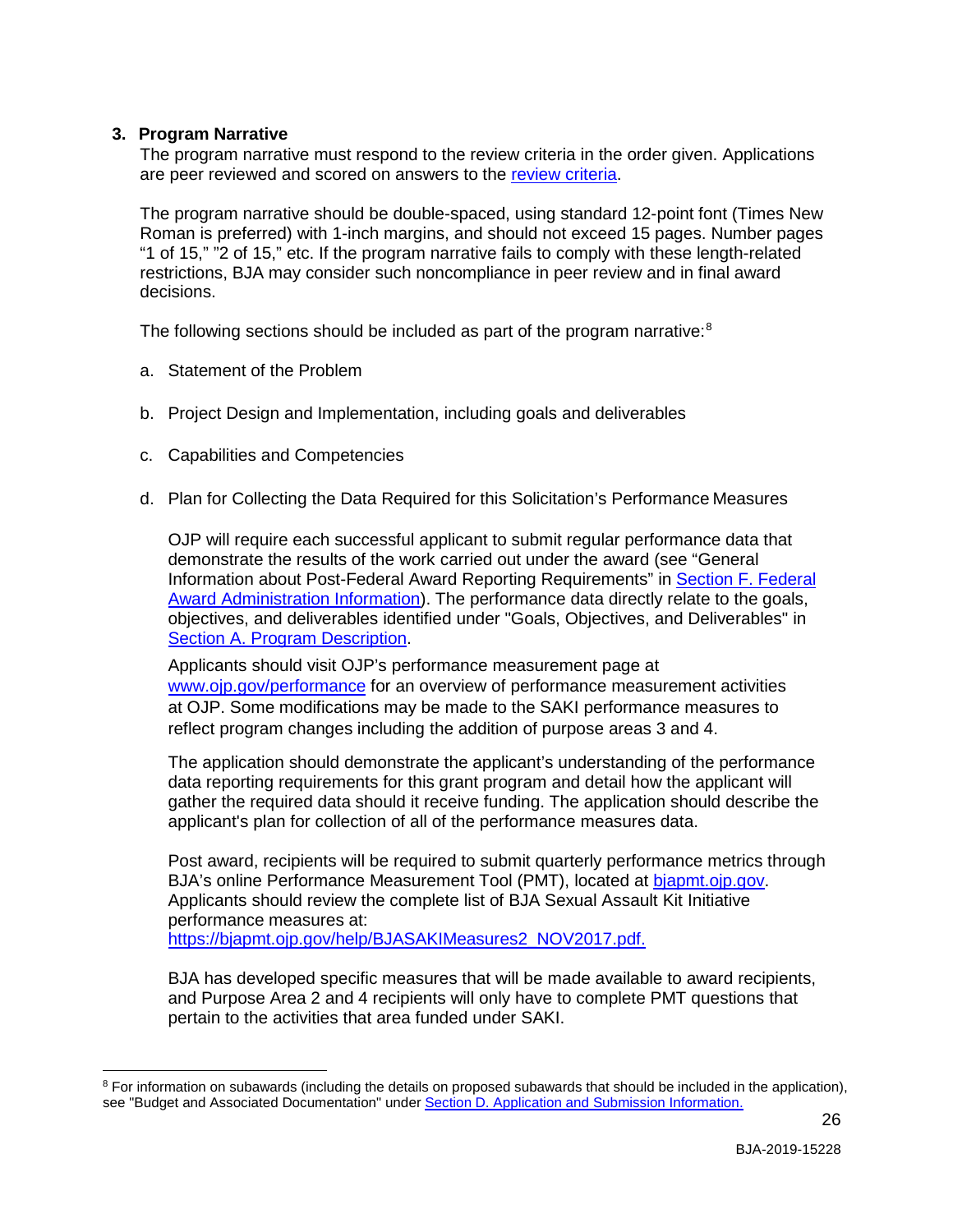require successful applicants to submit performance data as part of their reporting requirements. For the application, applicants should indicate an understanding of these Please note that applicants are **not** required to submit performance measure data with the application. Performance measures information is included as an alert that BJA will requirements and discuss how they will gather the required data, should they receive funding.

#### **Note on Project Evaluations**

 designed to develop or contribute to generalizable knowledge) may constitute "research" for not constitute "research." Each applicant should provide sufficient information for OJP to An applicant that proposes to use award funds through this solicitation to conduct project evaluations should be aware that certain project evaluations (such as systematic investigations purposes of applicable DOJ human subjects protection regulations. However, project evaluations that are intended only to generate internal improvements to a program or service, or are conducted only to meet OJP's performance measure data reporting requirements, likely do determine whether the particular project it proposes would either intentionally or unintentionally collect and/or use information in such a way that it meets the DOJ definition of research that appears at 28 C.F.R. Part 46 ("Protection of Human Subjects").

"Research," for purposes of human subjects protection for OJP-funded programs, is defined as "a systematic investigation, including research development, testing and evaluation, designed to develop or contribute to generalizable knowledge." 28 C.F.R. 46.102(d).

"Research and the protection of human subjects" section of the "<u>Requirements related to</u> For additional information on determining whether a proposed activity would constitute research for purposes of human subjects protection, applicants should consult the decision tree in the [Research"](https://ojp.gov/funding/Explore/SolicitationRequirements/EvidenceResearchEvaluationRequirements.htm) webpage of the ["Overview of Legal Requirements Generally Applicable to OJP](https://ojp.gov/funding/Explore/LegalOverview/index.htm)  [Grants and Cooperative Agreements -](https://ojp.gov/funding/Explore/LegalOverview/index.htm) FY 2018 Awards," available through the OJP Funding Resource Center at https://ojp.gov/funding/index.htm.

Every prospective applicant whose application may propose a research or statistical component also should review the "Data Privacy and Confidentiality Requirements" section on that webpage.

#### **4. Budget and Associated Documentation**

 friendly, fillable, Microsoft Excel-based document designed to calculate totals. Additionally, the Excel workbook contains worksheets for multiple budget years that can be completed as compliant accessible Adobe Portable Document Format (PDF) version. The Budget Detail Worksheet and the Budget Narrative are now combined in a single document collectively referred to as the Budget Detail Worksheet. The Budget Detail Worksheet is a usernecessary. All applicants should use the Excel version when completing the proposed budget in an application, except in cases where the applicant does not have access to Microsoft Excel or experiences technical difficulties. If an applicant does not have access to Microsoft Excel or experiences technical difficulties with the Excel version, then the applicant should use the 508-

Both versions of the Budget Detail Worksheet can be accessed at [https://ojp.gov/funding/Apply/Forms/BudgetDetailWorksheet.htm.](https://ojp.gov/funding/Apply/Forms/BudgetDetailWorksheet.htm)

#### **a. Budget Detail Worksheet**

 The Budget Detail Worksheet should provide the detailed computation for each budget applicant. For example, costs for personnel should show the annual salary rate and the line item, listing the total cost of each and showing how it was calculated by the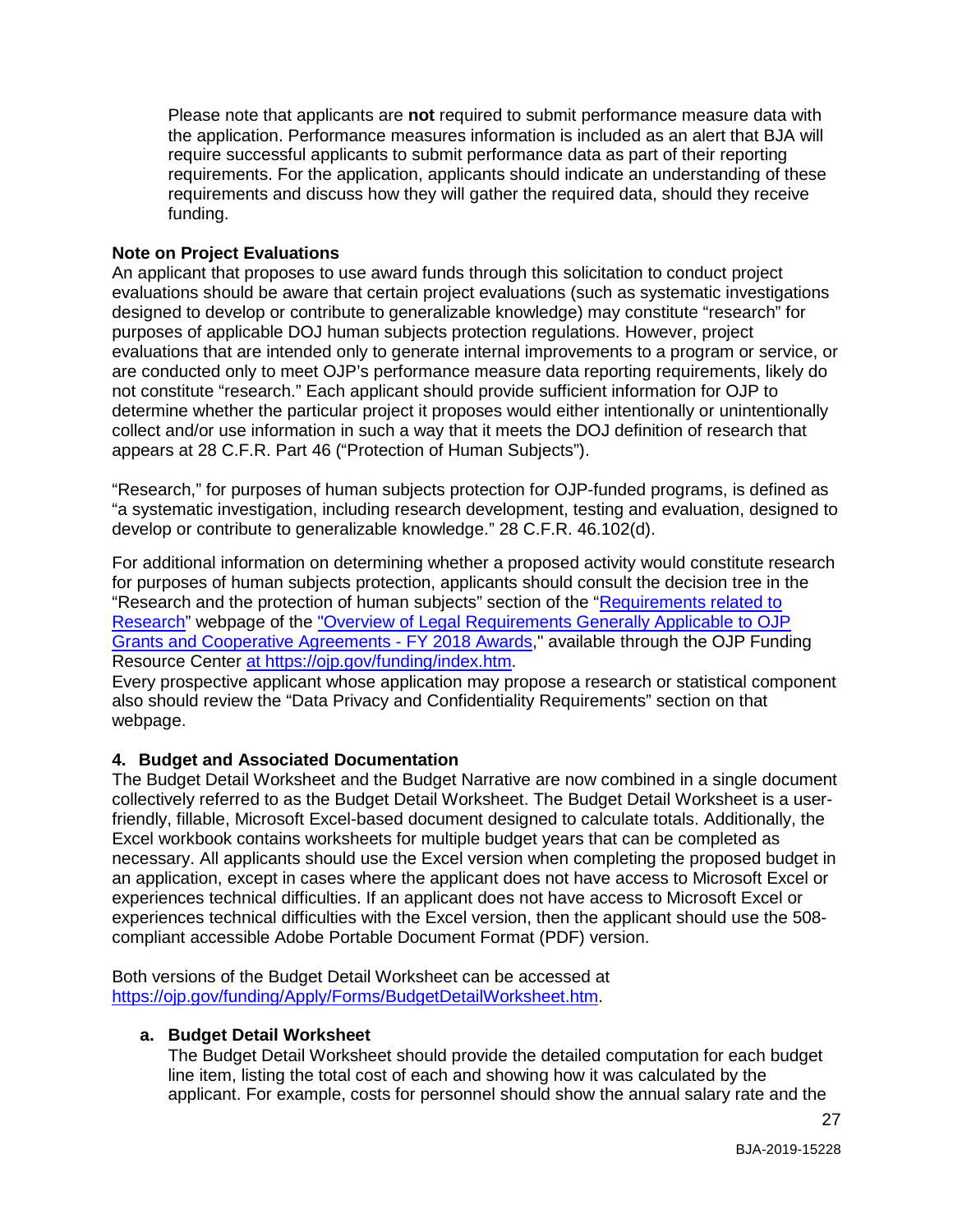percentage of time devoted to the project for each employee paid with grant funds. The Budget Detail Worksheet should present a complete itemization of all proposed costs.

For questions pertaining to budget and examples of allowable and unallowable costs, see the DOJ Grants Financial Guide at [https://ojp.gov/financialguide/DOJ/index.htm.](https://ojp.gov/financialguide/DOJ/index.htm)

#### **b. Budget Narrative**

 cost effective, and allowable (e.g., reasonable, allocable, and necessary for project The Budget Narrative should thoroughly and clearly describe every category of expense listed in the Budget Detail Worksheet. OJP expects proposed budgets to be complete, activities).

 effectiveness in relation to potential alternatives and the goals of the project. For example, a budget narrative should detail why planned in-person meetings are An applicant should demonstrate in its budget narrative how it will maximize cost effectiveness of award expenditures. Budget narratives should generally describe cost necessary, or how technology and collaboration with outside organizations could be used to reduce costs, without compromising quality.

The Budget Narrative should be mathematically sound and correspond clearly with the information and figures provided in the Budget Detail Worksheet. The narrative should explain how the applicant estimated and calculated all costs, and how those costs are necessary to the completion of the proposed project. The narrative may include tables for clarification purposes, but need not be in a spreadsheet format. As with the Budget Detail Worksheet, the budget narrative should describe costs by year.

#### **Contracts (if any) c. Information on Proposed Subawards (if any), as well as on Proposed Procurement**

 Applicants for OJP awards typically may propose to make *subawards*. Applicants also may propose to enter into procurement *contracts* under the award.

 procurement contract is a critical distinction as significantly different rules apply to subaward of an OJP award, specific rules apply – many of which are set by federal statutes and DOJ regulations; others by award conditions. These rules place particular responsibilities on an OJP recipient for any subawards the OJP recipient may make. The Whether an action – for federal grants administrative purposes – is a subaward or subawards and procurement contracts. If a recipient enters into an agreement that is a rules determine much of what the written subaward agreement itself must require or provide. The rules also determine much of what an OJP recipient must do both before and after it makes a subaward. If a recipient enters into an agreement that is a procurement contract under an OJP award, a substantially different set of federal rules applies.

 compliance and reporting requirements for each. This information can be accessed OJP has developed the following guidance documents to help clarify the differences between subawards and procurement contracts under an OJP award and outline the online at [https://ojp.gov/training/training.htm.](https://ojp.gov/training/training.htm)

• Subawards under OJP Awards and Procurement Contracts under Awards: A Toolkit for OJP Recipients.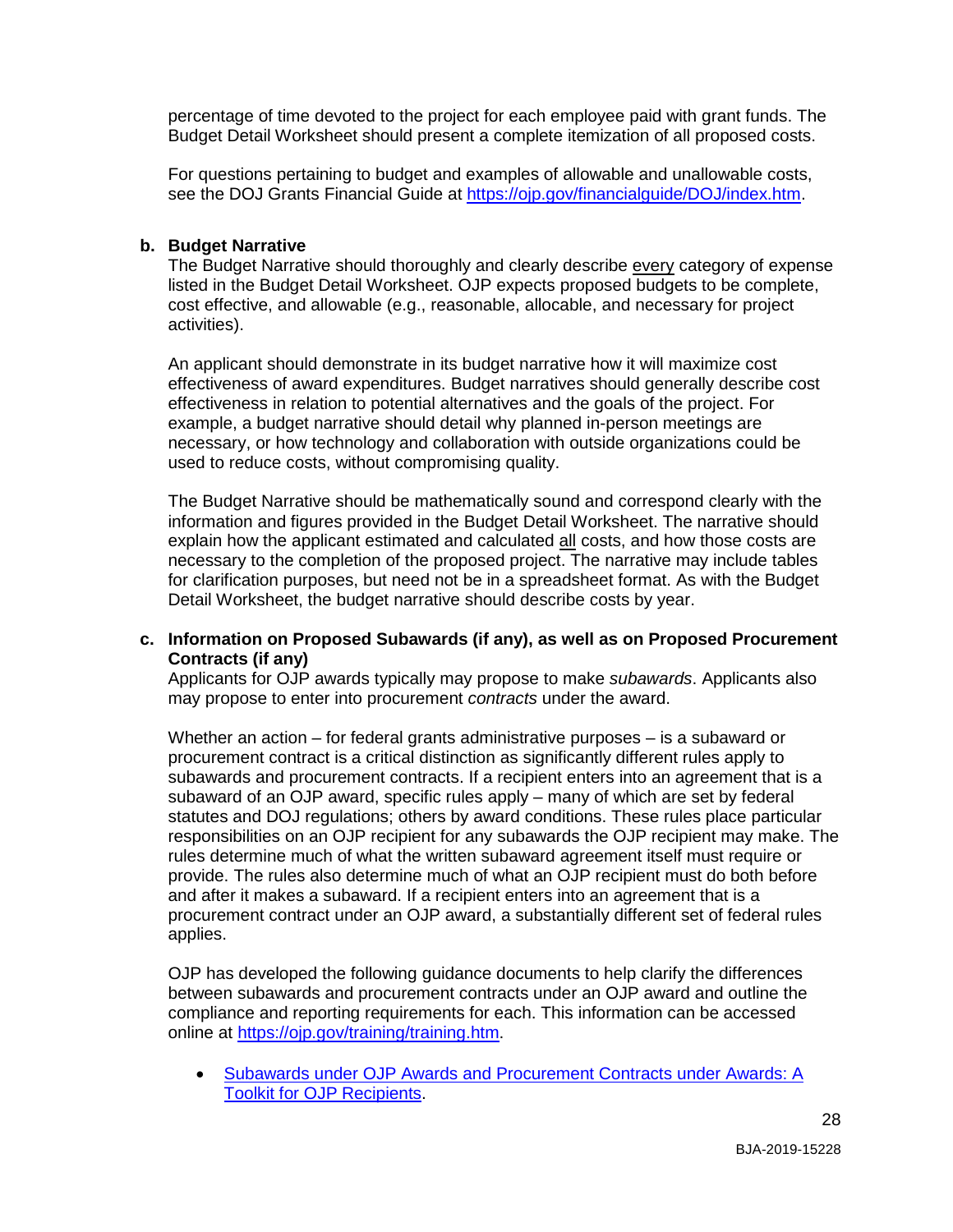- Checklist to Determine Subrecipient or Contractor Classification.
- Sole Source Justification Fact Sheet and Sole Source Review Checklist.

 In general, the central question is the relationship between what the third party will do products it will develop or modify, research or evaluation it will conduct). If a third party will provide some of the services the recipient has committed (to OJP) to provide, will develop or modify all or part of a product the recipient has committed (to OJP) to *subaward* for purposes of federal grants administrative requirements. under its agreement with the recipient and what the recipient has committed (to OJP) to do under its award to further a public purpose (e.g., services the recipient will provide, develop or modify, or will conduct part of the research or evaluation the recipient has committed (to OJP) to conduct, OJP will consider the agreement with the third party a

 This will be true **even if** the recipient, for internal or other non-federal purposes, labels or the title nor the structure of an agreement determines whether the agreement—for purposes of federal grants administrative requirements—is a *subaward* or is instead a procurement *contract* under an award. The substance of the relationship should be given treats its agreement as a procurement, a contract, or a procurement contract. Neither greater consideration than the form of agreement between the recipient and the outside entity.

#### **1. Information on proposed subawards**

 $\ddot{\phantom{a}}$ 

 regulation specifically authorizes (or requires) subawards, a recipient must have A recipient of an OJP award may not make subawards ("subgrants") unless the recipient has specific federal authorization to do so. Unless an applicable statute or DOJ authorization from OJP before it may make a subaward.

 obtain written authorization from OJP before it may make the subaward. A particular subaward may be authorized by OJP because the recipient included a sufficiently-detailed description and justification of the proposed subaward in the Program Narrative, Budget Detail Worksheet, and Budget Narrative as approved by OJP. If, however, a particular subaward is not authorized by federal statute or regulation, and is not approved by OJP, the recipient will be required, post-award, to request and

 and program, the applicant should: (1) identify (if known) the proposed subrecipient(s); (2) describe in detail what each subrecipient will do to carry out the federal award and the Budget Detail Worksheet and Budget Narrative. If an applicant proposes to make one or more subawards to carry out the federal award federal program; and (3) provide a justification for the subaward(s), with details on pertinent matters such as special qualifications and areas of expertise. Pertinent information on subawards should appear not only in the Program Narrative, but alsoin

#### **proposed noncompetitive contracts over \$250,000[9](#page-29-0) ) 2. Information on proposed procurement contracts (with specific justification for**

Unlike a recipient contemplating a subaward, a recipient of an OJP award generally

<span id="page-29-0"></span><sup>9</sup> Consistent with the provisions of Office of Management and Budget memorandum, OMB M-18-18, dated June 20, 2018, and entitled, "Implementing Statutory Changes to the Micro-Purchase and the Simplified Acquisition Thresholds for Financial Assistance," DOJ will allow recipients (and any subrecipients) of awards made under the solicitation to use a simplified acquisition threshold of \$250,000 and a micro-purchase threshold of \$10,000, for federal grants administrative purposes.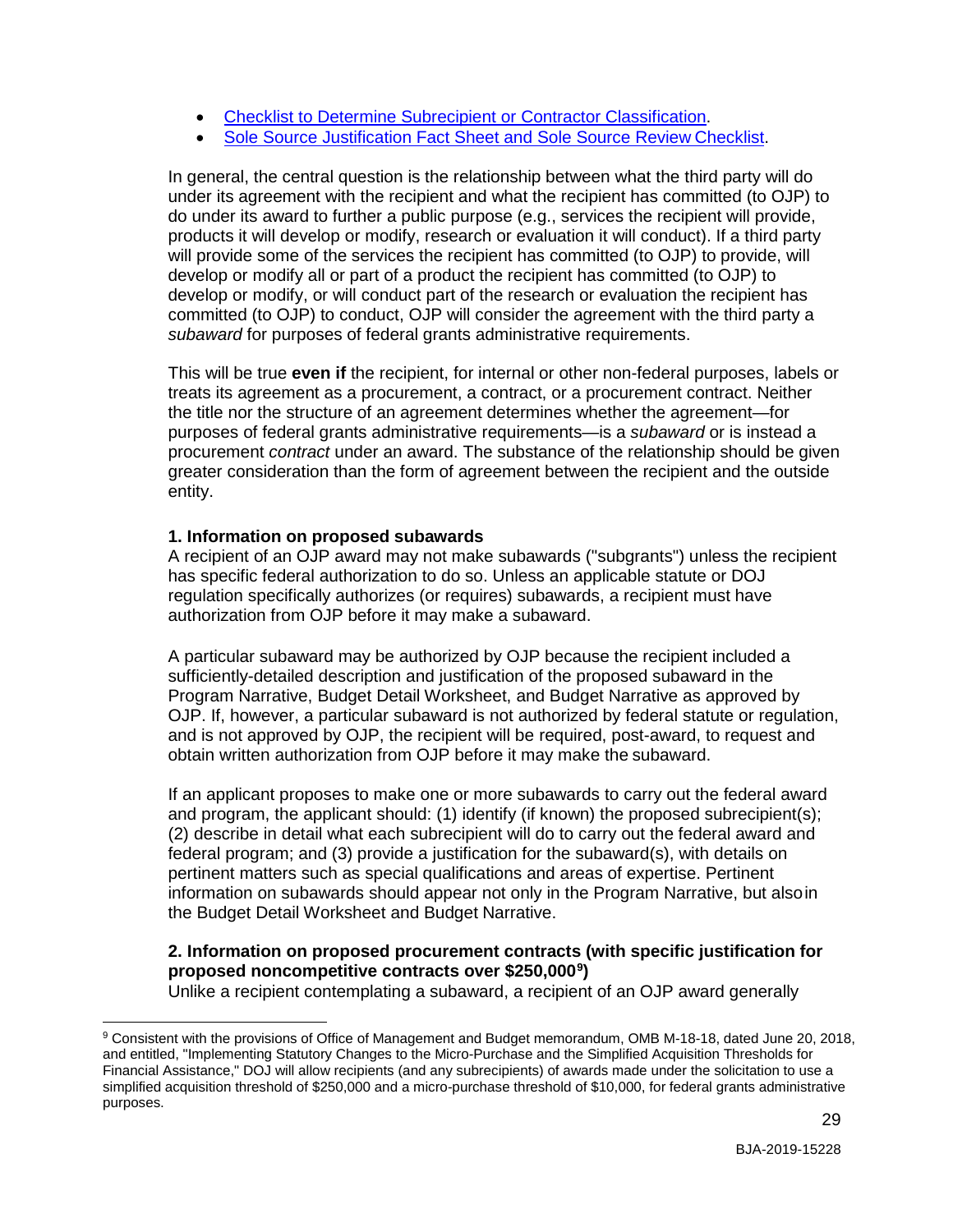purposes of federal grants administrative requirements—is considered a procurement procedures and (2) those procedures conform to applicable federal law, including the Procurement Standards of the (DOJ) Part 200 Uniform Requirements (as set out at 2 does not need specific prior federal authorization to enter into an agreement that—for contract, **provided that** (1) the recipient uses its own documented procurement C.F.R. 200.317 - 200.326). The Budget Detail Worksheet and Budget Narrative should identify proposed procurement contracts. (As discussed above, subawards must be identified and described separately from procurement contracts.)

 general expectation that agreements that (for purposes of federal grants administrative contracts must meet the OJP requirements outlined at The Procurement Standards in the Part 200 Uniform Requirements, however, reflect a requirements) constitute procurement "contracts" under awards will be entered into on the basis of full and open competition. All noncompetitive (sole source) procurement

 the procurement. An applicant that (at the time of its application) intends—without [https://ojp.gov/training/subawards-procurement.htm.](https://ojp.gov/training/subawards-procurement.htm) If a proposed procurement contract would exceed the simplified acquisition threshold—currently, \$250,000—a recipient of an OJP award may not proceed without competition unless and until the recipient receives specific advance authorization from OJP to use a non-competitive approach for competition—to enter into a procurement contract that would exceed \$250,000 should include a detailed justification that explains to OJP why, in the particular circumstances, it is appropriate to proceed without competition.

 the noncompetitive procurement action maintained in the procurement file. If a procurement file does not have the documentation that meets the criteria outlined in 2 procurement over the \$250,000 Simplified Acquisition Threshold must have prior If the applicant receives an award, sole source procurements that do not exceed the Simplified Acquisition Threshold (currently \$250,000) must have written justification for C.F.R. 200.318-320, the procurement expenditures may not be allowable. Sole source approval from OJP using a Sole Source Grant Adjustment Notice (GAN). Written documentation justifying the noncompetitive procurement must be submitted with the GAN and maintained in the procurement file.

#### **d. Pre-agreement Costs**

For information on pre-agreement costs, see [Section B. Federal Award Information.](#page-21-0)

#### **5. Indirect Cost Rate Agreement (if applicable)**

Indirect costs may be charged to an award only if:

- (a) The recipient has a current (unexpired), federally approved indirect cost rate; or
- (b) The recipient is eligible to use, and elects to use, the "de minimis" indirect cost rate described in the Part 200 Uniform Requirements, as set out at 2 C.F.R. 200.414(f).

 copy of the indirect cost rate agreement to the application. An applicant that does not have a will review all documentation and approve a rate for the applicant entity, or, if the applicant's An applicant with a current (unexpired) federally approved indirect cost rate is to attach a current federally approved rate may request one through its cognizant federal agency, which accounting system permits, applicants may propose to allocate costs in the direct cost categories.

For assistance with identifying the appropriate cognizant federal agency for indirect costs,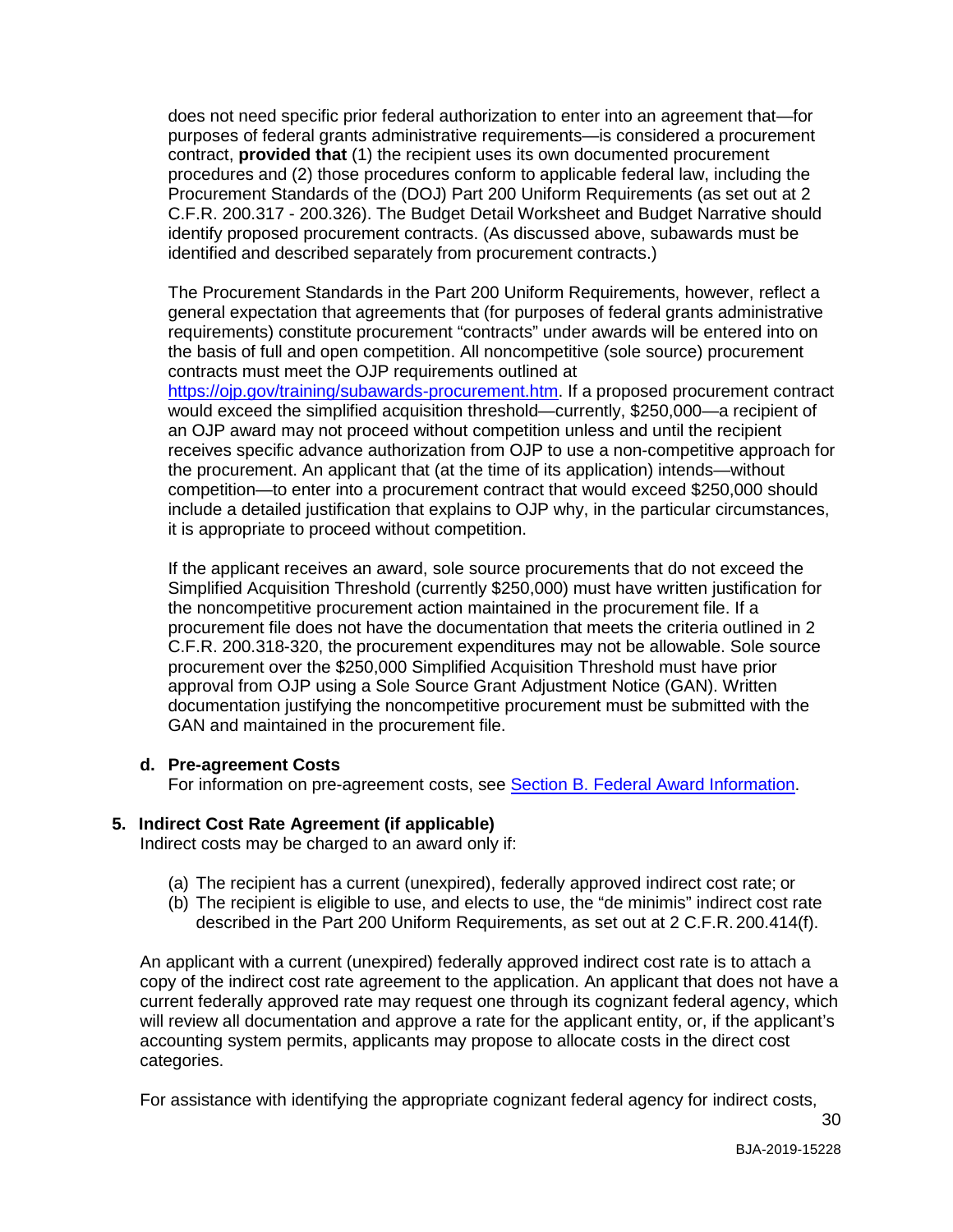please contact the Office of the Chief Financial Officer (OCFO) Customer Service Center at applicants may obtain information needed to submit an indirect cost rate proposal at 1–800–458–0786 or at [ask.ocfo@usdoj.gov.](mailto:ask.ocfo@usdoj.gov) If DOJ is the cognizant federal agency, [https://www.ojp.gov/funding/Apply/Resources/IndirectCosts.pdf.](https://www.ojp.gov/funding/Apply/Resources/IndirectCosts.pdf)

 Certain OJP recipients have the option of electing to use the "de minimis" indirect cost rate. indirect or direct costs, but may not be double charged or inconsistently charged as both. An applicant that is eligible to use the "de minimis" rate that wishes to use the "de minimis" rate should attach written documentation to the application that advises OJP of both—(1) the applicant's eligibility to use the "de minimis" rate, and (2) its election to do so. If an eligible applicant elects the "de minimis" rate, costs must be consistently charged as either The "de minimis" rate may no longer be used once an approved federally negotiated indirect cost rate is in place. (No entity that ever has had a federally approved negotiated indirect cost rate is eligible to use the "de minimis" rate.) For the "de minimis" rate requirements (including information on eligibility to elect to use the rate), see the Part 200 Uniform Requirements, at 2 C.F.R. 200.414(f).

#### **6. Tribal Authorizing Resolution (if applicable)**

 A tribe, tribal organization, or third party that proposes to provide direct services or affidavit, or other documentation, as appropriate, that demonstrates (as a legal matter) that assistance to residents on tribal lands should include in its application a resolution, letter, the applicant has the requisite authorization from the tribe(s) to implement the proposed project on tribal lands. In those instances when an organization or consortium of tribes applies for an award on behalf of a tribe or multiple specific tribes, the application should include appropriate legal documentation, as described above, from all tribes that would

 receive services or assistance under the award. A consortium of tribes for which existing consortium bylaws allow action without support from all tribes in the consortium (i.e., without an authorizing resolution or comparable legal documentation from each tribal governing body) may submit, instead, a copy of its consortium bylaws with the application.

#### **applicant disclosure of high-risk status) 7. Financial Management and System of Internal Controls Questionnaire (including**

Every OJP applicant (other than an individual applying in his or her personal capacity) is required to download, complete, and submit the OJP Financial Management and System of Internal Controls Questionnaire (Questionnaire) at

 systems, and the associated potential risks of an applicant as part of the pre-award risk [https://ojp.gov/funding/Apply/Resources/FinancialCapability.pdf a](https://ojp.gov/funding/Apply/Resources/FinancialCapability.pdf)s part of its application. The Questionnaire helps OJP assess the financial management and internal control assessment process.

 The Questionnaire should only be completed by financial staff most familiar with the applicant's systems, policies, and procedures in order to ensure that the correct responses pre-award risk assessment and should accurately reflect the applicant's financial However, a pre-award risk assessment that indicates that an applicant poses a higher risk to are recorded and submitted to OJP. The responses on the Questionnaire directly impact the management and internal control system at the time of the application. The pre-award risk assessment is only one of multiple factors and criteria used in determining funding. OJP may affect the funding decision and/or result in additional reporting requirements, monitoring, special conditions, withholding of award funds, or other additional award requirements.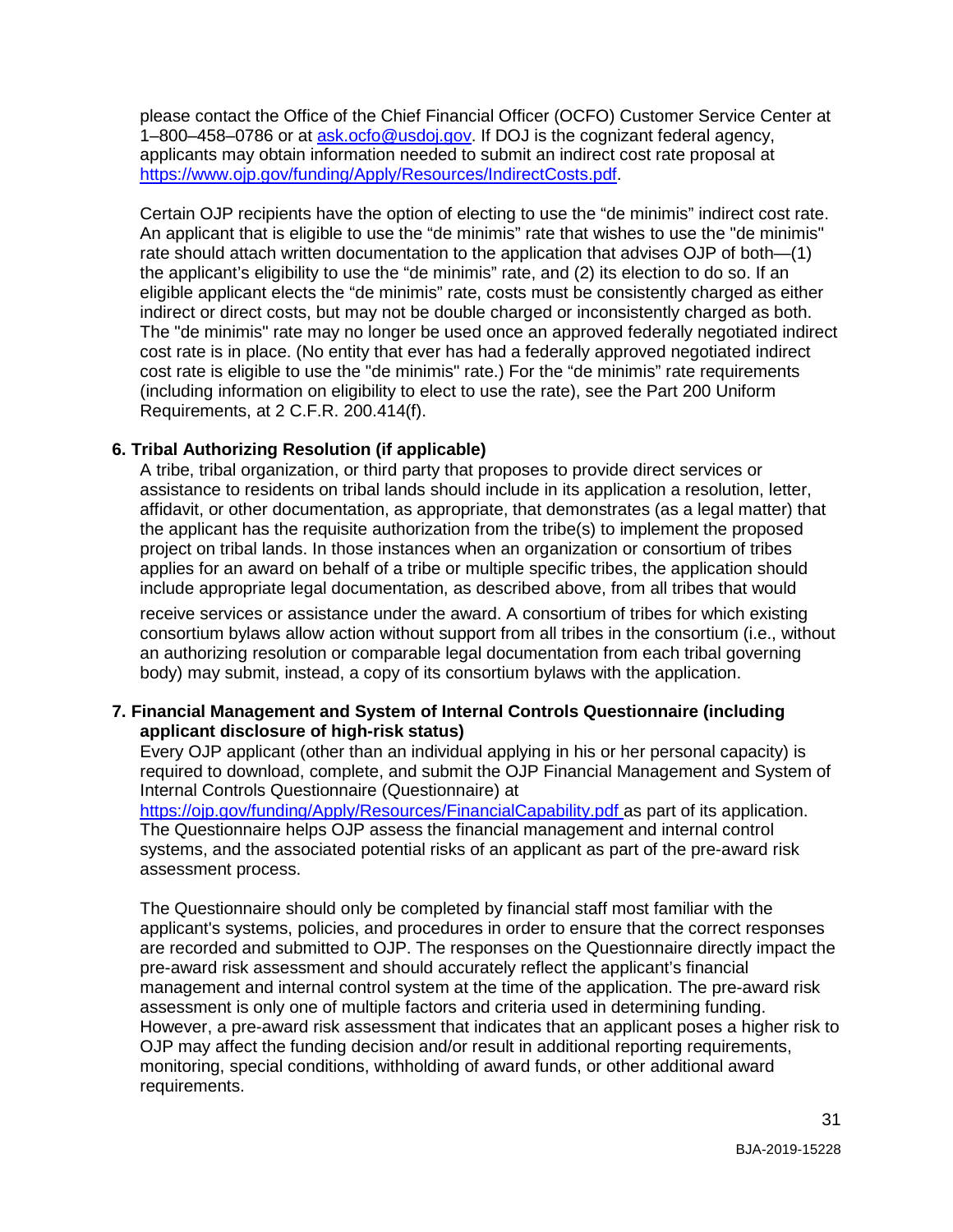Among other things, the form requires each applicant to disclose whether it currently is designated "high risk" by a federal grant-making agency outside of DOJ. For purposes of this disclosure, high risk includes any status under which a federal awarding agency provides additional oversight due to the applicant's past performance, or other programmatic or financial concerns with the applicant. If an applicant is designated high risk by another federal awarding agency, the applicant must provide the following information:

- The federal awarding agency that currently designates the applicant high risk
- The date the applicant was designated high risk
- and email address) • The high risk point of contact at that federal awarding agency (name, phone number,
- The reasons for the high risk status, as set out by the federal awarding agency

OJP seeks this information to help ensure appropriate federal oversight of OJP awards. An applicant that is considered "high risk" by another federal awarding agency is not automatically disqualified from receiving an OJP award. OJP may, however, consider the information in award decisions, and may impose additional OJP oversight of any award under this solicitation (including through the conditions that accompany the award document).

### **8. Disclosure of Lobbying Activities**

 funds for lobbying activities is to provide all of the information requested on the form Disclosure of Lobbying Activities (SF-LLL) posted at [https://ojp.gov/funding/Apply/Resources/Disclosure.pdf.](https://ojp.gov/funding/Apply/Resources/Disclosure.pdf) An applicant that does not Each applicant must complete and submit this information. An applicant that expends any

expend any funds for lobbying activities is to enter "N/A" in the text boxes for item 10 ("a. Name and Address of Lobbying Registrant" and "b. Individuals Performing Services").

#### **9. Additional Attachments**

## **a. Unsubmitted SAK Inventory Certification (if applicable):**

If an unsubmitted SAK inventory has already been completed by the applicant jurisdiction, the applicant must provide a certification letter signed by the applicant's chief executive officer. The certification letter should detail the results of the inventory.

#### **b. Letters of Commitment**

 Applicants to **all** purpose areas must submit signed letters of commitment from the agency or agencies that possess unsubmitted SAKs, the crime laboratory that provides lab), the prosecutor's office, and a community-based victim services organization stating Purpose Area 3 must include a letter of support from the department of corrections or bureau of prisons, or probation office, medical examiner/coroner (as applicable), or DNA services to the law enforcement agency (not required if outsourcing to a private its commitment to the project as presented in the application. Applicants applying under other agency in their jurisdiction or state whose participation will be required to successfully implement a lawfully owed convicted persons DNA collection initiative. The letters **must** be included in the application to be considered for funding.

#### **c. Applicant Disclosure of SAK Testing Projects**

All applicants must disclose all existing federal grant-funded SAK testing projects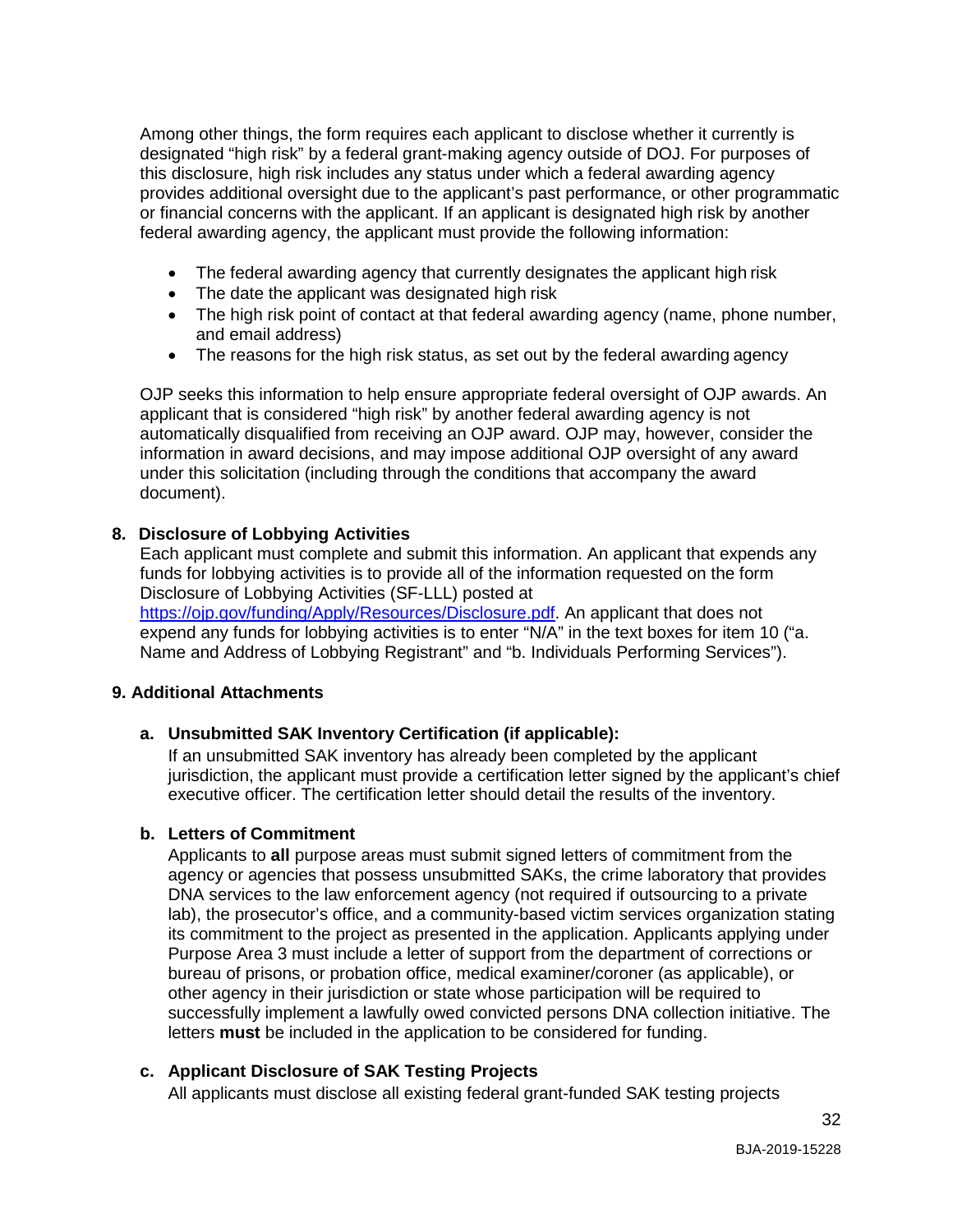document how the SAKI funding will be coordinated, tracked separately from any other and not duplicate other current grant funded projects. (including any funding the crime lab may receive from NIJ that may be used for the purposes of testing or processing of SAK evidence) and must explain why additional funding is necessary. Throughout the course of the project, applicants must continue to funding (including NIJ's DNA Capacity Enhancement and Backlog Reduction Program),

#### **d. Timeline**

 months of the grant funding being made available to award recipients. Include a comprehensive timeline that identifies milestones, numerically listed deliverables, and who is responsible for each activity (provide title and agency). Please note, as applicable, that any inventory activity is expected to be completed within 6

#### **e. Position Descriptions and Résumés**

 Include position descriptions and résumés for key project personnel and multidisciplinary team members.

### **f. Applicant Disclosure of Pending Applications**

 any pending applications for federally-funded grants or cooperative agreements that (1) include requests for funding to support the same project being proposed in the in the budget submitted to OJP as part of the application under this solicitation. The also applications for subawards of federal funds (e.g., applications to state agencies that will subaward ("subgrant") federal funds). Each applicant is to disclose whether it has (or is proposed as a subrecipient under) application under this solicitation, and (2) would cover any identical cost items outlined applicant is to disclose applications made directly to federal awarding agencies, and

OJP seeks this information to help avoid any inappropriate duplication of funding. Leveraging multiple funding sources in a complementary manner to implement comprehensive programs or projects is encouraged and is not seen as inappropriate duplication.

 Each applicant that has one or more pending applications as described above is to provide the following information about pending applications submitted within the last 12 months:

- The federal or state funding agency
- The solicitation name/project name
- The point of contact information at the applicable federal or state funding agency

| <b>Federal or State</b><br><b>Funding Agency</b>                          | Solicitation<br>Name/Project<br>Name | Name/Phone/Email for Point of<br><b>Contact at Federal or State</b><br>Funding Agoney |  |
|---------------------------------------------------------------------------|--------------------------------------|---------------------------------------------------------------------------------------|--|
| DOJ/Office of<br>Community<br><b>Oriented Policing</b><br>Services (COPS) | <b>COPS Hiring</b><br>Program        | Jane Doe, 202/000-0000;<br>jane.doe@usdoj.gov                                         |  |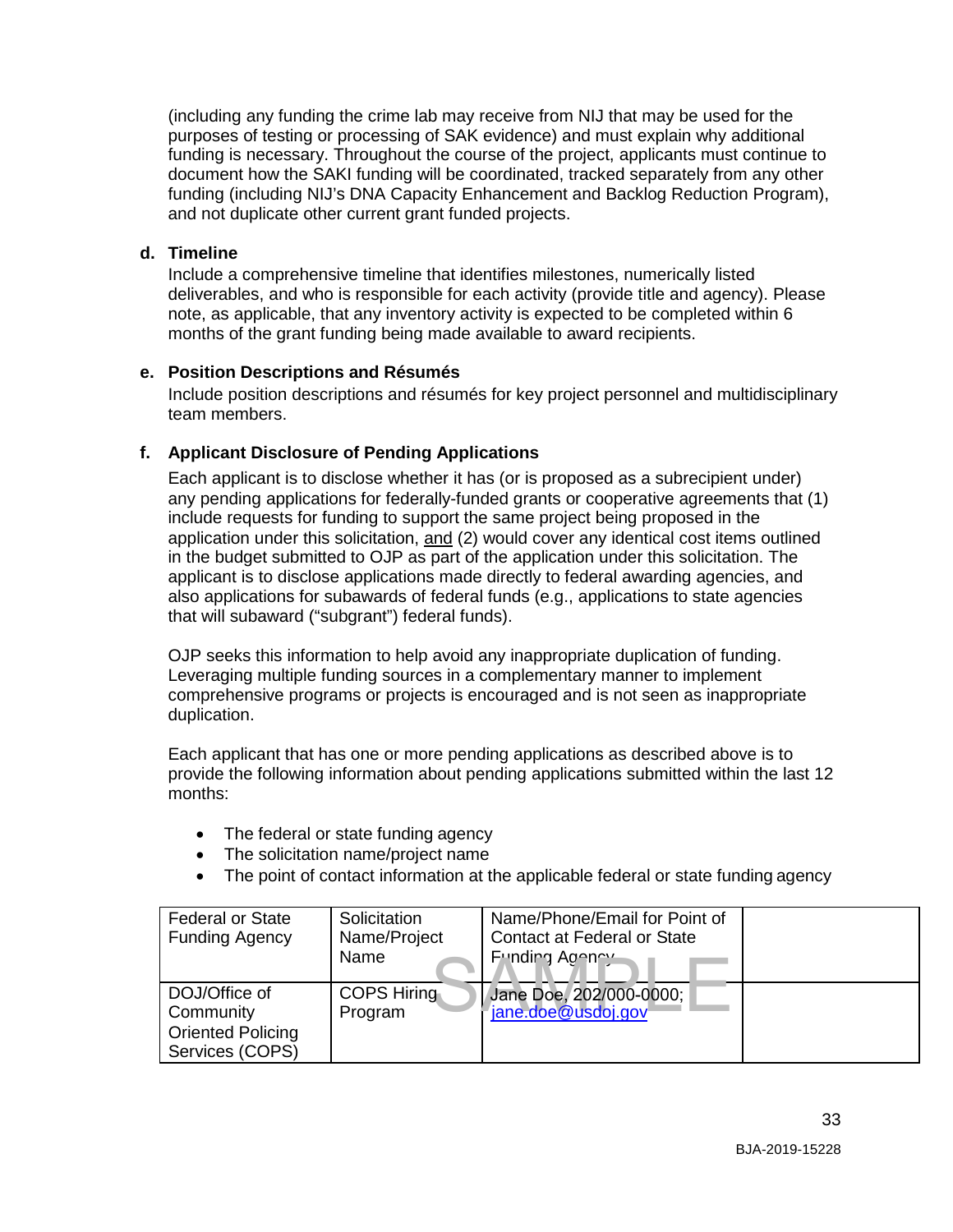| Health and Human       | Drug-Free           | John Doe, 202/000-0000; |  |
|------------------------|---------------------|-------------------------|--|
| Services/Substance     | Communities         | john.doe@hhs.gov        |  |
| Abuse and Mental       | Mentoring           |                         |  |
| <b>Health Services</b> | Program/North       |                         |  |
| Administration         | <b>County Youth</b> |                         |  |
|                        | Mentoring           |                         |  |
|                        | Program             |                         |  |

 on the application must match the entity named on the disclosure of pending Each applicant should include the table as a separate attachment to its application. The file should be named "Disclosure of Pending Applications." The applicant's Legal Name applications statement.

 applications submitted within the last 12 months for federally-funded grants or cooperative agreements (or for subawards under federal grants or cooperative Any applicant that does not have any pending applications as described above is to submit, as a separate attachment, a statement to this effect: "[Applicant Name on SF-424] does not have (and is not proposed as a subrecipient under) any pending agreements) that request funding to support the same project being proposed in this application to OJP and that would cover any identical cost items outlined in the budget submitted as part of in this application."

## **g. Applicant Disclosure and Justification - DOJ High Risk Grantees**[10](#page-34-0) **( if applicable)**

 information, to determine whether it will consider or select the application for an award under An applicant that is designated as a DOJ High Risk Grantee is to submit in GMS, as a separate attachment to its application, information that OJP will use, among other pertinent this solicitation. The file should be named "DOJ High Risk Grantee Applicant Disclosure and Justification." (See, also, "Review Process," below, under Section E. Application Review Information, for a brief discussion of how such information may considered in the application review process.)

 consideration or not select for award a "DOJ High Risk Grantee" applicant that is determined OJP will consider one or more of the following factors: the applicant's lack of sufficient OJP constantly seeks to optimize its investments in criminal- and juvenile justice-focused programs and activities, increase program effectiveness, and maximize the return – and program impact – from limited programmatic resources. Therefore, OJP may remove from to pose a substantial risk of program implementation failure. In making such determinations, progress in addressing required corrective actions necessary for removal of the DOJ High Risk Grantee designation; the nature and severity of the issues leading to or accompanying the applicant's DOJ High Risk Grantee designation; or the applicant's expected ability to manage grant funds and achieve grant goals and objectives.

 especially with regard to corrective actions yet to be implemented (as of the application date) In this attachment, the applicant is to provide any additional information or justification – that may help demonstrate how the applicant has addressed or otherwise mitigated such

<span id="page-34-0"></span> of unsatisfactory performance, financial instability, management system or other internal control deficiencies, or noncompliance with award terms and conditions on prior awards, or that is otherwise not responsible.  $10$  A "DOJ High Risk Grantee" is a recipient that has received a DOJ High-Risk designation based on a documented history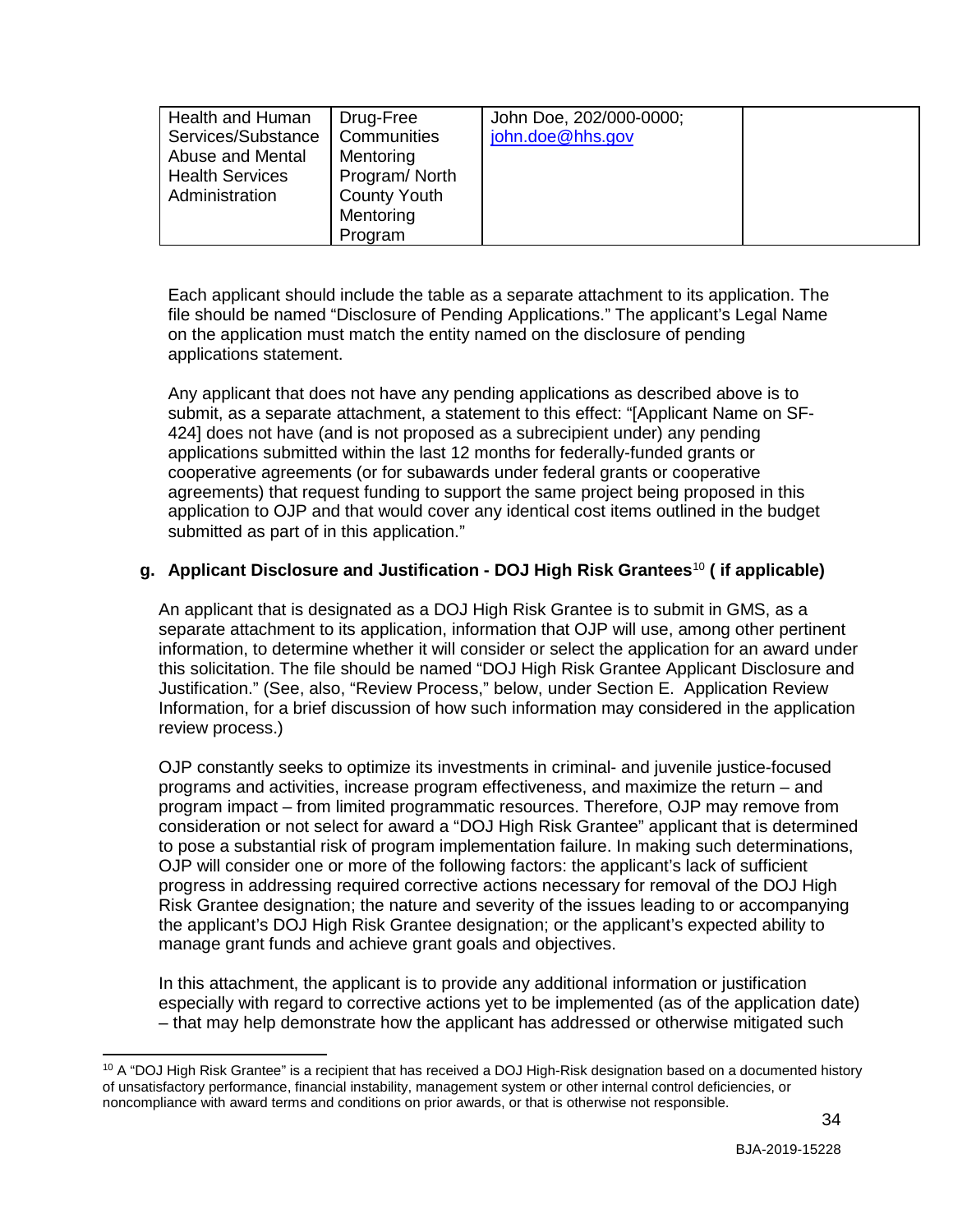extent that the applicant believes that any of the information provided pursuant to this uncorrected matters, such that any negative impact on the proposed program and its implementation would be immaterial or would be significantly reduced or eliminated. (To the disclosure may be confidential in nature, the applicant should specifically identify it.)

#### **h. Research and Evaluation Independence and Integrity**

 If an application proposes research (including research and development) and/or evaluation, the applicant must demonstrate research/evaluation independence and integrity, including appropriate safeguards, before it may receive award funds. The applicant must demonstrate independence and integrity regarding both this proposed research and/or evaluation, and any current or prior related projects.

Each application should include an attachment that addresses **both** i. and ii. below.

- i. For purposes of this solicitation, each applicant is to document research and evaluation independence and integrity by including one of the following twoitems:
	- any actual or potential apparent conflicts of interest (including through review integrity of the research, including the design, conduct, and reporting of the a. A specific assurance that the applicant has reviewed its application to identify of pertinent information on the principal investigator, any co-principal investigators, and any subrecipients), and that the applicant has identified no such conflicts of interest—whether personal or financial or organizational (including on the part of the applicant entity or on the part of staff, investigators, or subrecipients)—that could affect the independence or research.

#### OR

 b. A specific description of actual or potential apparent conflicts of interest that may be personal (e.g., on the part of investigators or other staff), financial, or example, generally an organization would not be given an award to evaluate a project, if that organization had itself provided substantial prior technical assistance to that specific project or a location implementing the project work. The key is whether a reasonable person understanding all of the facts research product is a problem and must be disclosed. the applicant has identified—including through review of pertinent information on the principal investigator, any co-principal investigators, and any subrecipients—that could affect the independence or integrity of the research, including the design, conduct, or reporting of the research. These conflicts organizational (related to the applicant or any subrecipient entity). Some examples of potential investigator (or other personal) conflict situations are those in which an investigator would be in a position to evaluate a spouse's work product (actual conflict), or an investigator would be in a position to evaluate the work of a former or current colleague (potential apparent conflict). With regard to potential organizational conflicts of interest, as one (whether funded by OJP or other sources), because the organization in such an instance might appear to be evaluating the effectiveness of its own prior would be able to have confidence that the results of any research or evaluation project are objective and reliable. Any outside personal or financial interest that casts doubt on that objectivity and reliability of an evaluation or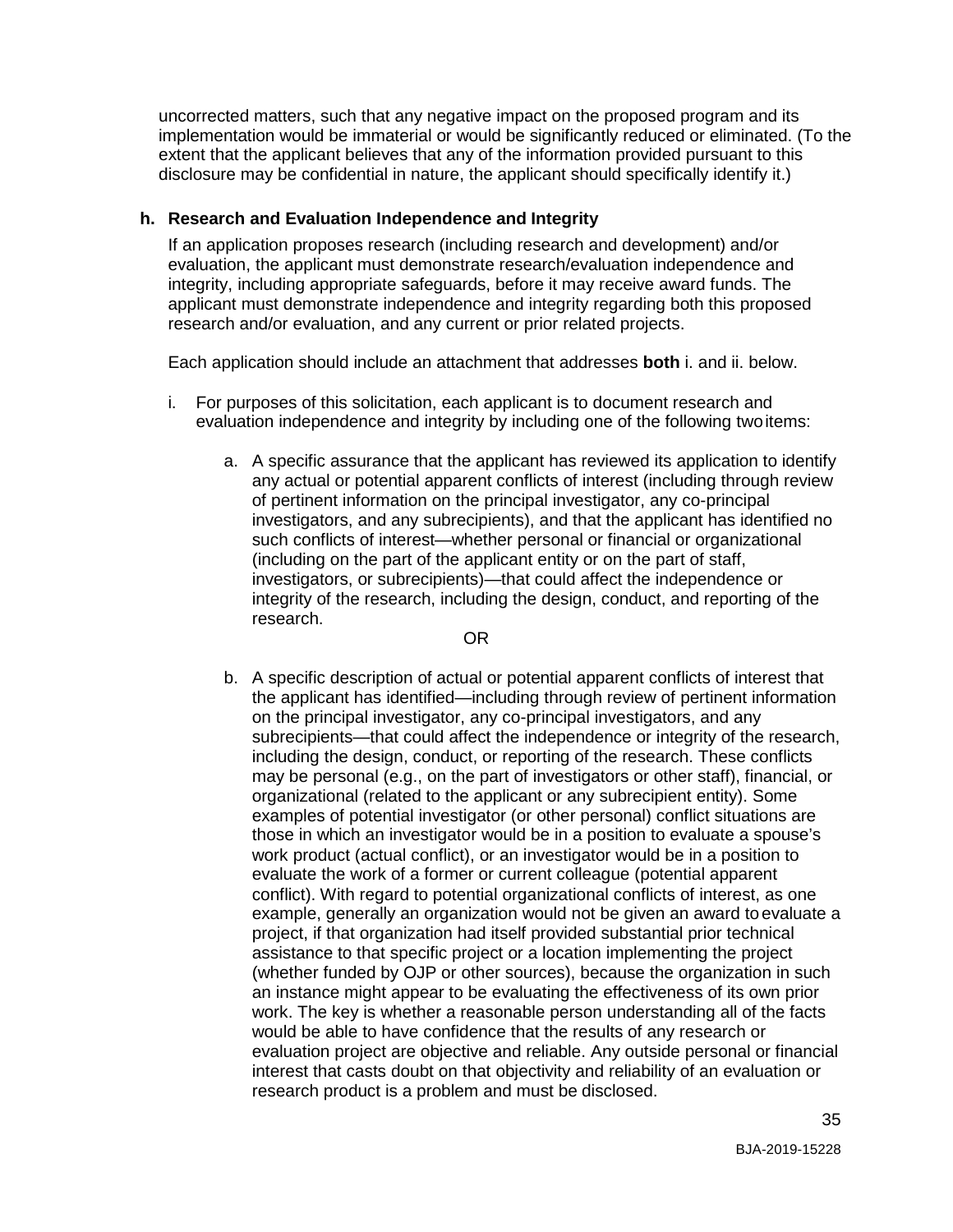ii. In addition, for purposes of this solicitation, each applicant is to address possible following two items: mitigation of research integrity concerns by including, at a minimum, one of the

> If an applicant reasonably believes that no actual or potential apparent conflicts of interest (personal, financial, or organizational) exist, then the applicant should provide a brief narrative explanation of how and whyit reached that conclusion. The applicant also is to include an explanation of the specific processes and procedures that the applicant has in place, or will put in place, to identify and prevent (or, at the very least, mitigate) any such conflicts of interest pertinent to the funded project during the period of performance. Documentation that may be helpful in this regard may include organizational codes of ethics/conduct and policies regarding organizational, personal, and financial conflicts of interest. There is no guarantee that the plan, if any, will be accepted as proposed.

OR

 research, the applicant must is to provide a specific and robust mitigation expected to explain the specific processes and procedures that the applicant mitigate) any such conflicts of interest pertinent to the funded project during organizational, personal, and financial conflicts of interest. There is no guarantee that the plan, if any, will be accepted as proposed. a. If the applicant has identified actual or potential apparent conflicts of interest (personal, financial, or organizational) that could affect the independence and integrity of the research, including the design, conduct, or reporting of the plan to address each of those conflicts. At a minimum, the applicant is has in place, or will put in place, to identify and eliminate (or, at the very least, the period of performance. Documentation that may be helpful in this regard may include organizational codes of ethics/conduct and policies regarding

 considerations such as the adequacy of the applicant's efforts to identify factors that OJP will assess research and evaluation independence and integrity based on could affect the objectivity or integrity of the proposed staff and/or the applicant entity (and any subrecipients) in carrying out the research, development, or evaluation activity; and the adequacy of the applicant's existing or proposed remedies to control any such factors.

#### **i. Disclosure of Process Related to Executive Compensation**

 officers, directors, trustees, and key employees. An applicant that is a nonprofit organization may be required to make certain disclosures relating to the processes it uses to determine the compensation of its

 and those who receive the compensation to additional federal taxes. A rebuttable Under certain circumstances, a nonprofit organization that provides unreasonably high compensation to certain persons may subject both the organization's managers presumption of the reasonableness of a nonprofit organization's compensation arrangements, however, may be available if the nonprofit organization satisfied certain rules set out in Internal Revenue Service (IRS) regulations with regard to its compensation decisions.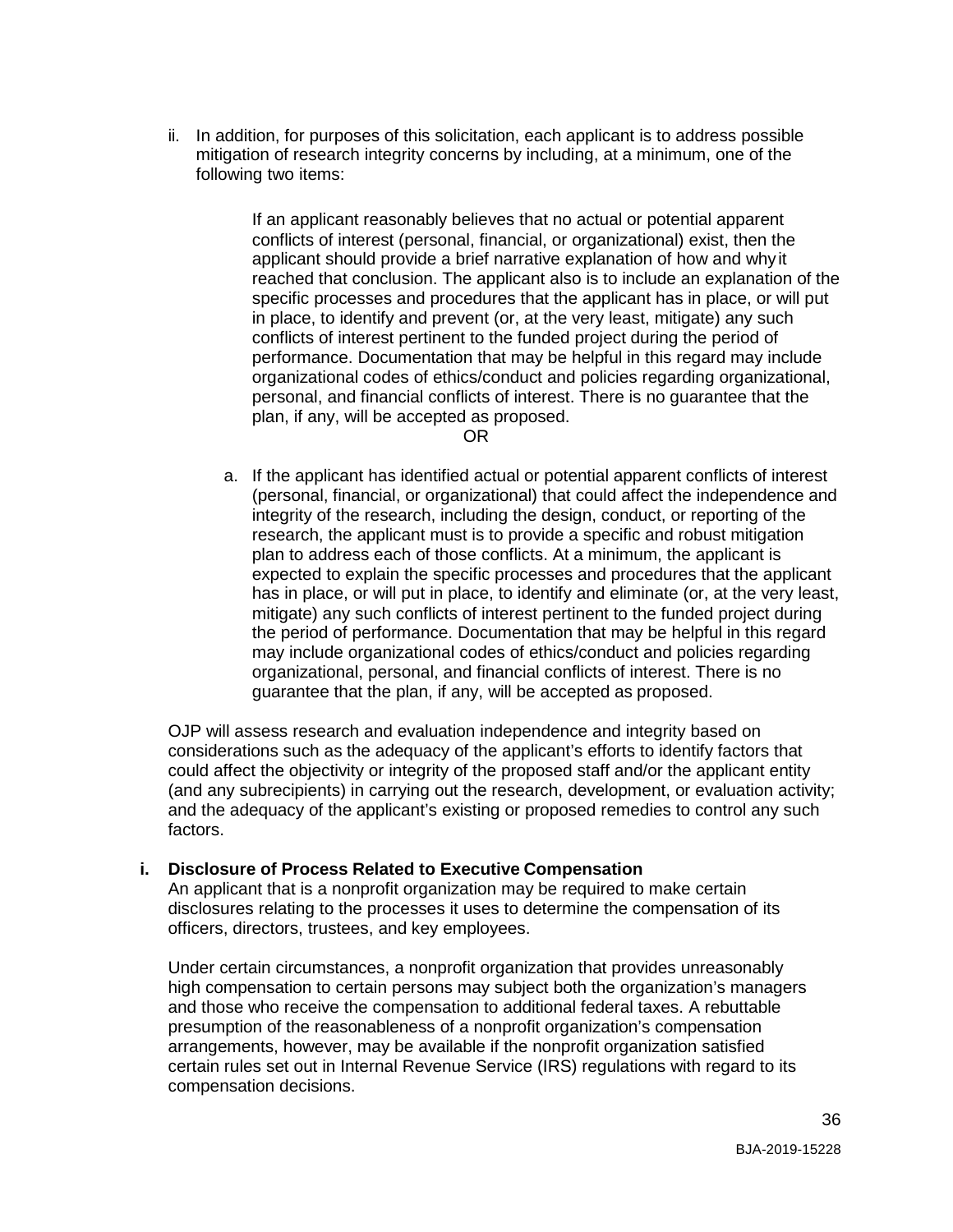Each applicant nonprofit organization must state at the time of its application (question 9c in the "OJP Financial Management and System of Internal Controls Questionnaire" located at

[https://ojp.gov/funding/Apply/Resources/FinancialCapability.pdf a](https://ojp.gov/funding/Apply/Resources/FinancialCapability.pdf)nd mentioned earlier)whether or not the applicant entity believes (or asserts) that it currently satisfies the requirements of 26 C.F.R. 53.4958-6 (which relate to establishing or invoking a rebuttable presumption of reasonableness of compensation of certain individuals and entities).

 A nonprofit organization that states in the questionnaire that it believes (or asserts) attachment to its application (to be titled "Disclosure of Process Related to Executive (together, "covered persons"). that it has satisfied the requirements of 26 C.F.R. 53.4958-6 must then disclose, in an Compensation"), the process used by the applicant nonprofit organization to determine the compensation of its officers, directors, trustees, and key employees

 ensure that no individual with a conflict of interest participates as a member of the body that reviews and approves a compensation arrangement for a covered person; arrangements for covered persons; and (4) the written or electronic records that the respect to compensation of covered persons made by the body that reviews and the basis for decisions. At a minimum, the disclosure must describe in pertinent detail: (1) the composition of the body that reviews and approves compensation arrangements for covered persons; (2) the methods and practices used by the applicant nonprofit organization to (3) the appropriate data as to comparability of compensation that is obtained in advance and relied upon by the body that reviews and approves compensation applicant organization maintains as concurrent documentation of the decisions with approves such compensation arrangements, including records of deliberations and of

 meanings set out by the IRS for use in connection with 26 C.F.R. 53.4958-6: officers, For purposes of the required disclosure, the following terms and phrases have the directors, trustees, key employees, compensation, conflict of interest, appropriate data as to comparability, adequate documentation, and concurrent documentation.

Applicant nonprofit organizations should note that following receipt of an appropriate request, OJP may be authorized or required by law to make information submitted to satisfy this requirement available for public inspection. Also, a recipient may be required to make a prompt supplemental disclosure after the award in certain circumstances (e.g., changes in the way the organization determines compensation).

#### <span id="page-37-0"></span>**How To Apply**

 Applicants must register in and submit applications through [Grants.gov](https://Grants.gov), a primary source to find federal funding opportunities and apply for funding. Find complete instructions on how to register and submit an application at [https://www.grants.gov/web/grants/support.html.](https://www.grants.gov/web/grants/support.html) Applicants that experience technical difficulties during this process should call the [Grants.gov](https://Grants.gov) Customer Support Hotline at **800–518–4726** or **606–545–5035**, which operates 24 hours a day, 7 days a week, except on federal holidays.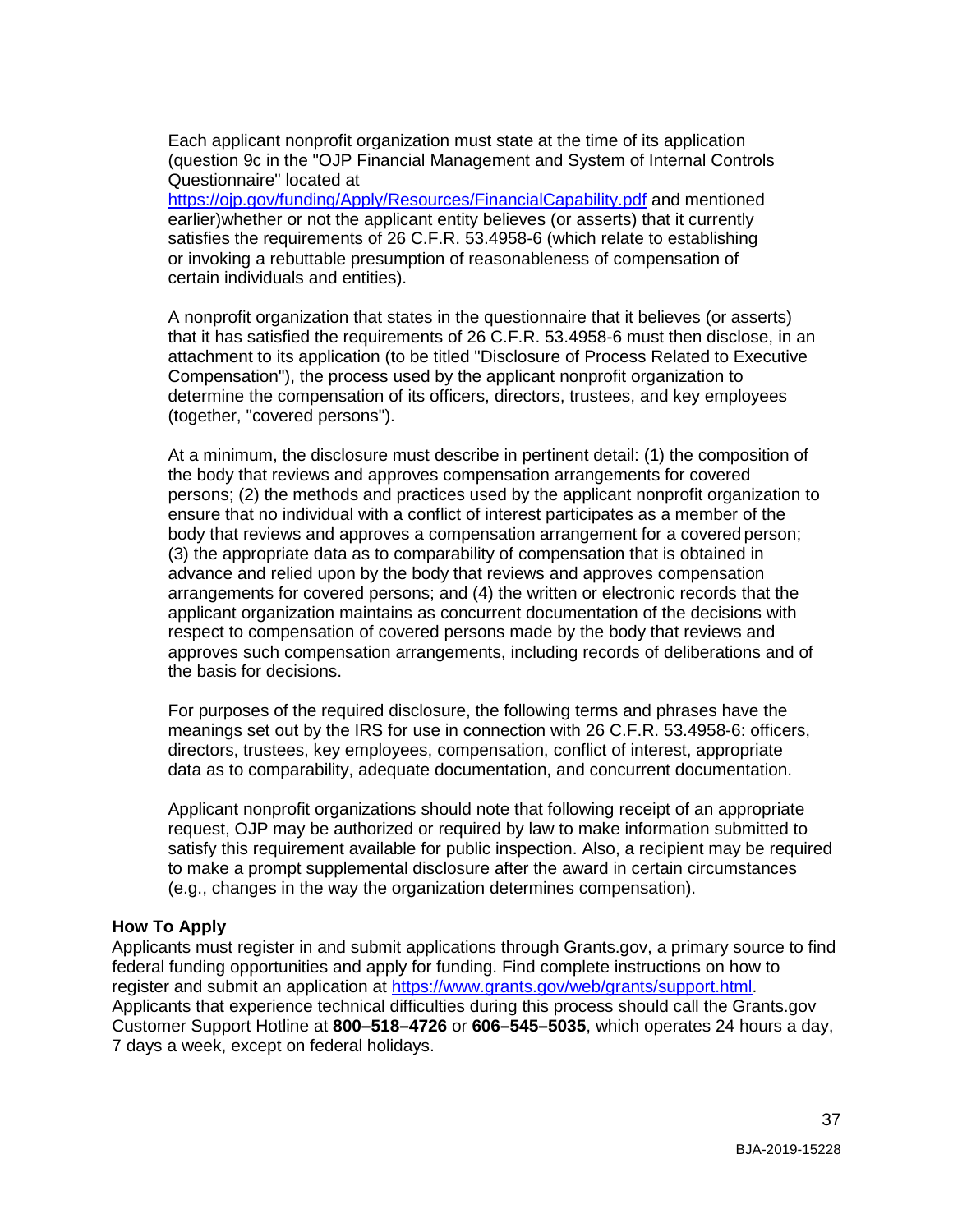receive validation messages or rejection notifications from [Grants.gov,](https://Grants.gov) and to correct in a timely fashion any problems that may have caused a rejection notification. Registering with [Grants.gov](https://Grants.gov) is a one-time process; however, **processing delays may occur, and it can take several weeks** for first-time registrants to receive confirmation of registration and a user password. OJP encourages applicants to **register several weeks before** the application submission deadline. In addition, OJP urges applicants to submit applications at least 72 hours prior to the application due date, in order to allow time for the applicant to

OJP strongly encourages all prospective applicants to sign up for Grants.gov email notifications regarding this solicitation at [https://www.grants.gov/web/grants/manage-subscriptions.html.](https://www.grants.gov/web/grants/manage-subscriptions.html) If this solicitation is cancelled or modified, individuals who sign up with [Grants.gov](https://Grants.gov) for updates will be automatically notified.

**Browser Information:** [Grants.gov](https://Grants.gov) was built to be compatible with Internet Explorer. For technical assistance with Google Chrome, or another browser, contact [Grants.gov](https://Grants.gov) Customer Support.

 **Note on Attachments:** [Grants.gov](https://Grants.gov) has two categories of files for attachments: "mandatory" and "optional." OJP receives all files attached in both categories. Attachments are also labeled to ensure that all required documents are attached in the correct [Grants.gov](https://Grants.gov) category and are describe the file being attached (e.g., Project Narrative, Budget Narrative, Other, etc.) Please labeled correctly. Do not embed "mandatory" attachments within another file.

 the paperclip icon to attach files. This action will not attach the files to the application. After An applicant must use the **Add Attachment** button to attach a file to its application. Do not click adding an attachment, select the **View Attachment** button to confirm you attached the correct file. To remove the file, select the **Delete Attachment** button.

 the **Manage Workspace** page. The button is active if the set of forms in the workspace An application can be checked for errors via the **Check Application** button on the **Forms** tab of matches those required in the application package. If you receive a **Cross-Form Errors**  message after clicking the **Check Application** button, refer to the Cross-Form Errors help article for more detailed information about this validation error.

**Note on File Names and File Types:** [Grants.gov](https://Grants.gov) **only permits the use of certain specific** a file name that contains **any characters not shown in the table below**. [Grants.gov](https://Grants.gov) forwards characters in the file names of attachments. Valid file names may include only the characters shown in the table below. [Grants.gov](https://Grants.gov) rejects any application that includes an attachment(s) with successfully submitted applications to the OJP Grants Management System (GMS).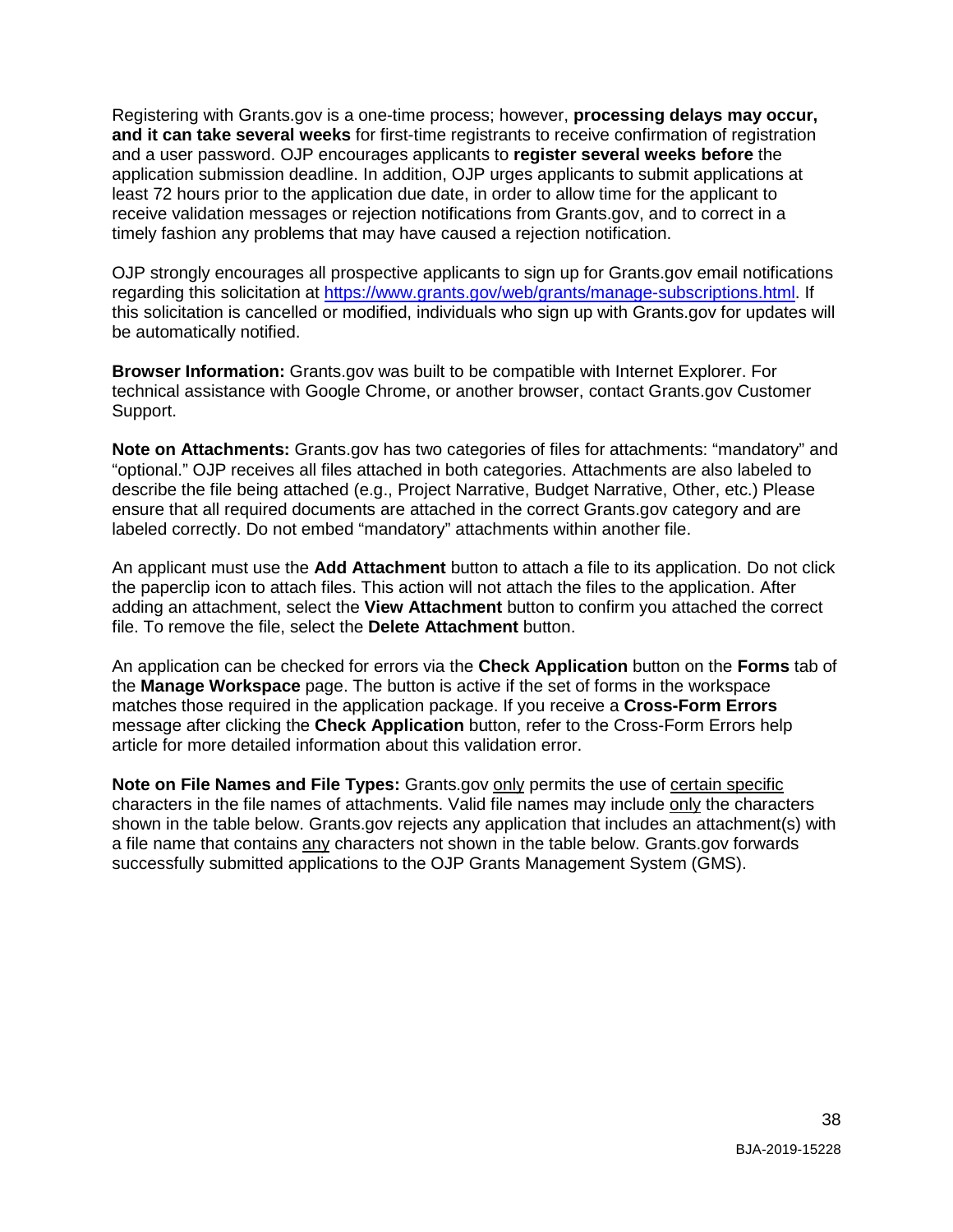| <b>Characters</b>                    |                         | <b>Special Characters</b> |                       |
|--------------------------------------|-------------------------|---------------------------|-----------------------|
| Upper case $(A - Z)$                 | Parenthesis (           | Curly braces {            | Square brackets [     |
| Lower case $(a - z)$<br>Underscore ( | Ampersand (&)*          | Tilde $(-)$               | Exclamation point (!) |
| Hyphen (-                            | Comma (                 | Semicolon (;              | Apostrophe ('         |
| Space                                | At sign $(\mathcal{Q})$ | Number sign (#)           | Dollar sign (\$)      |
| Period (.)                           | Percent sign (%)        | Plus sign $(+)$           | Equal sign $(=)$      |

#### \*When using the ampersand (&) in XML, applicants must use the "&" format.

 ".cfg," ".dat," ".db," ".dbf," ".dll," ".ini," ".log," ".ora," ".sys," and ".zip." GMS may reject applications with files that use these extensions. It is important to allow time to change the type of file(s) if the application is rejected. **GMS does not accept executable file types as application attachments**. These disallowed file types include, but are not limited to, the following extensions: ".com," ".bat," ".exe," ".vbs,"

All applicants are required to complete the following steps:

#### **Unique Entity Identifier (DUNS Number) and System for Award Management (SAM)**

 Every applicant entity must comply with all applicable System for Award Management (SAM) requirements. SAM is the repository for certain standard information about federal financial and unique entity identifier (currently, a Data Universal Numbering System [DUNS] number) assistance applicants, recipients, and subrecipients. A DUNS number is a unique nine-digit identification number provided by the commercial company Dun and Bradstreet. More detailed information about SAM and the DUNS number is in the numbered sections below.

 If an applicant entity has not fully complied with the applicable SAM and unique identifier requirements by the time OJP makes award decisions, OJP may determine that the applicant is not qualified to receive an award and may use that determination as a basis for making the award to a different applicant.

#### **Registration and Submission Steps**

 Management and Budget requires every applicant for a federal award (other than an for a supplemental award. Currently, a DUNS number is the required unique entityidentifier. **1. Acquire a unique entity identifier (currently, a DUNS number).** In general, the Office of individual) to include a "unique entity identifier" in each application, including an application

This unique entity identifier is used for tracking purposes, and to validate address and point of contact information for applicants, recipients, and subrecipients. It will be used throughout the life cycle of an OJP award. Obtaining a DUNS number is a free, one-time activity. Call Dun and Bradstreet at 866–705–5711 to obtain a DUNS number or apply online at [https://www.dnb.com/.](https://www.dnb.com/) A DUNS number is usually received within 2 business days.

 **2. Acquire or maintain registration with SAM.** Any applicant for an OJP award creating a new entity registration (or updating or renewing a registration) in SAM.gov must submit an original, signed notarized letter appointing the authorized Entity Administrator within thirty (30) days of the registration activation. *Notarized letters must be submitted via U.S. Postal Service Mail. Read the Alert at<https://sam.gov/SAM/>to learn more about what is*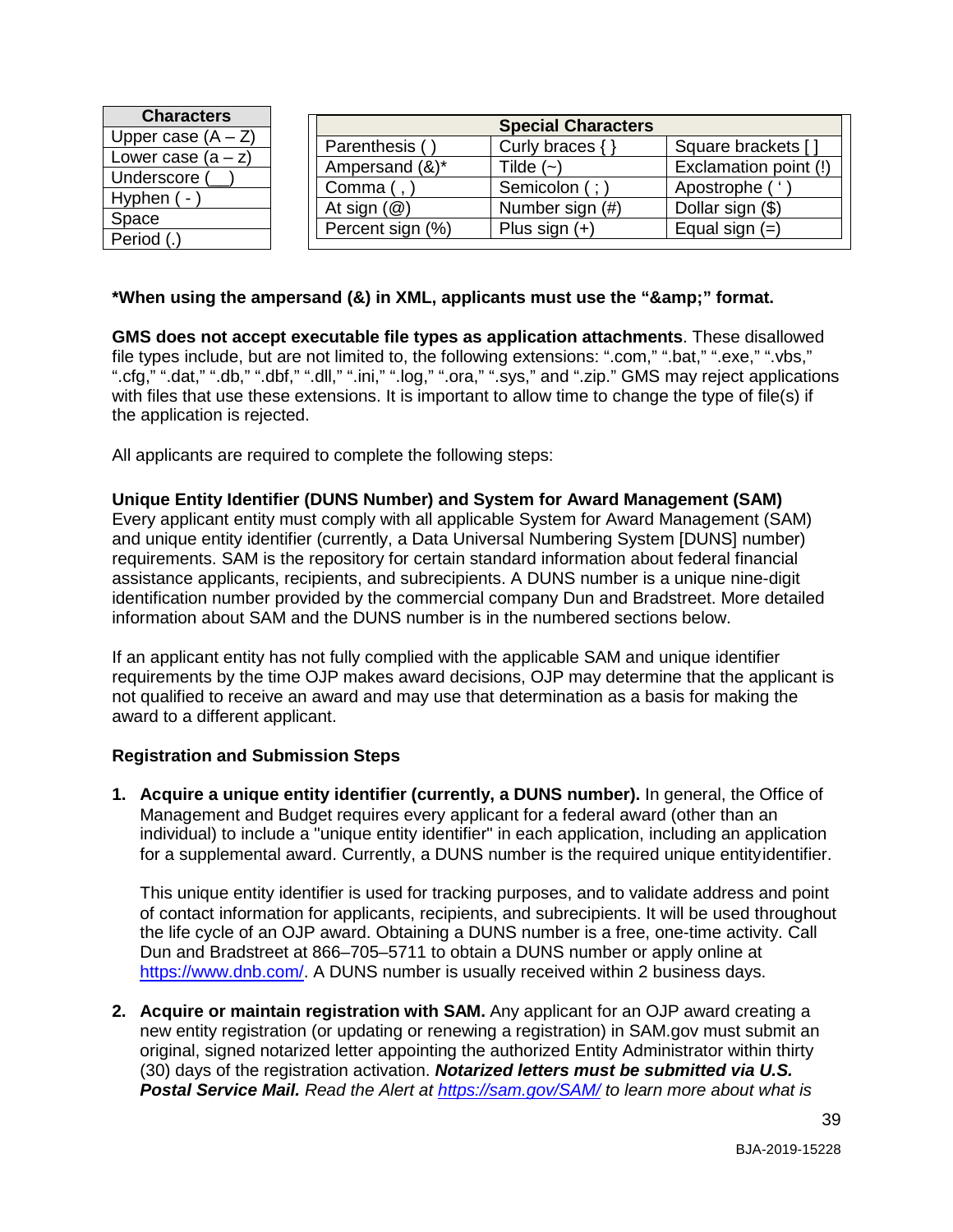*[www.gsa.gov/samupdate](https://www.gsa.gov/samupdate) to learn more about this process change.* All applicants for OJP Identification Number (EIN). Information about SAM registration procedures can be *required in the notarized letter, and read the Frequently Asked Questions (FAQs) at*  awards (other than individuals) must maintain current registrations in the SAM database. Applicants will need the authorizing official of the organization and an Employer accessed at [https://sam.gov/SAM/.](https://sam.gov/SAM/)

An application cannot be successfully submitted in [Grants.gov](https://Grants.gov) until [Grants.gov](https://Grants.gov) receives the SAM registration information. Once the SAM registration/renewal is complete, **the information transfer from SAM to [Grants.gov](https://Grants.gov) can take as long as 48 hours.** OJP recommends that the applicant register or renew registration with SAM as early as possible.

Information about SAM registration procedures can be accessed at <https://sam.gov/SAM>/.

- to complete this step. For more information about the registration process for organizations **3. Acquire an Authorized Organization Representative (AOR) and a [Grants.gov](https://Grants.gov) username and password**. Complete the AOR profile on [Grants.gov](https://Grants.gov) and create a username and password. An applicant entity's "unique entity identifier" (DUNS number) must be used and other entities, go to [https://www.grants.gov/web/grants/applicants/organization](https://www.grants.gov/web/grants/applicants/organization-registration.html)[registration.html.](https://www.grants.gov/web/grants/applicants/organization-registration.html)
- that an organization can have more than one AOR. **4. Acquire confirmation for the AOR from the E-Business Point of Contact (E-Biz POC).**  The E-Biz POC at the applicant organization must log into [Grants.gov](https://Grants.gov) to confirm the applicant organization's AOR. The E-Biz POC will need the Marketing Partner Identification Number (MPIN) password obtained when registering with SAM to complete this step. Note
- Federal Domestic Assistance ("CFDA") number for this solicitation is 16.833 titled National **5. Search for the funding opportunity on [Grants.gov](https://Grants.gov).** Use the following identifying information when searching for the funding opportunity on [Grants.gov.](https://Grants.gov) The Catalog of Sexual Assault Kit Initiative*,"* and the funding opportunity number is BJA-2018-13622.
- with multiple Competition IDs, select the appropriate Competition ID for the intended **6. Select the correct Competition ID.** Some OJP solicitations posted to [Grants.gov](https://Grants.gov) contain multiple purpose areas, denoted by the individual Competition ID. If applying to a solicitation purpose area of the application.

Purpose Area 1: Comprehensive Approach to Unsubmitted Sexual Assault Kits. Competition ID: BJA-2019-15313

Purpose Area 2: SAKI for Small Agencies. Competition ID: BJA-2019-15314

Purpose Area 3: Expansion of DNA databases to Assist with Sexual Assault Investigations and Prosecutions: Collection of Lawfully Owed DNA from Convicted Offenders and Arrestee DNA Collections.

Competition ID: BJA-2019-15315

Purpose Area 4: Investigation and Prosecution of Cold Case Sexual Assaults. Competition ID: BJA-2019-15316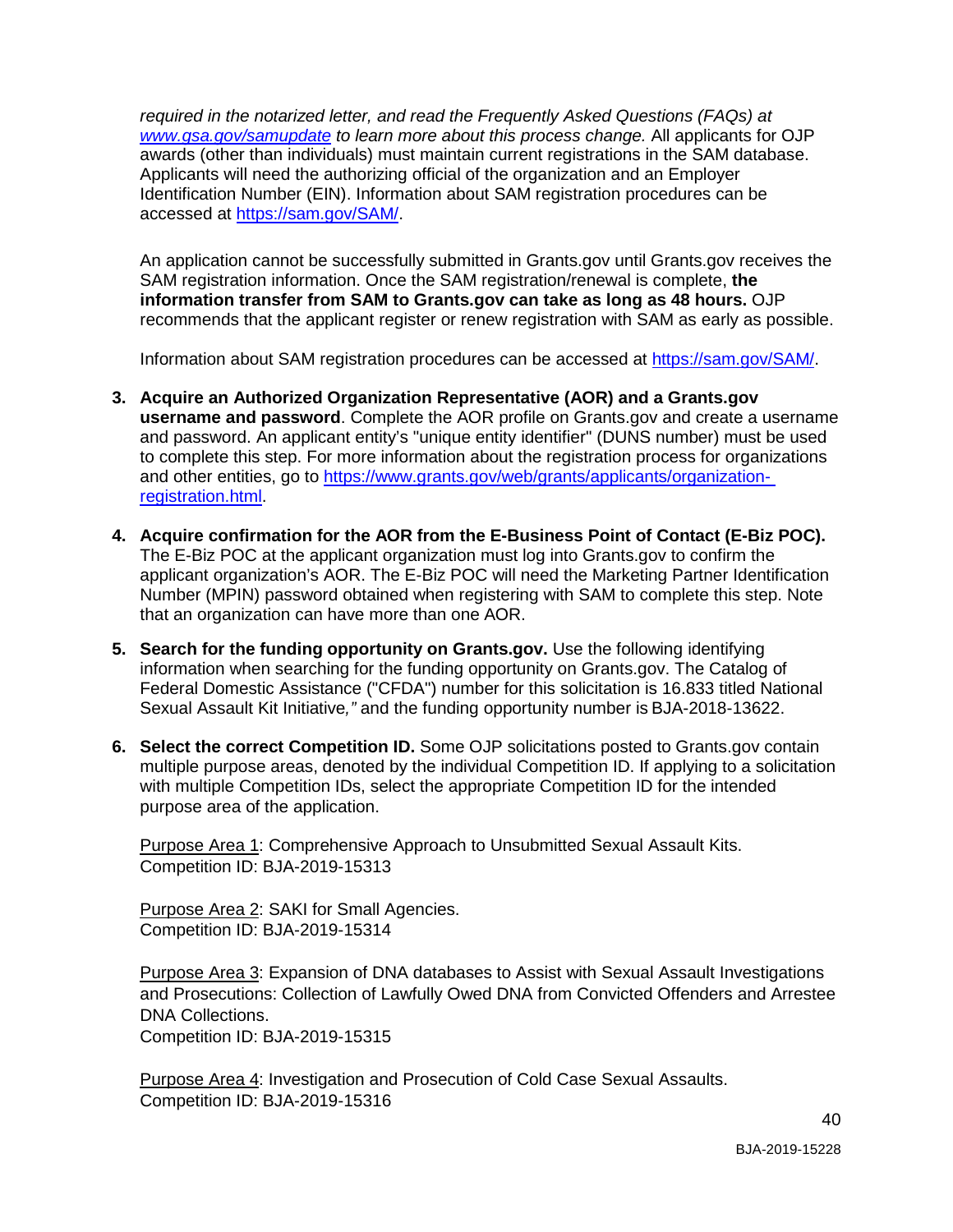- for Grants" under the "Applicants" column. Enter your email address to be notified of any **7. Access Funding Opportunity and Application Package from [Grants.gov](https://Grants.gov)**. Select "Apply changes to the opportunity package before the closing date. Click the Workspace icon to use [Grants.gov](https://Grants.gov) Workspace.
- **in [Grants.gov.](https://Grants.gov)** To preview the application prior to (or after) submitting, go to the **View 8. Submit a valid application consistent with this solicitation by following the directions Application** tab in Workspace. For additional information, review the [View Application Tab](https://www.grants.gov/help/html/help/ManageWorkspaces/ViewApplicationTab.htm)  help article and [Attachments Tab](https://www.grants.gov/help/html/help/ManageWorkspaces/AttachmentsTab.htm) help article.

 two notifications from [Grants.gov](https://Grants.gov). The first will confirm the receipt of the application. The a message indicating that the application is received, and then receive a rejection notice a few minutes or hours later. Submitting an application well ahead of the deadline provides allow time to receive validation messages or rejection notifications from [Grants.gov,](https://Grants.gov) and to on April 9, 2019. Within 24–48 hours after submitting the electronic application, the applicant should receive second will state whether the application has been validated and successfully submitted, or whether it has been rejected due to errors, with an explanation. It is possible to first receive time to correct the problem(s) that caused the rejection. **Important:** OJP urges each applicant to submit its application **at least 72 hours prior** to the application due date, to correct in a timely fashion any problems that may have caused a rejection notification. Applications must be successfully submitted through [Grants.gov](https://Grants.gov) by 11:59 p.m. eastern time

Go to [https://www.grants.gov/web/grants/applicants/organization-registration.html f](https://www.grants.gov/web/grants/applicants/organization-registration.html)or further details on DUNS numbers, SAM, and [Grants.gov](https://Grants.gov) registration steps and timeframes.

#### **Note: Application Versions**

If an applicant submits multiple versions of the same application, OJP will review only the most recent system-validated version submitted.

#### **Experiencing Unforeseen [Grants.gov](https://Grants.gov) Technical Issues**

 An applicant that experiences unforeseen [Grants.gov](https://Grants.gov) technical issues beyond its control that Support Hotline at [https://www.grants.gov/web/grants/support.html o](https://www.grants.gov/web/grants/support.html)r the SAM Help Desk prevent it from submitting its application by the deadline must contact the [Grants.gov](https://Grants.gov) Customer (Federal Service Desk) at [https://www.fsd.gov/fsd-gov/home.do t](https://www.fsd.gov/fsd-gov/home.do)o report the technical issue and receive a tracking number. The applicant must email the contact identified in the Contact Information section on the title page **within 24 hours after the application deadline** to request approval to submit its application after the deadline. The applicant's email must describe the technical difficulties, and must include a timeline of the applicant's submission efforts, the complete grant application, the applicant's DUNS number, and any [Grants.gov](https://Grants.gov) Help Desk or SAM tracking number(s).

 OJP reviews the applicant's request, and contacts the [Grants.gov](https://Grants.gov) or SAM Help Desks to verify submission was due to the applicant's failure to follow all required procedures, OJP will deny the **Note: OJP does not automatically approve requests to submit a late application***.* After the reported technical issues, OJP will inform the applicant whether the request to submit a late application has been approved or denied. If OJP determines that the untimely application applicant's request to submit its application.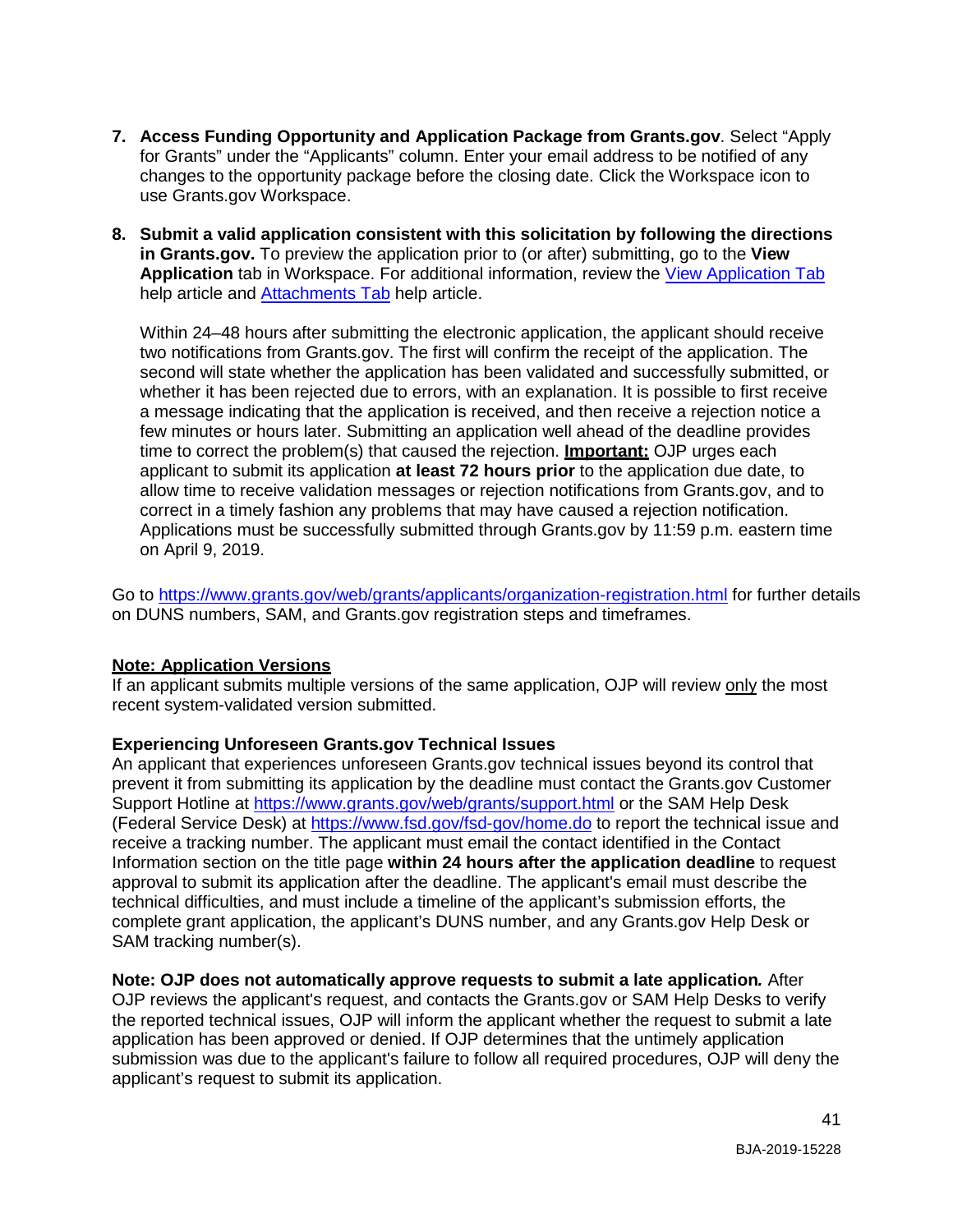The following conditions generally are insufficient to justify late submissions:

- can take as long as 10 business days to complete. The information transfer from SAM to [Grants.gov](https://Grants.gov) can take up to 48 hours.) • Failure to register in SAM or [Grants.gov](https://Grants.gov) in sufficient time (SAM registration and renewal
- Failure to follow [Grants.gov](https://Grants.gov) instructions on how to register and apply as posted on its website
- Failure to follow each instruction in the OJP solicitation
- Technical issues with the applicant's computer or information technology environment, such as issues with firewalls or browser incompatibility.

 **the top of the OJP Funding Resource Center at [https://ojp.gov/funding/index.htm.](https://ojp.gov/funding/index.htm) Notifications regarding known technical problems with Grants.gov, if any, are posted at** 

# <span id="page-42-0"></span>**E. Application Review Information**

#### <span id="page-42-1"></span>**Review Criteria**

 listed after each individual criterion. For example, the first criterion, "Statement of the Problem," Applications that meet basic minimum requirements will be evaluated by peer reviewers using the following review criteria, with different weight given to each based on the percentage value is worth 15 percent of the entire score in the assessment of the application's technical merit.

### **1. Statement of the Problem (15 percent)**

For the relevant purpose area, describe generally the need for funding, including available resources and gaps.

 application, provide information regarding the extent of evidence that has yet to be submitted to a crime laboratory in as great detail as possible. For Purpose Area 1, provide an overview of the current nature and extent of unsubmitted SAKs, and the history and causes of this problem. Discuss the gaps in current processes and protocols that the applicant intends to address with a grant to inventory, track, test previously unsubmitted SAKs, and implement the elements of the [BJA model.](#page-7-0) As part of the

 SAKs, as well as current efforts and resources to address the problem. Describe generally the need for resources among local jurisdictions in an effort to achieve results as described Describe how need, capacity, and scope may differ from th[e BJA model t](#page-7-0)hat informs the For Purpose Area 2, provide an overview of the current nature and extent of unsubmitted in this grant announcement. Describe and provide information regarding the extent of evidence that has yet to be submitted to a crime laboratory in as much detail as possible. applicant's proposed approach.

 collections from qualifying offenders (arrestee and/or convicted) and how the applicant For Purpose Area 3, provide an overview of the current need for lawfully owed DNA intends to utilize grant funds to conduct a census of, track, and test previously uncollected convicted person samples. In particular, the applicant must describe how uncollected convicted offender samples impact the ability to resolve untested SAK cases in their jurisdiction. The applicant must also describe any existing policies related to lawfully owed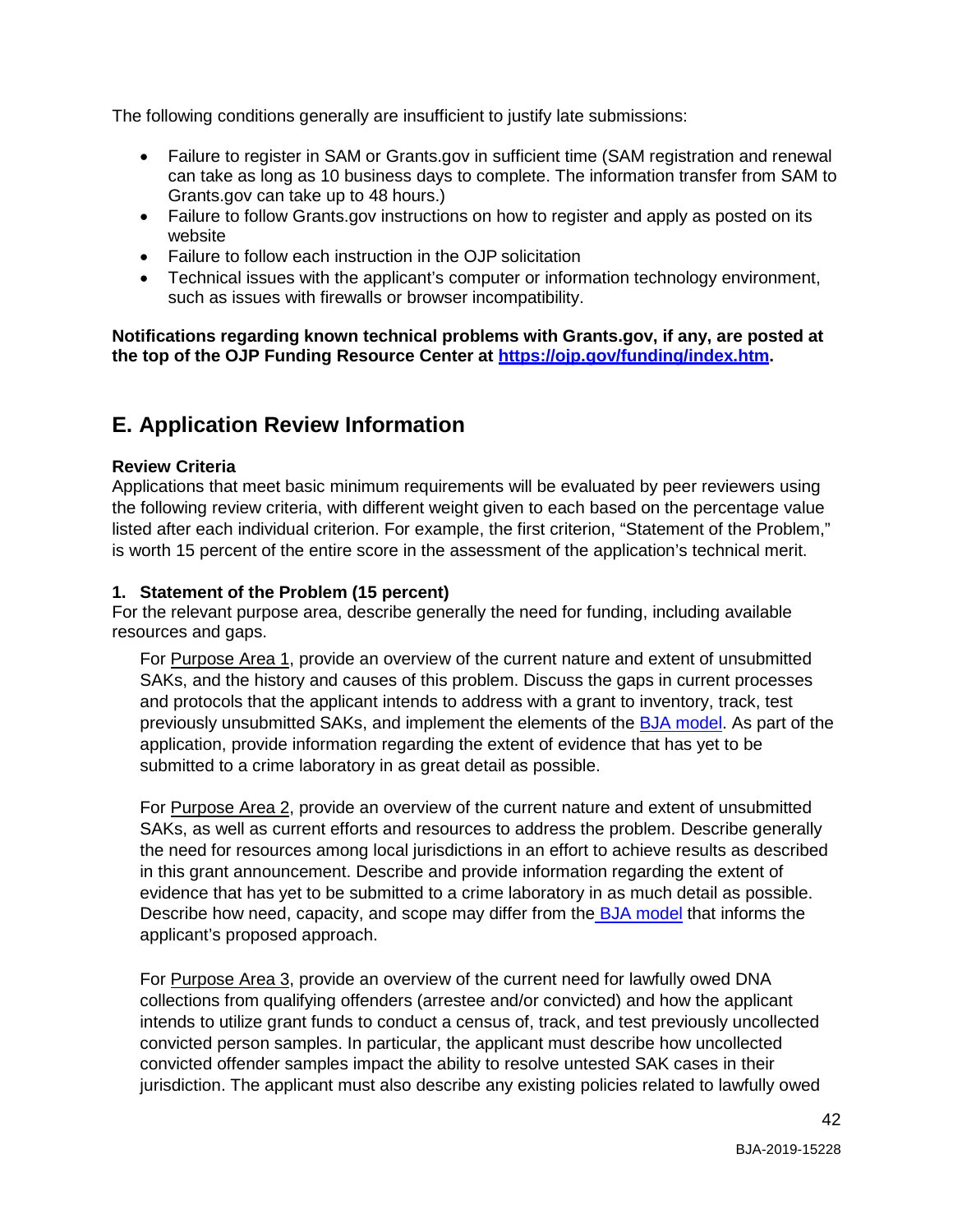DNA collections, and detail the partnerships necessary to ensure the initiative's success.

Provide information describing the extent of uncollected DNA samples in as much detail as possible. The applicant must describe the existing legislation and policies governing the lawfully owed DNA collection process, and clearly describe how the project will adhere to and operate within the constraints of current state legislation. The applicant must also outline the categories of eligible convicted offenders from whom it could legally collect DNA for the purposes of CODIS upload.

For **Purpose Area 4**, provide an overview of the current challenges applicant faces in the need for funding in an effort to achieve results. Describe and provide information regarding the extent of sexual assault cases that are yet to be investigated or prosecuted investigating and prosecuting cases associated with sexual assault and generally describe due to resource issues. Document how the applicant's jurisdiction has already addressed or prevented any issues related to untested SAKs.

### **2. Project Design and Implementation (40 percent)**

 necessary protocols and policies in support of improved coordination and collaboration comprehensively address the sexual assault investigations and prosecutions that result from For Purpose Area 1, applicants must detail how they will address the three required elements of th[e BJA model. T](#page-7-0)he holistic project design must include detailed information on the applicant's plan to inventory, track, and test previously unsubmitted SAKs; produce among laboratories, police, prosecutors, and victim service providers in response to emergent evidence and casework; prioritize SAK testing and results, taking into consideration statute of limitations issues; describe the resources required to evidence and CODIS hits produced by tested SAKs; and support and optimize victim notification protocols and services.

 working group; include a list of key team members from each participating agency (one from Applicants must clearly detail the expected or established structure of the multidisciplinary each agency); and describe the role of each team member. Applicants should identify the lead agency for this effort and outline its role and the plan for coordination among agencies. The applicant must identify and delineate the role and activities of the site coordinator who will serve as the central point of contact for the working group.

Applicants must detail how they will implement the deliverables listed in the [Program](#page-5-2)specific Information section. Applicants should detail how they will work with specific law enforcement entities, victim advocacy organizations, and other stakeholder groups within their jurisdictions to ensure new policies and procedures are implemented that prevent future recurrence of unsubmitted SAKs and that focus on a victim-centered approach to sexual assault evidence collection, testing, investigation, and prosecution.

For **Purpose Area 2**, applicants must detail how funding will be used to address targeted activities associated with unsubmitted SAKs; how they will develop a multidisciplinary approach to address current issues; and how they will prevent unsubmitted SAKs-related issues from recurring in the future.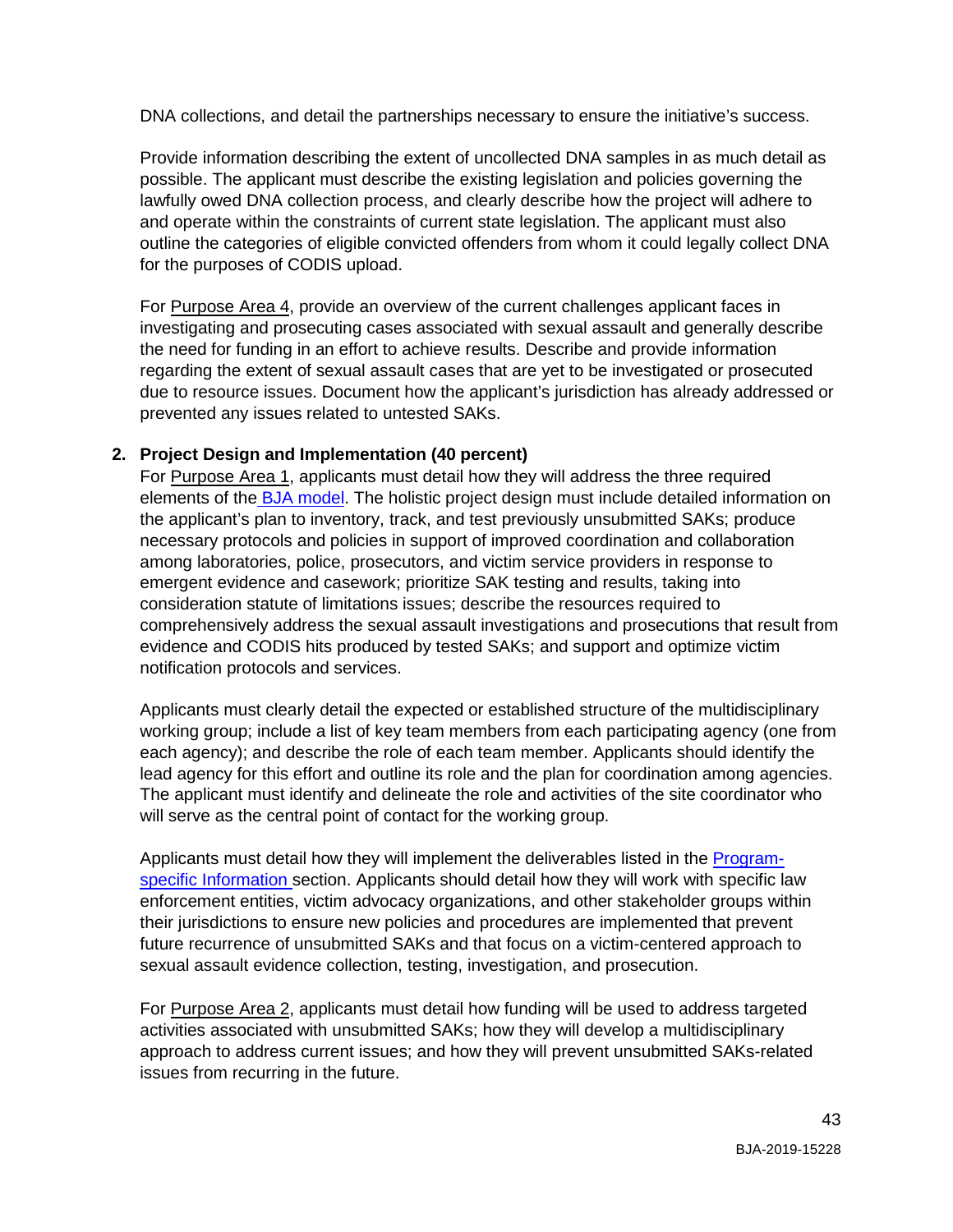Applicants must detail how they will address the three required elements of the **BJA model**  in order to implement a holistic victim-centered approach to unsubmitted SAKs in their jurisdiction, with modifications to address local need, capacity, and scope. The project design must include information on the applicant's plan to inventory, track, and test capacity and fidelity to the **BJA model** while making refinements to reflect local previously unsubmitted SAKs; any protocols and policies in support of improved coordination and collaboration among laboratories, police, prosecutors, and victim service providers in response to emerging evidence and case work; any plans to prioritize SAK testing and results, taking into consideration statute of limitations issues; resources to support sexual assault investigations and prosecutions that result from evidence and CODIS hits produced by tested SAKs; and victim notification protocols and services. BJA encourages innovative approaches and collaborations across jurisdictions to maximize differences.

 agency for this effort and outline its role, and the plan for coordination among agencies. The serve as the central point of contact for the working group. This person may be funded part Applicants must clearly detail the partners and their specific roles, as well as the lead applicant must identify and delineate the role and activities of the point of contact who will or full time, or in kind.

Information section will be addressed with this proposal for funding. Overall, the proposal Applicants must detail which of the activities and deliverables listed in the [Program-specific](#page-5-2)  and related policies, procedures, and activities implemented must prevent future backlogs of unsubmitted SAKs and focus on a victim-centered approach to sexual assault evidence collection, testing, investigation, and prosecution.

addressing the three required elements of th[e BJA model in](#page-7-0) order to implement a holistic For Purpose Area 3, applicants must briefly detail how they have addressed or are currently victim-centered approach to the current issues associated with unsubmitted SAKs in their jurisdictions.

 improvement of arrestee DNA protocols, and how such efforts would help increase the Applicants must detail the need for lawfully owed DNA collections in their jurisdiction and/or chances of resolving unsolved sexual assault cases linked to previously unsubmitted or untested SAKs.

 enforcement entities, department of corrections or bureau of prisons, and other Applicants must detail how they will implement the deliverables listed in the [Program](#page-5-2)specific Information section. Applicants should detail how they will work with specific law stakeholder groups within their jurisdictions to ensure new policies and procedures are implemented that ensure timely collection and entry into to CODIS of DNA samples, and that also prevent future reoccurrence of the problem.

 This role could be filled by one of the existing SAKI working group members; if this is the The applicant must determine if the convicted persons DNA collection coordinator must be a sworn law enforcement officer, based upon agency operational and legislative requirements. case, the application must detail how the designated individual will perform all relevant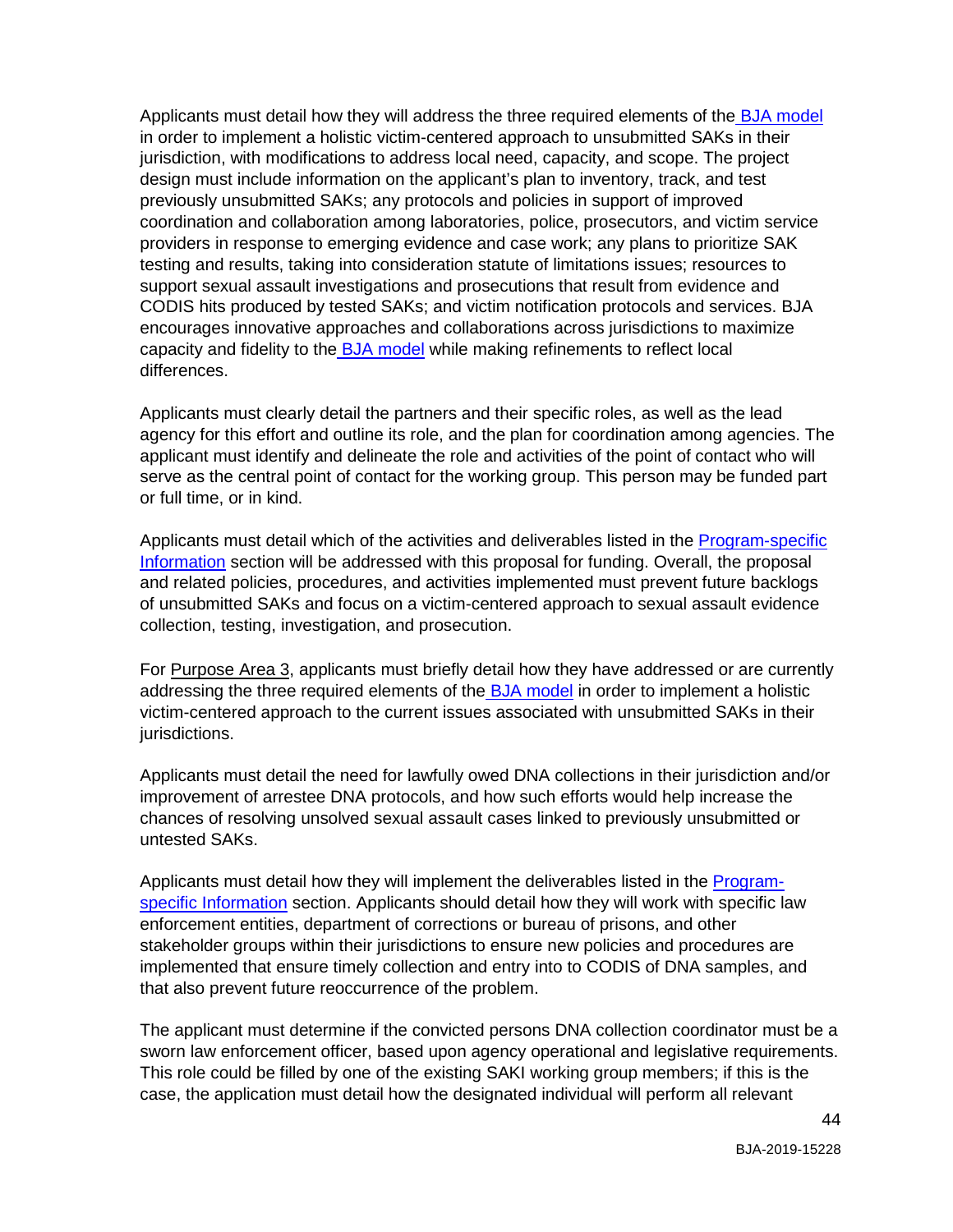coordinator will work with the SAKI working group to identify convicted offenders from whom SAKI-related tasks. The applicant must detail how the convicted persons DNA collection DNA should be collected.

In presenting the project's implementation plan, applicants must outline the current state legislation and policies governing lawfully owed DNA collection from convicted individuals; identify an individual who will act as the SAKI convicted persons DNA collection coordinator; and commit to conducting a comprehensive census of convicted persons to inform their collection strategy, including:

- 1. Modification of SAK/SAKI evidence tracking system for samples collected:
- a. It is expected that applicants modify their existing SAK/SAKI evidence tracking system for the purposes of tracking the collection, testing, CODIS entry, CODIS hits, and subsequent investigations/prosecutions.
- b. Applicants must detail the necessary modifications that will be made to their tracking systems and the estimated timeframe for completion.
- 2. Timeline for performing census, collections, testing, and entry into to CODIS.

 collection coordinator will work with the SAKI working group to coordinate these efforts. 3. How resultant CODIS hits will be handled and leads investigated, particularly those hits pertaining to evidence from SAKs tested under SAKI. Applicants must detail how the

 policies and procedures to ensure this problem does not occur again. 4. How the collection coordinator and the SART/SAKI working group will develop new

For **Purpose Area 4**, applicants must detail how funding will be used to address targeted cases that have resulted from testing backlogs of previously unsubmitted SAKs, and how activities associated with the investigation and prosecution of high volumes of sexual assault applicants will prevent similar issues from occurring in the future.

The project design must include information on the applicant's plan to investigate and prosecute sexual assault cases; any protocols and policies in support of improved collaboration among laboratories, police, prosecutors, and victim service providers in response to emerging evidence and casework; any plans to prioritize SAK investigation and prosecution, taking into consideration statute of limitations issues, as well as to support and optimize victim notification protocols and services.

 outline its role, and the plan for coordination among agencies. The applicant must identify contact for the site team. This person may be funded part or full time, or in kind. Applicants must clearly detail the partners and their roles, the lead agency for this effort and and delineate the role and activities of the coordinator who will serve as the central point of

#### **3. Capabilities and Competencies (25 percent)**

For **Purpose Area 1**, fully describe the capabilities and competencies of the staff assigned to achieve the program goals and deliverables, including the selected site coordinator and any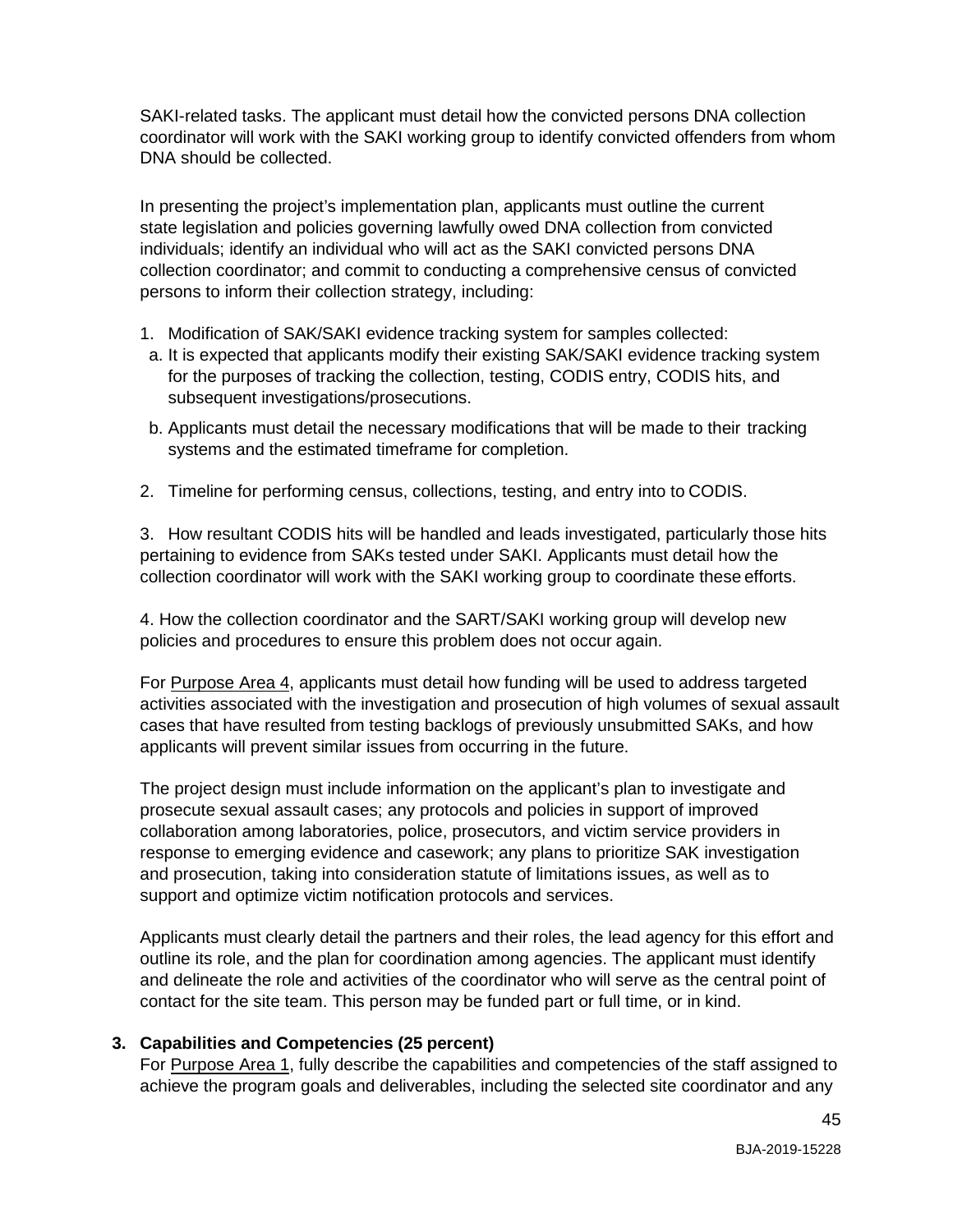policies and procedures within their jurisdiction, and collaborate with various stakeholders subawardees. The applicant must demonstrate capacity to develop and implement new from the forensic, law enforcement, and victim advocacy communities to improve law enforcement's management of, and response to, crimes of sexual assault.

Applicants should identify and fully describe the qualifications of the site coordinator and host agency.

 capacity to collaborate with various stakeholders from the forensic, law enforcement, and For Purpose Area 2, fully describe the capabilities and competencies of the staff assigned to achieve the program goals, objectives, and deliverables. The applicant must demonstrate victim advocacy communities to improve law enforcement's management of, and response to, crimes of sexual assault.

Applicants should identify and fully describe the qualifications of the site coordinator and host agency.

For **Purpose Area 3**, fully describe the capabilities and competencies of the staff assigned to stakeholders from the forensic, law enforcement, and corrections communities to improve achieve the program goals and deliverables, including the selected site convicted persons DNA collection project coordinator. The applicant must demonstrate capacity to develop and implement new policies and procedures within their jurisdiction; collaborate with various law enforcement's ability to collect DNA from persons at risk for committing serious and violent crimes; and use the resulting information to help resolve cases associated with previously unsubmitted SAKs.

Applicants should identify and fully describe the qualifications of the collection coordinator and host agency.

For **Purpose Area 4**, fully describe the capabilities and competencies of the staff assigned to collaborate with various stakeholders from the forensic, law enforcement, and victim achieve the program goals and deliverables. The applicant must demonstrate capacity to advocacy communities to improve law enforcement's management of, and response to, crimes of sexual assault.

Applicants should identify and fully describe the qualifications of the site coordinator and host agency.

### **4. Plan for Collecting the Data Required for this Solicitation's Performance Measures (10 percent)**

For all four purpose areas, describe the process for measuring project performance. Identify who will collect the data, who is responsible for performance measurement, and how the information will be used to guide and assess the program.

 Applicants should also describe the methods they will use for tracking and reporting required information regarding unsubmitted SAKs.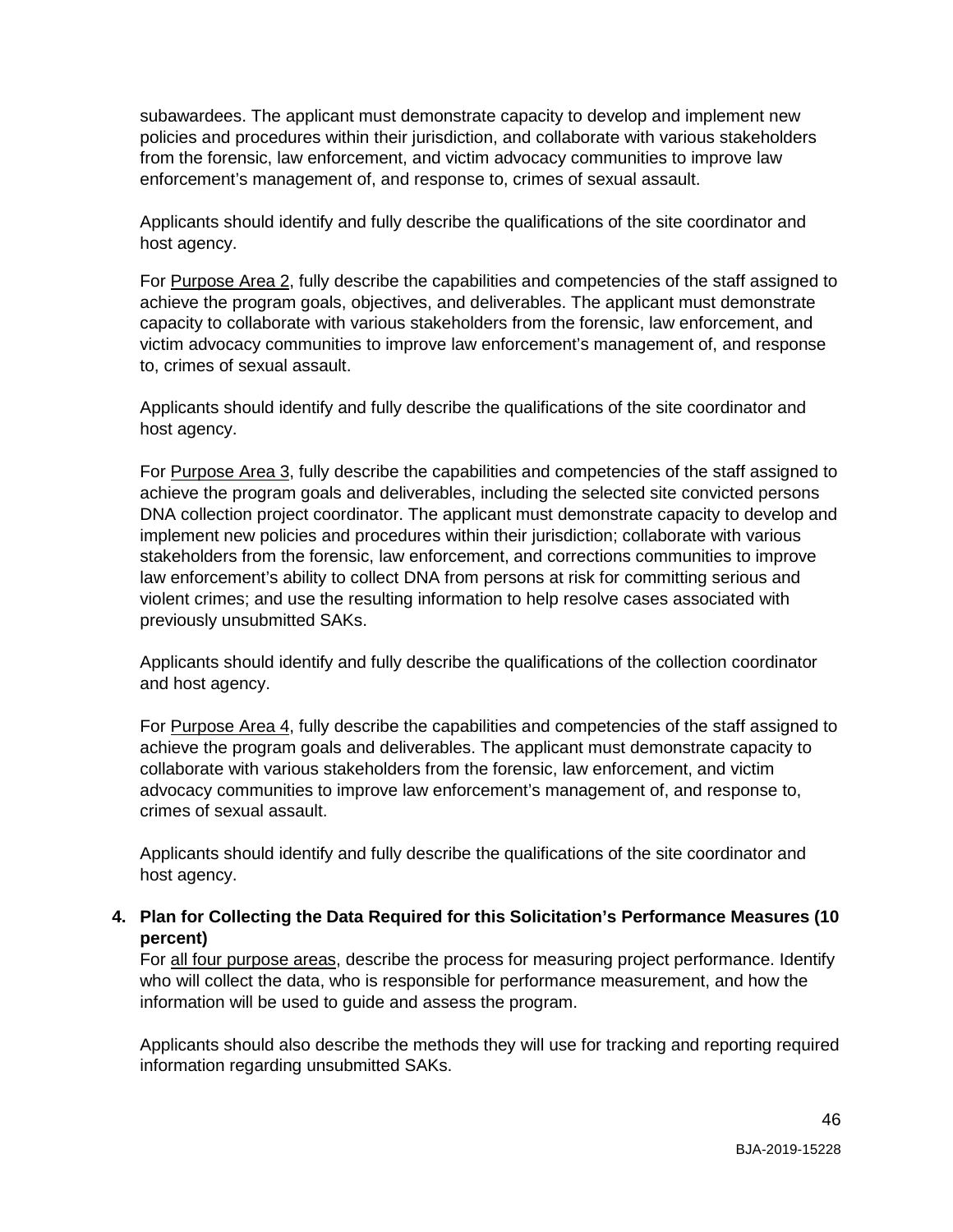For **Purpose Area 3**, applicants should also describe the methods they will use for tracking and reporting required information regarding collected and lawfully owed convicted persons' DNA samples.

### **5. Budget (10 percent)**

For all purpose areas, provide a proposed budget for the entire project period that is cost effectiveness in relation to the goals of the project.  $^{\prime\prime}$ complete, cost effective, and allowable (e.g., reasonable, allocable, and necessary for project activities). Budget narratives should generally demonstrate how applicants will maximize cost effectiveness of grant expenditures. Budget narratives should demonstrate

Funding must include costs for travel for BJA-required events noted in the solicitation.

 Existing SAKI award recipients must provide information on current unobligated SAKI funds and detail why additional funding is needed.

For **Purpose Areas 1 and 2**, provide an estimate of the amount of funds that will be allocated for SAK testing to include: actual testing costs, estimated expert testimony fees, and costs associated with review of outsourced laboratory data and CODIS entry.

For **Purpose Area 3**, provide an estimate of the amount of funds that will be allocated for convicted persons DNA testing to include: actual testing costs and costs associated with review of outsourced laboratory data and CODIS entry.

For Purpose Area 4, if applicable, provide an estimate of the amount of funds that will be allocated for advanced DNA testing costs which may include: familial DNA searches, forensic genealogy searches, and/or phenotyping/ancestral DNA testing.

## **ViCAP**

 ViCAP (before the end of the grant period) to increase the chances of identifying and should budget for 20 minutes per ViCAP entry, plus additional time for personnel to conduct searches for matches, follow-up on leads, etc. Funding for this activity can be supported under SAKI grants but must not exceed more than 10 percent of the total budget. Sites with high volumes of cases, which estimate requiring more than 10 percent of their award amount to Successful applicants under Purpose Areas 1, 2 and 4 must also enter all "criteria cases" into apprehending violent serial offenders who pose a serious threat to public safety. Grantees meet this requirement, may be permitted by BJA to prioritize entry of cases into ViCAP based on the nature of the offender.

 information about ViCAP, including the definition of "criteria cases," please refer to: BJA has partnered with the FBI and its ViCAP team to support SAKI. FBI ViCAP staff are available to assist sites in gaining entry into the system; provide training on optimal use of the database; and conduct crime analysis on specific offenders/cases upon request. For more [https://www2.fbi.gov/hq/isd/cirg/ncavc.htm#vicap.](https://www2.fbi.gov/hq/isd/cirg/ncavc.htm#vicap)

<span id="page-47-0"></span> $\overline{a}$ <sup>11</sup> Generally speaking, a reasonable cost is a cost that, in its nature or amount, does not exceed that which would be incurred by a prudent person under the circumstances prevailing at the time the decision was made to incur the costs.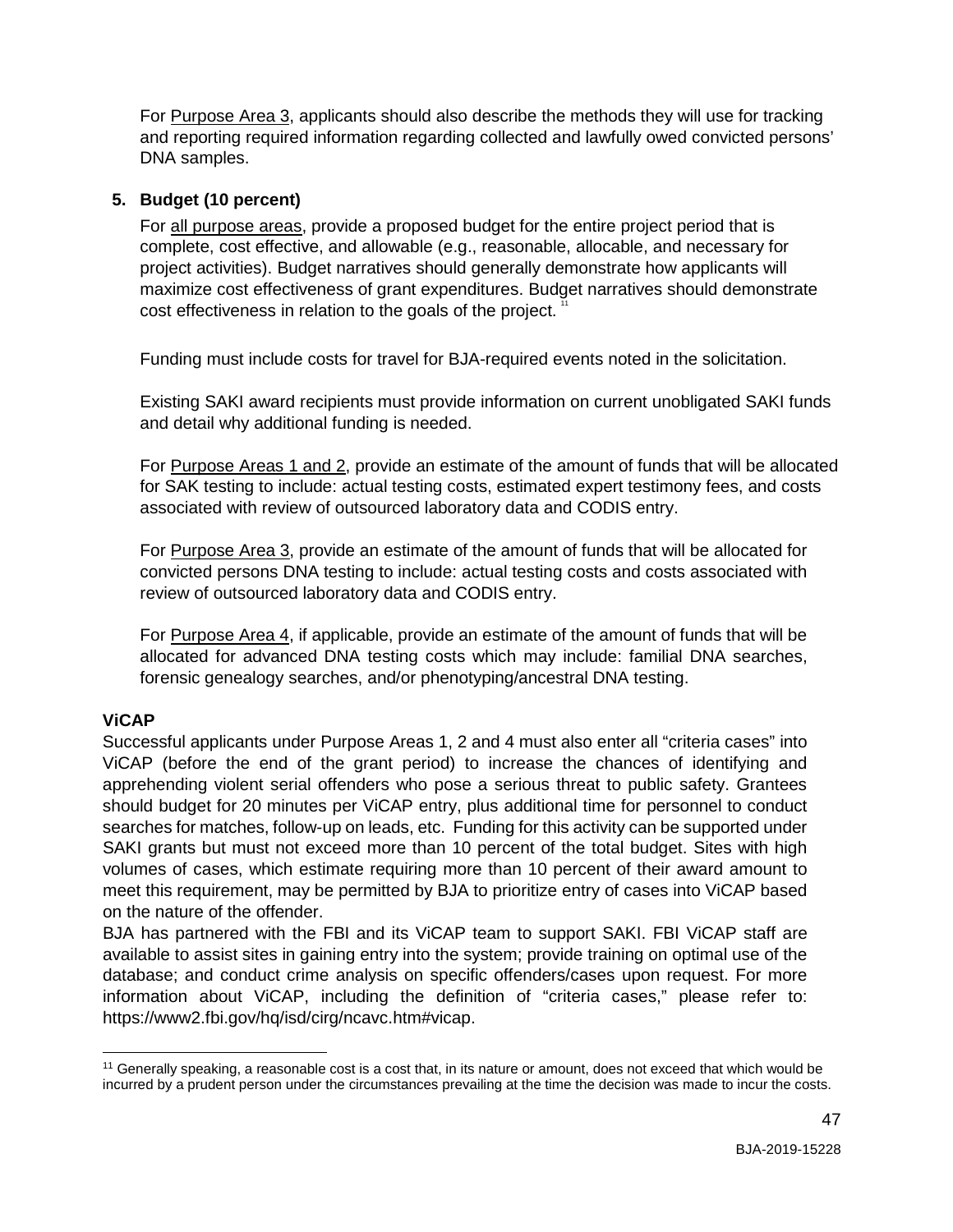#### <span id="page-48-0"></span>**Review Process**

OJP is committed to ensuring a fair and open process for making awards. BJA reviews the application to make sure that the information presented is reasonable, understandable, measurable, and achievable, as well as consistent with the solicitation.

 Peer reviewers will review the applications submitted under this solicitation that meet basic are common requirements applicable to all solicitations for funding under OJP programs: minimum requirements. For purposes of assessing whether an application meets basic minimum requirements and should proceed to further consideration, OJP screens applications for compliance with those requirements. Although specific requirements may vary, the following

- The application must be submitted by an eligible type of applicant.
- The application must request funding within programmatic funding constraints (if applicable).
- The application must be responsive to the scope of the solicitation.
- The application must include all items designated as "critical elements."

 For a list of the critical elements for this solicitation, see "What an Application Should Include" under [Section D. Application and Submission Information.](#page-24-0) 

 requirements. BJA may use internal peer reviewers, external peer reviewers, or a combination, to assess applications on technical merit using the solicitation's review criteria. An internal this solicitation. An external peer reviewer is an expert in the subject matter of a given solicitation available funding, as well as the extent to which the Budget Detail Worksheet and Budget Peer review panels will evaluate, score, and rate applications that meet basic minimum reviewer is a current DOJ employee who is well-versed or has expertise in the subject matter of who is not a current DOJ employee. Peer reviewers' ratings and any resulting recommendations are advisory only, although reviewer views are considered carefully. Other important considerations for BJA include geographic diversity, strategic priorities, prior performance and Narrative accurately explain project costs that are reasonable, necessary, and otherwise allowable under federal law and applicable federal cost principles.

 record with respect to performance, integrity, and business ethics, OJP checks whether the anticipates that an award will exceed \$150,000 in federal funds, OJP also must review and consider any information about the applicant that appears in the non-public segment of the Pursuant to the Part 200 Uniform Requirements, before award decisions are made, OJP also reviews information related to the degree of risk posed by the applicant. Among other things to help assess whether an applicant that has one or more prior federal awards has a satisfactory applicant is listed in SAM as excluded from receiving a federal award. In addition, if OJP integrity and performance system accessible through SAM (currently, the Federal Awardee Performance and Integrity Information System, FAPIIS).

 information about itself that currently appears in FAPIIS and was entered by a federal awarding **Important note on FAPIIS**: An applicant, at its option, may review and comment on any agency. OJP will consider any such comments by the applicant, in addition to the other information in FAPIIS, in its assessment of the risk posed by applicants.

 The evaluation of risks goes beyond information in SAM, however. OJP itself has in place a framework for evaluating risks posed by applicants for competitive awards. OJP takes into account information pertinent to matters such as: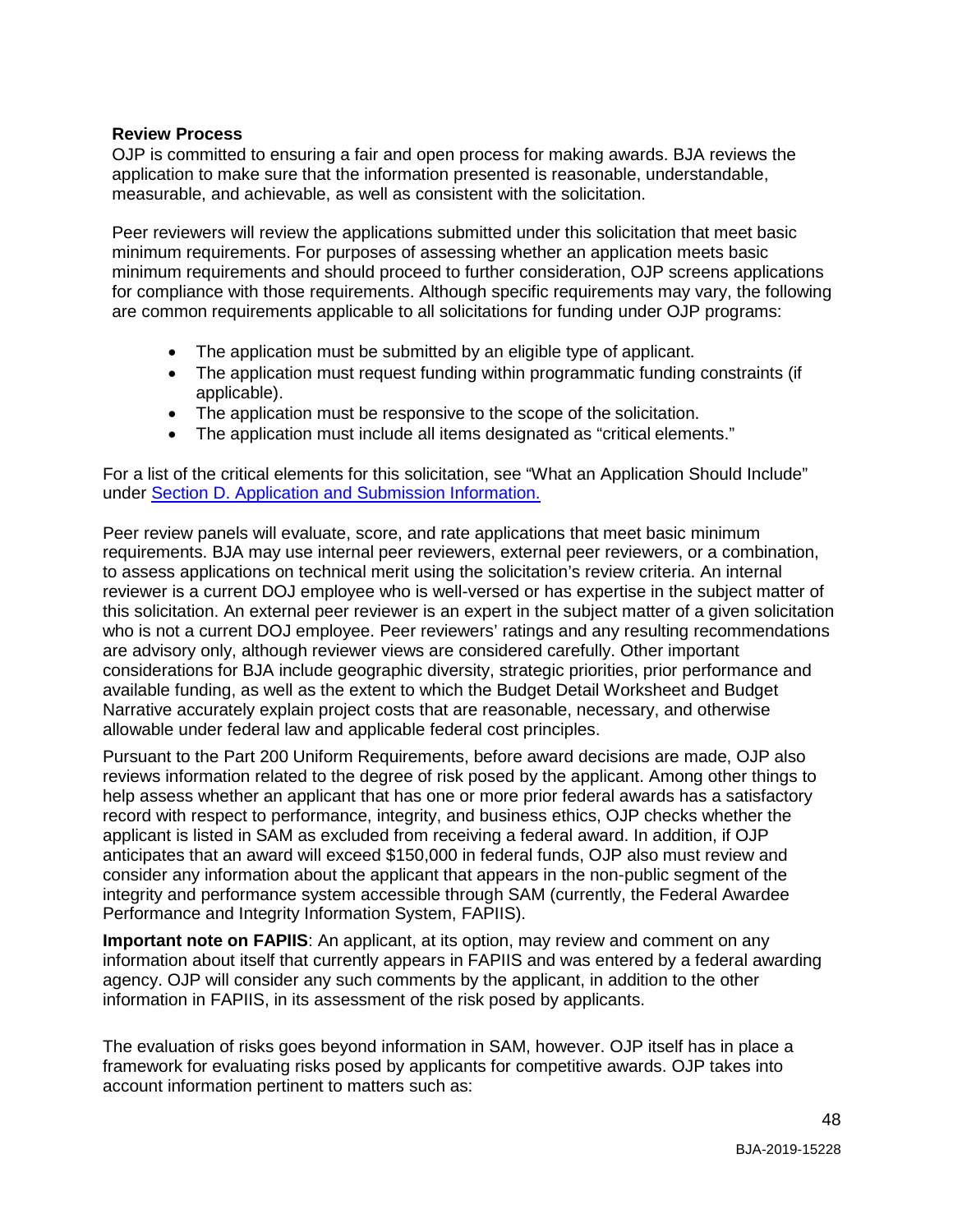- 1. Applicant financial stability and fiscal integrity
- 2. Quality of the applicant's management systems, and the applicant's ability to meet prescribed management standards, including those outlined in the DOJ Grants Financial Guide
- 3. Applicant's history of performance under OJP and other DOJ awards (including other federal agencies compliance with reporting requirements and award conditions), as well as awardsfrom
- 4. Reports and findings from audits of the applicant, including audits under the Part 200 Uniform Requirements
- 5. Applicant's ability to comply with statutory and regulatory requirements, and to effectively implement other award requirements.

 Absent explicit statutory authorization or written delegation of authority to the contrary, all final award decisions will be made by the Assistant Attorney General, who may take into account not only peer review ratings and BJA recommendations, but also other factors as indicated in this section.

# <span id="page-49-0"></span>**F. Federal Award Administration Information**

### <span id="page-49-1"></span>**Federal Award Notices**

 Award notifications will be made by September 30, 2019. OJP sends award notifications by email through GMS to the individuals listed in the application as the point of contact and the authorizing official (E-Biz POC and AOR). The email notification includes detailed instructions on how to access and view the award documents, and steps to take in GMS to start the award acceptance process. GMS automatically issues the notifications at 9:00 p.m. eastern time on the award date.

 conditions; and sign and accept the award. The award acceptance process requires a physical For each successful applicant, an individual with the necessary authority to bind the applicant will be required to log in; execute a set of legal certifications and a set of legal assurances; designate a financial point of contact; thoroughly review the award, including all award signature on the award document by the authorized representative. The fully executed award document must then be scanned and submitted to OJP.

#### <span id="page-49-2"></span>**Administrative, National Policy, and Other Legal Requirements**

 If selected for funding, in addition to implementing the funded project consistent with the OJP- approved application, the recipient must comply with all award conditions, as well as all applicable requirements of federal statutes and regulations (including applicable requirements referred to in the assurances and certifications executed in connection with award acceptance). OJP strongly encourages prospective applicants to review information on post-award legal requirements and common OJP award conditions **prior** to submitting an application.

 the award) related to verification of employment eligibility. The condition will, generally employment eligibility of any individual hired under the award, consonant with 8 U.S.C. § Awards under this solicitation will include a condition (the specific terms of which will govern speaking, require the recipient (and any subrecipient) that accepts the award to verify the 1324a(1).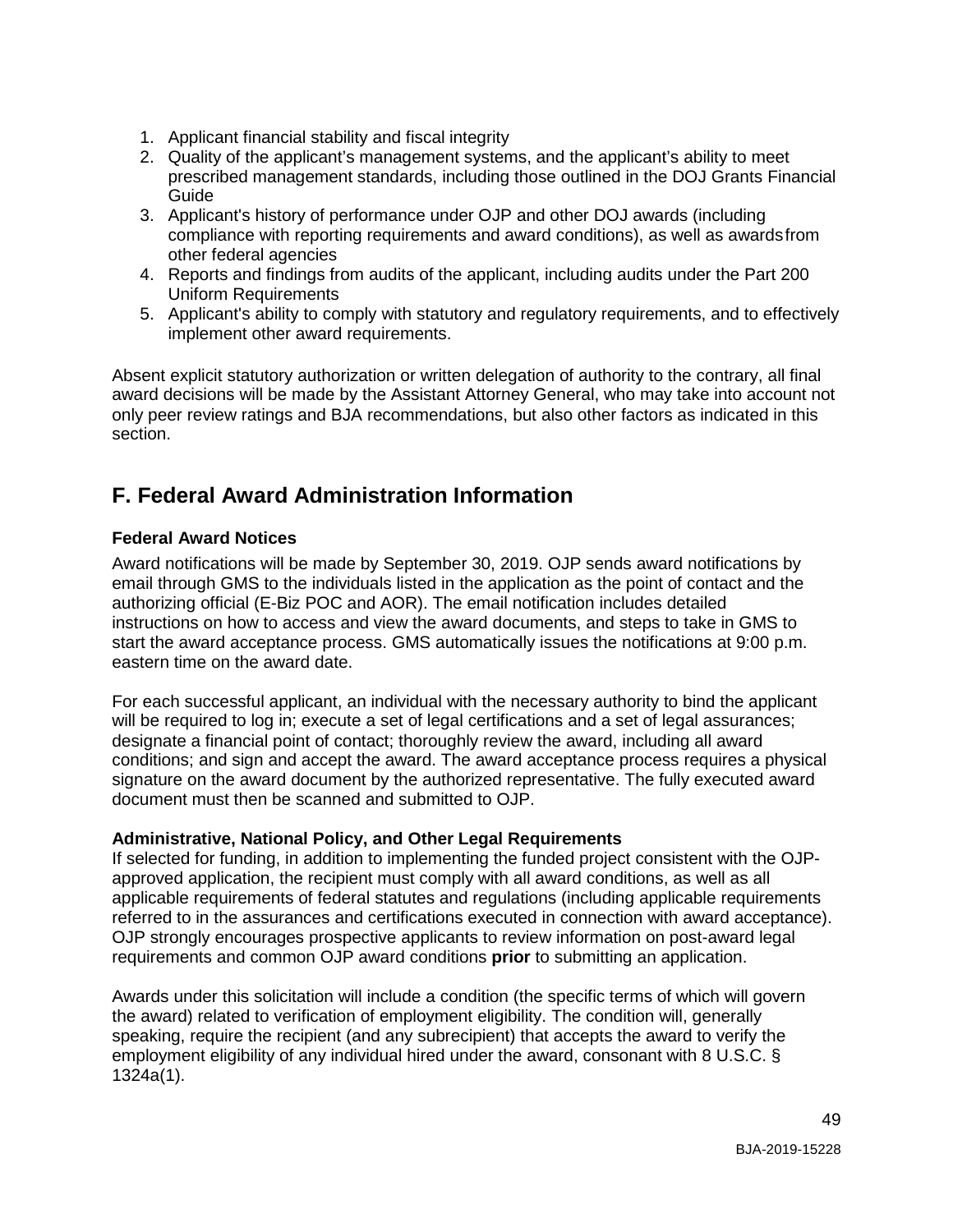Awards under this solicitation will include a condition (the specific terms of which will govern the award) related to competition requirements set forth at 2 C.F.R. § 200.319. The condition will, generally speaking, prohibit recipients (and any subrecipients) from procuring goods and services with award funds by means of any competition that disadvantages or excludes vendors on the basis of their having (or their having had) a prior or existing contractual relationship with the federal government.

 before it may receive any award funds. (An applicant is not required to submit these documents Applicants should consult the ["Overview of Legal Requirements Generally Applicable to OJP](https://ojp.gov/funding/Explore/LegalOverview/index.htm)  [Grants and Cooperative Agreements -](http://ojp.gov/funding/Explore/SolicitationRequirements/index.htm) FY 2018 Awards," available in the OJP Funding Resource Center at [https://ojp.gov/funding/index.htm.](https://ojp.gov/funding/index.htm) In addition, applicants should examine the following two legal documents, as each successful applicant must execute both documents as part of an application.)

- Certifications Regarding Lobbying; Debarment, Suspension and Other Responsibility [Matters; and Drug-Free Workplace Requirements](http://ojp.gov/funding/Apply/Resources/Certifications.pdf)
- [Certified Standard Assurances](http://ojp.gov/funding/Apply/Resources/StandardAssurances.pdf)

The webpages accessible through the <u>"Overview of Legal Requirements Generally Applicable to</u> [OJP Grants and Cooperative Agreements -](https://ojp.gov/funding/Explore/LegalOverview/index.htm) FY 2018 Awards" are intended to give applicants for apply to many (or in some cases, all) OJP grants and cooperative agreements awarded in FY 2018. Individual OJP awards typically also will include additional award conditions. Those award is made; to the substance of the funded application; to the recipient's performance under other federal awards; to the recipient's legal status (e.g., as a for-profit entity); or to other OJP awards a general overview of important statutes, regulations, and award conditions that additional conditions may relate to the particular statute, program, or solicitation under which the pertinent considerations.

#### <span id="page-50-0"></span>**General Information about Post-federal Award Reporting Requirements**

In addition to the deliverables described in [Section A. Program Description, a](#page-5-5)ny recipient of an award under this solicitation will be required to submit the following reports and data.

 progress reports, final financial and progress reports, and, if applicable, an annual audit report in OJP may require additional reports.) Required reports. Recipients typically must submit quarterly financial reports, semi-annual accordance with the Part 200 Uniform Requirements or specific award conditions. Future awards and fund drawdowns may be withheld if reports are delinquent. (In appropriate cases,

 to BJA. It is expected that the inventory will be completed within the first six months of the grant inventory and tracking data available to the public to increase the transparency of their SAK Award recipients must, on a monthly basis, report the number of SAKs reviewed and catalogued by working group members, including local, state, federal, and tribal law enforcement partners being awarded. SAKI award recipients will also be encouraged to make their aggregate testing and disposition processes.

 circumstances, will require the recipient to report (to FAPIIS) information on civil, criminal, and administrative proceedings connected with (or connected to the performance of) either the OJP award or any other grant, cooperative agreement, or procurement contract from the federal Awards that exceed \$500,000 will include an additional condition that, under specific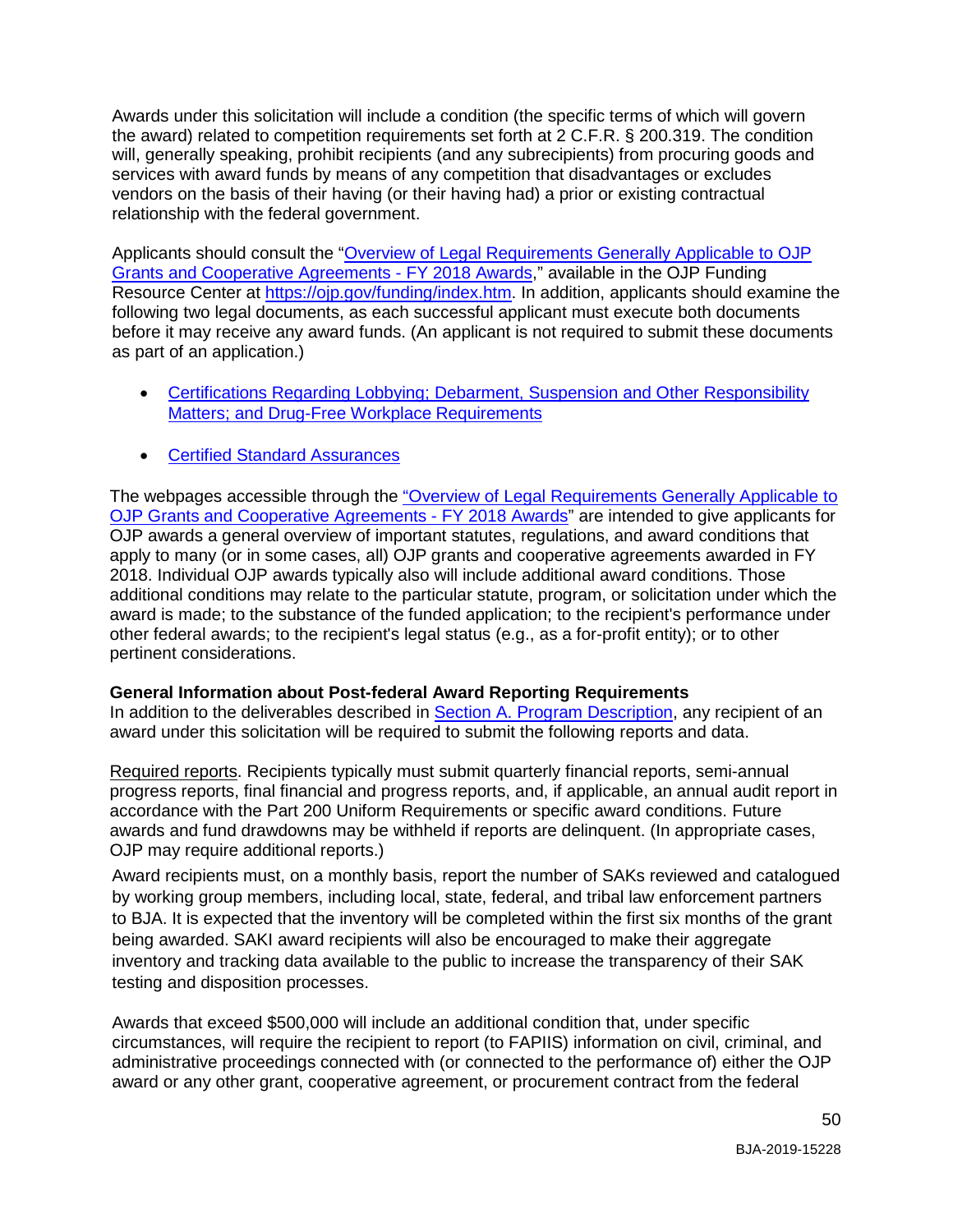government. Additional information on this reporting requirement appears in the text of the award condition posted on the OJP web site at [https://ojp.gov/funding/FAPIIS.htm.](https://ojp.gov/funding/FAPIIS.htm)

#### Data on performance measures.

 results of the work done under the award. To demonstrate program progress and success, as In addition to required reports, each award recipient also must provide data that measure the well as to assist DOJ in fulfilling its responsibilities under the Government Performance and Results Act of 1993 (GPRA), Public Law 103–62, and the GPRA Modernization Act of 2010, Public Law 111–352, OJP will require any award recipient, post award, to provide performance data as part of regular progress reporting. Successful applicants will be required to access OJP's performance measurement page at [www.ojp.gov/performance f](https://ojp.gov/performance/)or an overview of performance measurement activities at OJP.

# <span id="page-51-0"></span> **G. Federal Awarding Agency Contacts**

For OJP Contacts, see title page.

For contact information for [Grants.gov](https://Grants.gov), see title page.

# <span id="page-51-1"></span> **H. Other Information**

#### <span id="page-51-2"></span>**Freedom of Information Act and Privacy Act (5 U.S.C. 552 and 5 U.S.C. 552a)**

 federal Freedom of Information Act (FOIA) and to the Privacy Act. By law, DOJ may withhold information that is responsive to a request pursuant to FOIA if DOJ determines that the All applications submitted to OJP (including all attachments to applications) are subject to the responsive information either is protected under the Privacy Act or falls within the scope of one of nine statutory exemptions under FOIA. DOJ cannot agree in advance of a request pursuant to FOIA not to release some or all portions of an application.

 In its review of records that are responsive to a FOIA request, OJP will withhold information in those records that plainly falls within the scope of the Privacy Act or one of the statutory names and contact information for project staff other than certain key personnel.) In appropriate exemptions under FOIA. (Some examples include certain types of information in budgets, and circumstances, OJP will request the views of the applicant/recipient that submitted a responsive document.

 similar process for requests pursuant to FOIA for applications that may contain law-enforcement For example, if OJP receives a request pursuant to FOIA for an application submitted by a nonprofit or for-profit organization or an institution of higher education, or for an application that involves research, OJP typically will contact the applicant/recipient that submitted the application and ask it to identify—quite precisely—any particular information in the application that the applicant/recipient believes falls under a FOIA exemption, the specific exemption it believes applies, and why. After considering the submission by the applicant/recipient, OJP makes an independent assessment regarding withholding information. OJP generally follows a sensitive information.

#### <span id="page-51-3"></span>**Provide Feedback to OJP**

To assist OJP in improving its application and award processes, OJP encourages applicants to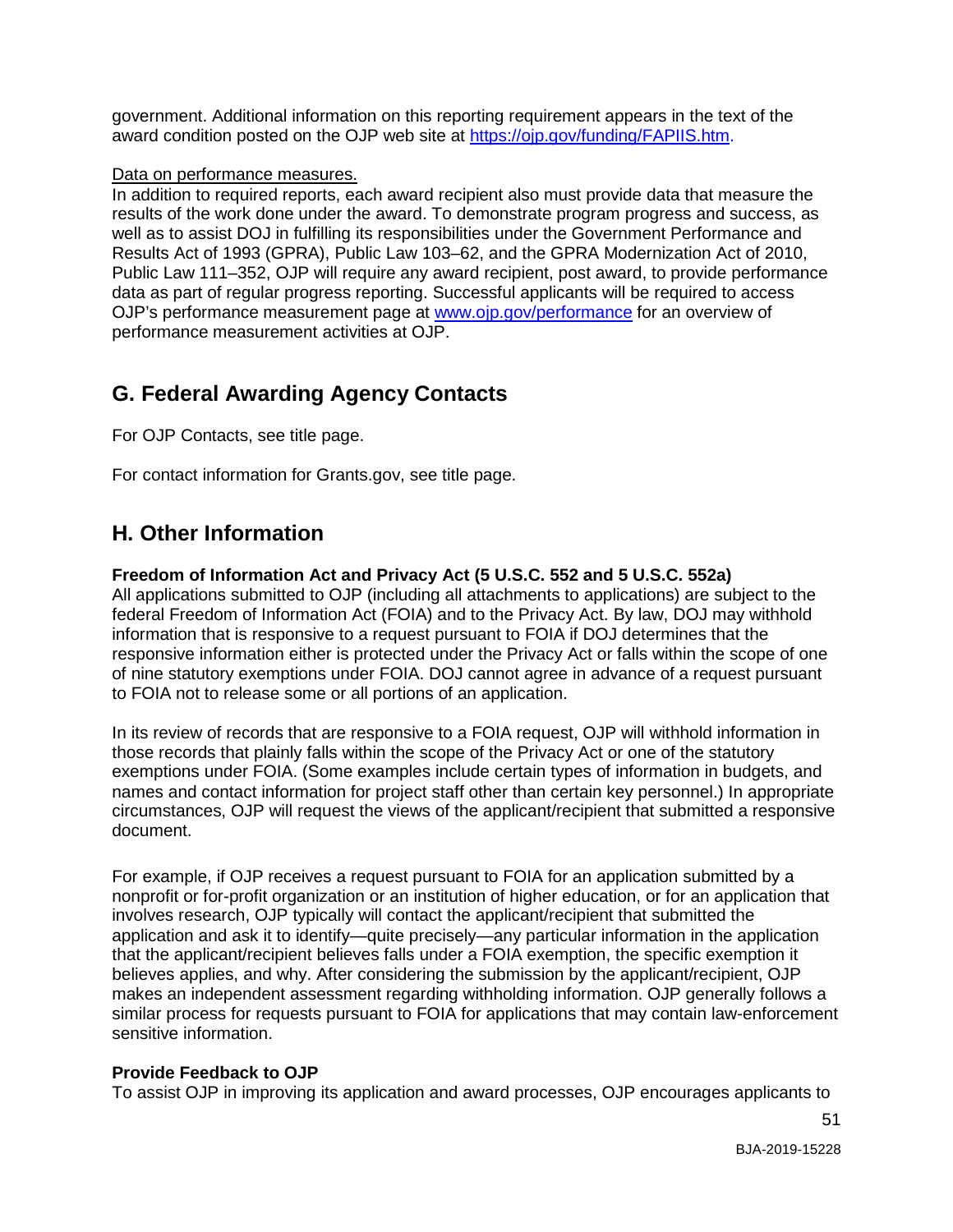provide feedback on this solicitation, the application submission process, and/or the application review process. Provide feedback to [OJPSolicitationFeedback@usdoj.gov.](mailto:OJPSolicitationFeedback@usdoj.gov)

 **IMPORTANT:** This email is for feedback and suggestions only. OJP does **not** reply from this mailbox to messages it receives in this mailbox. Any prospective applicant that has specific telephone number or email listed on the front of this document to obtain information. These who can address specific questions in a timely manner. questions on any program or technical aspect of the solicitation **must** use the appropriate contacts are provided to help ensure that prospective applicants can directly reach an individual

 If you are interested in being a reviewer for other OJP grant applications, please email your résumé to [ojpprsupport@usdoj.gov.](mailto:ojpprsupport@usdoj.gov) (Do not send your résumé to the OJP Solicitation Feedback email account.) **Note:** Neither you nor anyone else from your organization or entity can be a peer reviewer in a competition in which you or your organization/entity has submitted an application.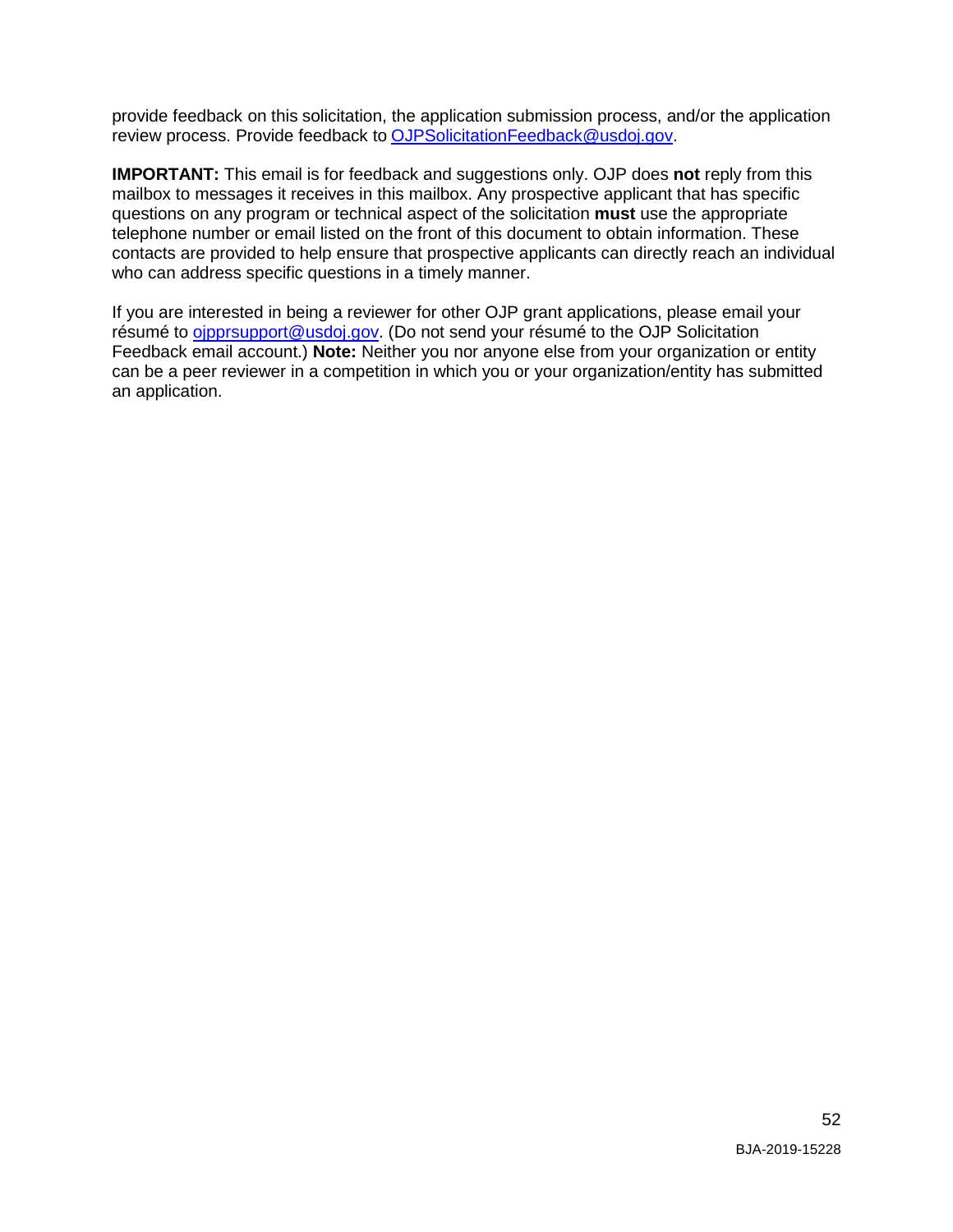### **Appendix: Application Checklist FY 2018 National Sexual Assault Kit Initiative (SAKI)**

<span id="page-53-0"></span>This application checklist has been created as an aid in developing an application.

#### **What an Applicant Should Do:**

| Prior to Registering in Grants.gov:                                            |               |
|--------------------------------------------------------------------------------|---------------|
| Acquire a DUNS Number                                                          | (see page 39) |
| Acquire or renew registration with SAM                                         | (see page 39) |
| To Register with Grants.gov.                                                   |               |
| Acquire AOR and Grants.gov username/password                                   | (see page 40) |
| Acquire AOR confirmation from the E-Biz POC                                    | (see page 40) |
| To Find Funding Opportunity:                                                   |               |
| Search for the Funding Opportunity on Grants.gov                               | (see page 40) |
| Select the correct Competition ID                                              | (see page 40) |
| Access Funding Opportunity and Application Package                             | (see page 41) |
| Sign up for Grants.gov email notifications (optional)                          | (see page 38) |
| Read Important Notice: Applying for Grants in Grants.gov                       |               |
| Read OJP policy on conference approval, planning, and reporting                |               |
| available at ojp.gov/financialguide/DOJ/PostawardRequirements/chapter3.10a.htm |               |
|                                                                                | (see page 23) |
| After Application Submission, Receive Grants.gov Email Notifications That:     |               |
| (1) application has been received,                                             |               |
| (2) application has either been successfully validated or rejected with errors |               |
|                                                                                | (see page 41) |
| If No Grants.gov Receipt, and Validation or Error Notifications are Received:  |               |
|                                                                                | (see page 41) |

### <span id="page-53-1"></span>**Overview of Post-Award Legal Requirements**:

 $\overline{a}$ Review the ["Overview of Legal Requirements Generally Applicable to OJP Grants and](https://ojp.gov/funding/Explore/LegalOverview/index.htm)  [Cooperative Agreements -](https://ojp.gov/funding/Explore/LegalOverview/index.htm) FY 2018 Awards" in the OJP Funding Resource Center at [https://ojp.gov/funding/index.htm.](https://ojp.gov/funding/index.htm)

#### **Scope Requirement:**

 $\overline{a}$  and 4. The federal amount requested is within the allowable limit(s) of up to \$3,250,000 each for Purpose Area 1, \$500,000 each for Purpose Area 2, and \$1,000,000 each for Purpose Areas 3

#### **Eligibility Requirement: See [title page.](#page-1-0)**